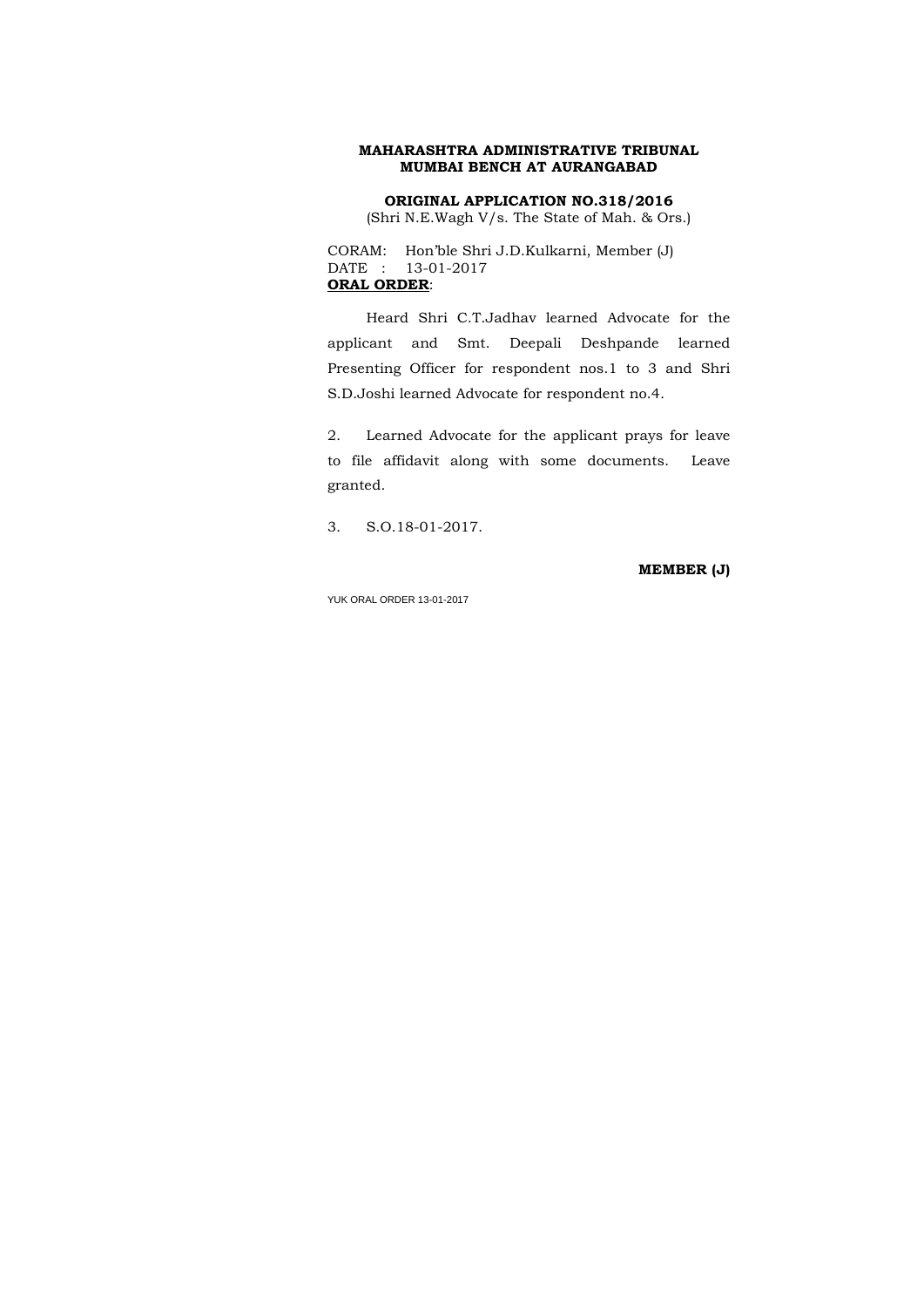## **ORIGINAL APPLICATION NO.336/2016**

(Shri G.E.Patil V/s. The State of Mah. & Ors.)

CORAM: Hon'ble Shri J.D.Kulkarni, Member (J) DATE : 13-01-2017 **ORAL ORDER**:

 Heard Shri C.T.Jadhav learned Advocate for the applicant and Smt. Resha Deshmukh learned Presenting Officer for respondent nos.1 to 3 and Shri S.S.Kulkarni learned Advocate for respondent no.4.

2. Learned Advocate for the applicant prays for leave to file affidavit along with some documents. Leave granted.

3. S.O.18-01-2017.

**MEMBER (J)**

YUK ORAL ORDER 13-01-2017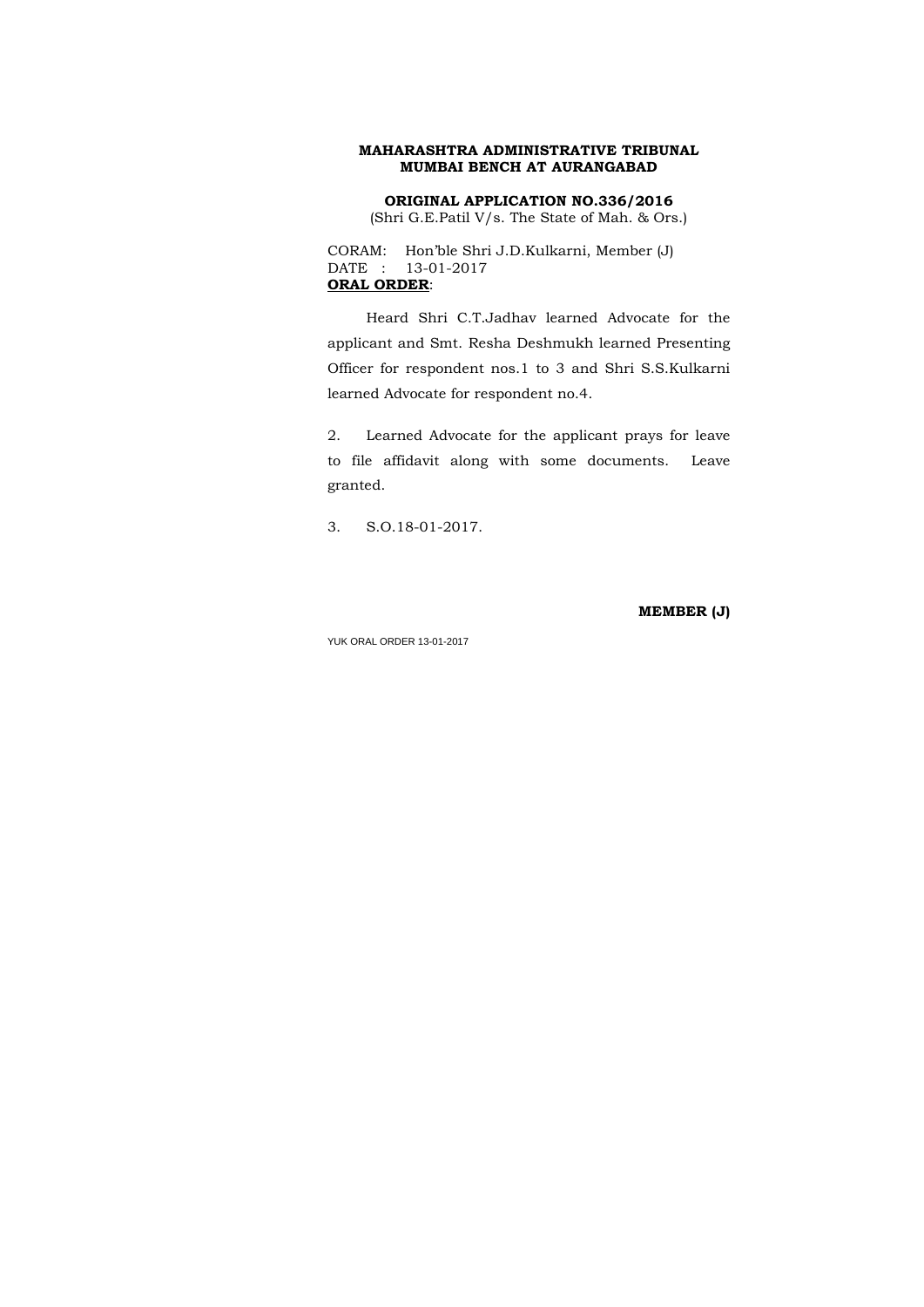## **ORIGINAL APPLICATION NO.337/2016**

(Shri S.J.Shelke V/s. The State of Mah. & Ors.)

CORAM: Hon'ble Shri J.D.Kulkarni, Member (J) DATE : 13-01-2017 **ORAL ORDER**:

 Heard Shri C.T.Jadhav learned Advocate for the applicant and Smt. Deepali Deshpande learned Presenting Officer for respondents and Shri G.A.Nagori learned Advocate for respondent no.2.

2. Learned Advocate for the applicant prays for leave to file affidavit along with some documents. Leave granted.

3. S.O.18-01-2017.

**MEMBER (J)**

YUK ORAL ORDER 13-01-2017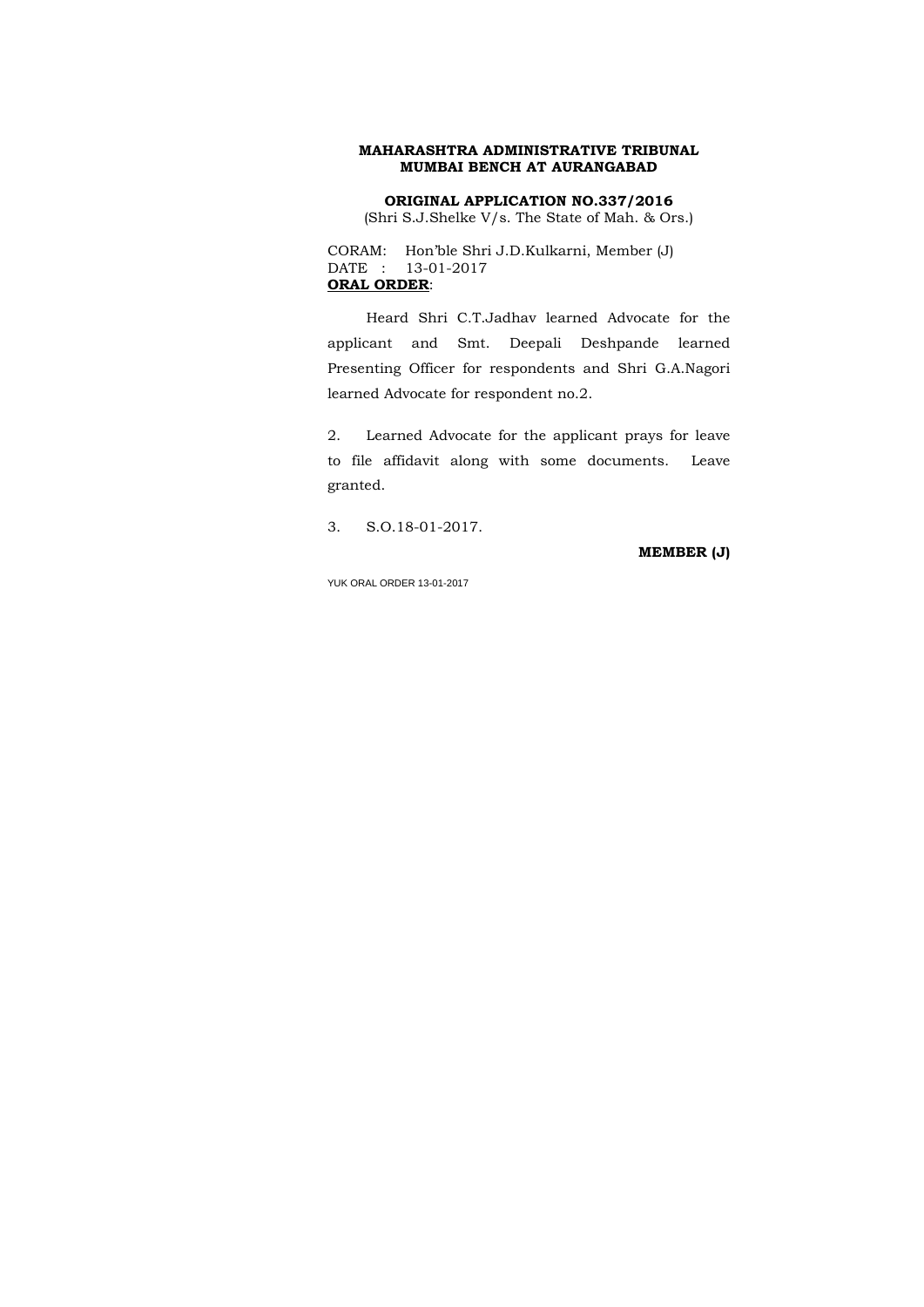### **MA 372/2015 IN CP ST. 1375/2015 IN OA 723/2013**

[Shri Vilas V. Telang Vs. the State of Mah. & Ors.] **CORAM :- Hon'ble Justice Shri A.H. Joshi, Chairman** 

> **(This matter is placed before the Single Bench due to non-availability of Division Bench.)**

#### **DATE :- 13.01.2017**

## *Oral Order :-*

(1) Heard Shri V.B. Wagh, learned Advocate for the applicants and Smt. Resha S. Deshmukh, learned Presenting Officer for the respondents.

(2) Learned Advocate for applicant states that the applicant is satisfied with the compliance done by the respondents.

(3) Learned Advocate for the applicant further states that the present Misc. Application, which is filed for seeking permission to file Contempt proceeding against the respondents for non compliance of the order dated 14.7.2015 passed by this Tribunal passed in O.A. no. 723/2013, and the contempt petition St. No. 1375/2015 may be disposed of.

(4) In view of the statement of learned Advocate for the applicant, present Misc. Application No. 372/2015 stands disposed of. Consequently the Cont. Petition St. No. 1375/2015 also stands disposed of. There shall be no order as to costs.

#### **CHAIRMAN**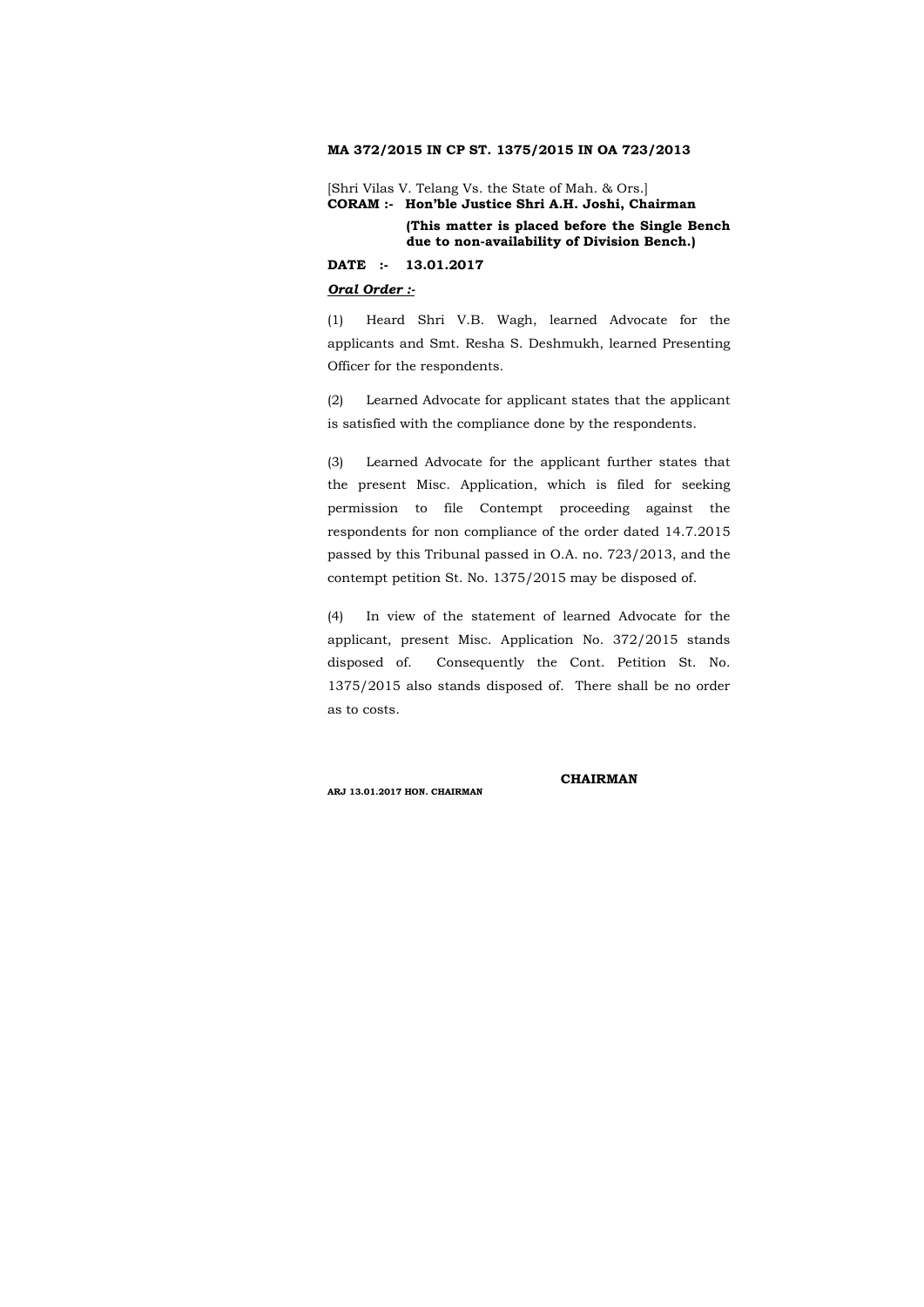### **MA 323/2015 IN CP ST. 1048/2015 IN OA 581/2014**

[Shri Sham T. Satpute Vs. the State of Mah. & Ors.] **CORAM :- Hon'ble Justice Shri A.H. Joshi, Chairman** 

> **(This matter is placed before the Single Bench due to non-availability of Division Bench.)**

### **DATE :- 13.01.2017**

### *Oral Order :-*

(1) Heard Shri A.D. Sugdare, learned Advocate for the applicant and Shri N.U. Yadav, learned Presenting Officer for the respondents.

(2) The learned Presenting Officer has filed affidavit in reply on behalf of res. no. 3 in the Misc. Application. It is taken on record and copy thereof has been served upon the learned Advocate for the applicant.

(3) The learned Advocate for the applicant prays for time to go through the said affidavit in reply and make his submission.

(4) Time granted.

(5) S.O. to 27.2.2017.

#### **CHAIRMAN**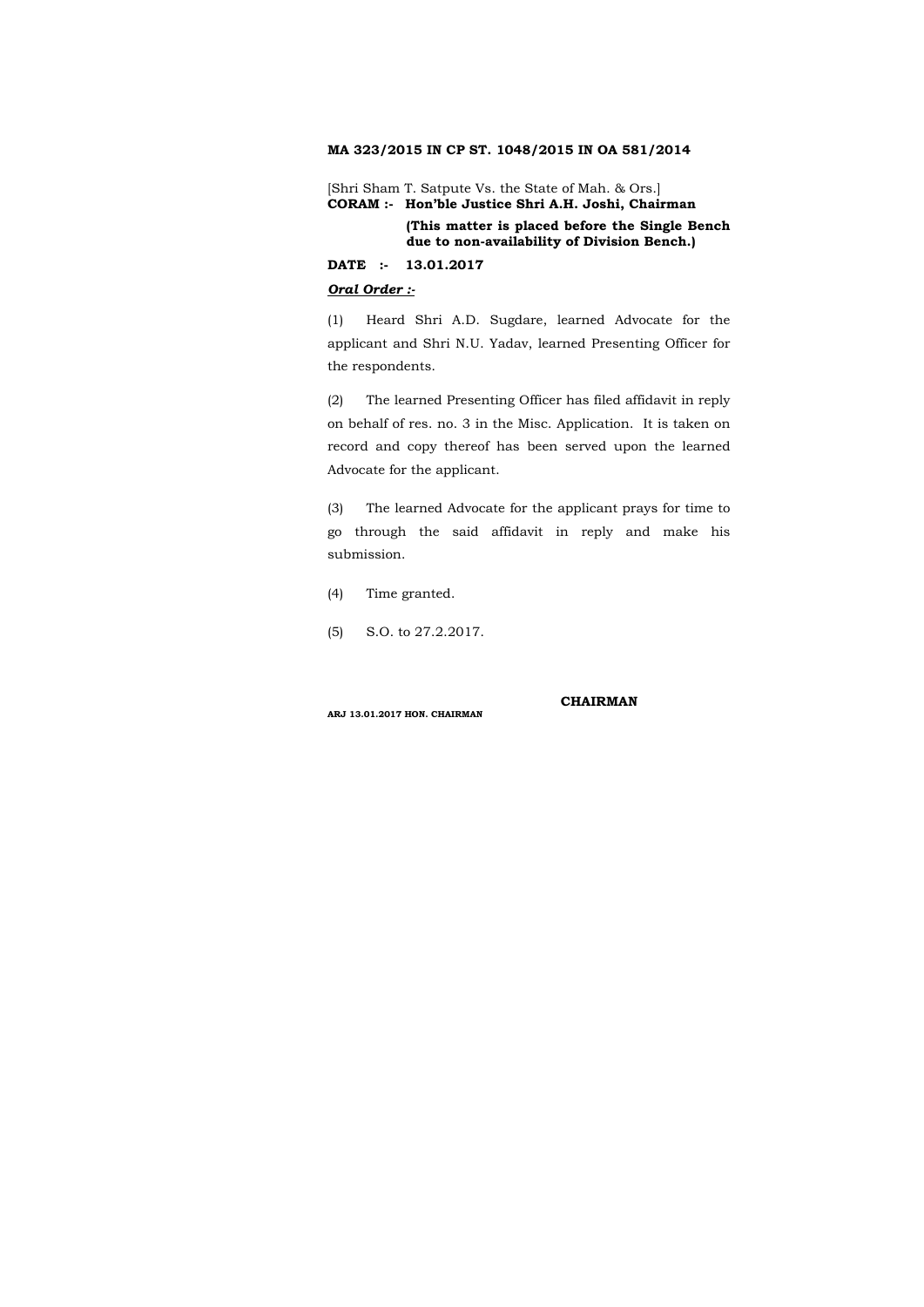### **ORIGINAL APPLICATION NO. 599 OF 2016**

[Smt. Sunita R. Bahiram Vs. the State of Mah. & Ors.] **CORAM :- Hon'ble Justice Shri A.H. Joshi, Chairman** 

> **(This matter is placed before the Single Bench due to non-availability of Division Bench.)**

### **DATE :- 13.01.2017**

### *Oral Order :-*

(1) Heard Shri D.J. Patil, learned Advocate for the applicant, Shri N.U. Yadav, learned Presenting Officer for the respondent nos. 1, 2 & 4 and Shri Vivek Bhavthankar, learned special Counsel for respondent no. 3.

(2) Shri Bhavthankar, learned special Counsel has tendered affidavit in reply on behalf of res. no. 3. It is taken on record and copy thereof has been served upon the learned Advocate for the applicant.

(3) Learned Advocate for the applicant prays for a week's time to study the affidavit in reply filed by res. no. 3 and file rejoinder, if necessary.

(4) Time granted as prayed for.

(5) S.O. to 20.1.2017.

#### **CHAIRMAN**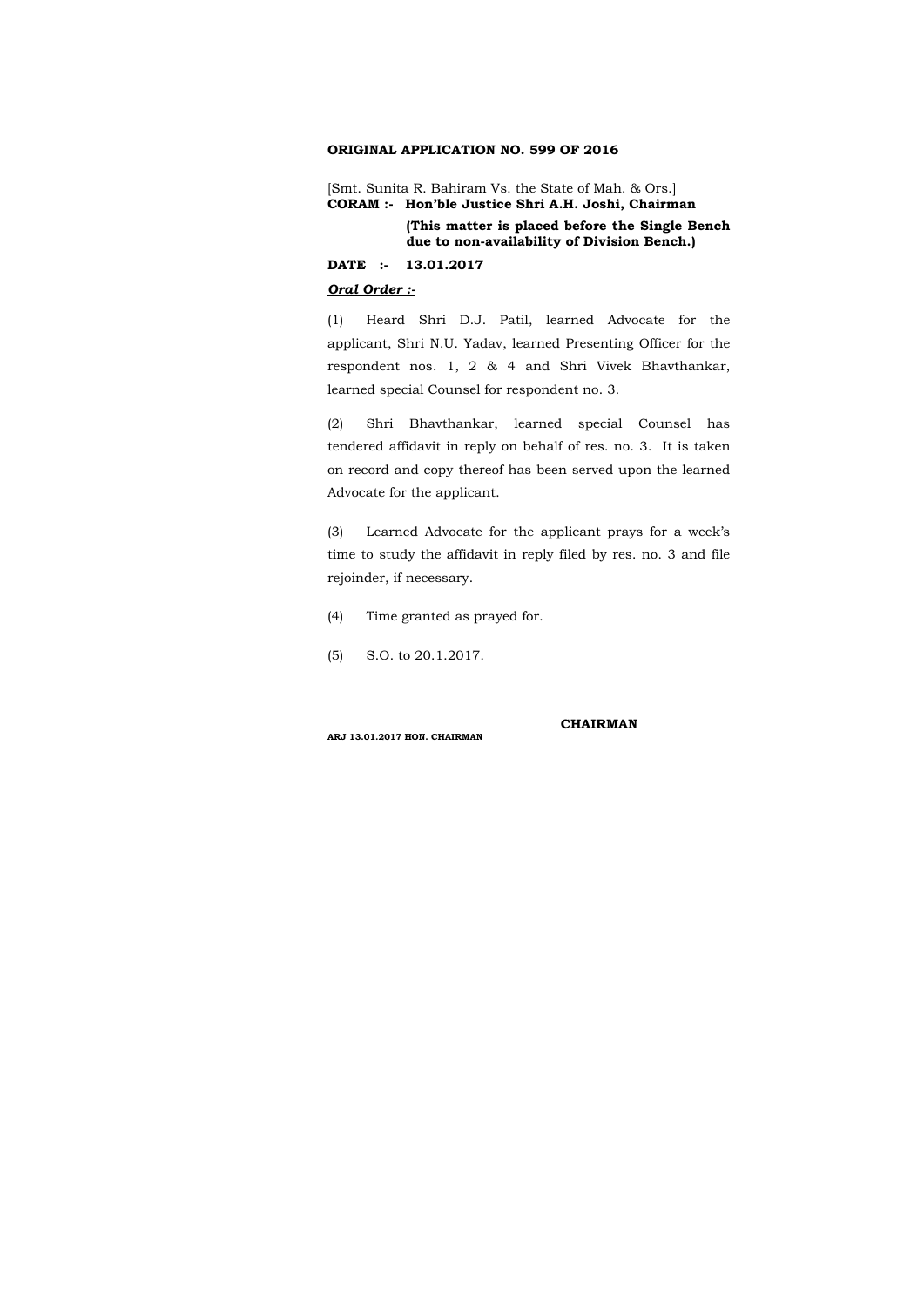#### **ORIGINAL APPLICATION NO. 750 OF 2016**

[Shri Jaysing S. Maher Vs. the State of Mah. & Ors.]

### **CORAM :- Hon'ble Justice Shri A.H. Joshi, Chairman (This matter is placed before the Single Bench due to non-availability of Division Bench.)**

#### **DATE :- 13.01.2017**

#### *Oral Order :-*

(1) Heard Ms. Bhavna D. Panpatil, learned Advocate holding for Shri S.B. Talekar, learned Advocate for the applicant, Shri M.S. Mahajan, learned Chief Presenting Officer for the respondent no. 1, Shri Sham Patil, learned Advocate for respondent nos. 2 & 3. Shri S.T. Shelke, learned Advocate for respondent no. 4 **(absent)**.

(2) Learned C.P.O. states that fresh affidavit in reply may have to be filed because affidavit in reply, which is already filed fails to answer and fails to satisfactorily deal with each and every averment contained in O.A.

(3) It is considered unworthy to file fresh or additional affidavit. It shall be better to strike out affidavit in reply at page 83 to 130, and file fresh affidavit for which following order is passed :-

#### **O R D E R**

(a) Affidavit in reply, which is on record at paper book page 83 to 130 is strike out. It be removed from record of O.A. and be kept in 2nd part.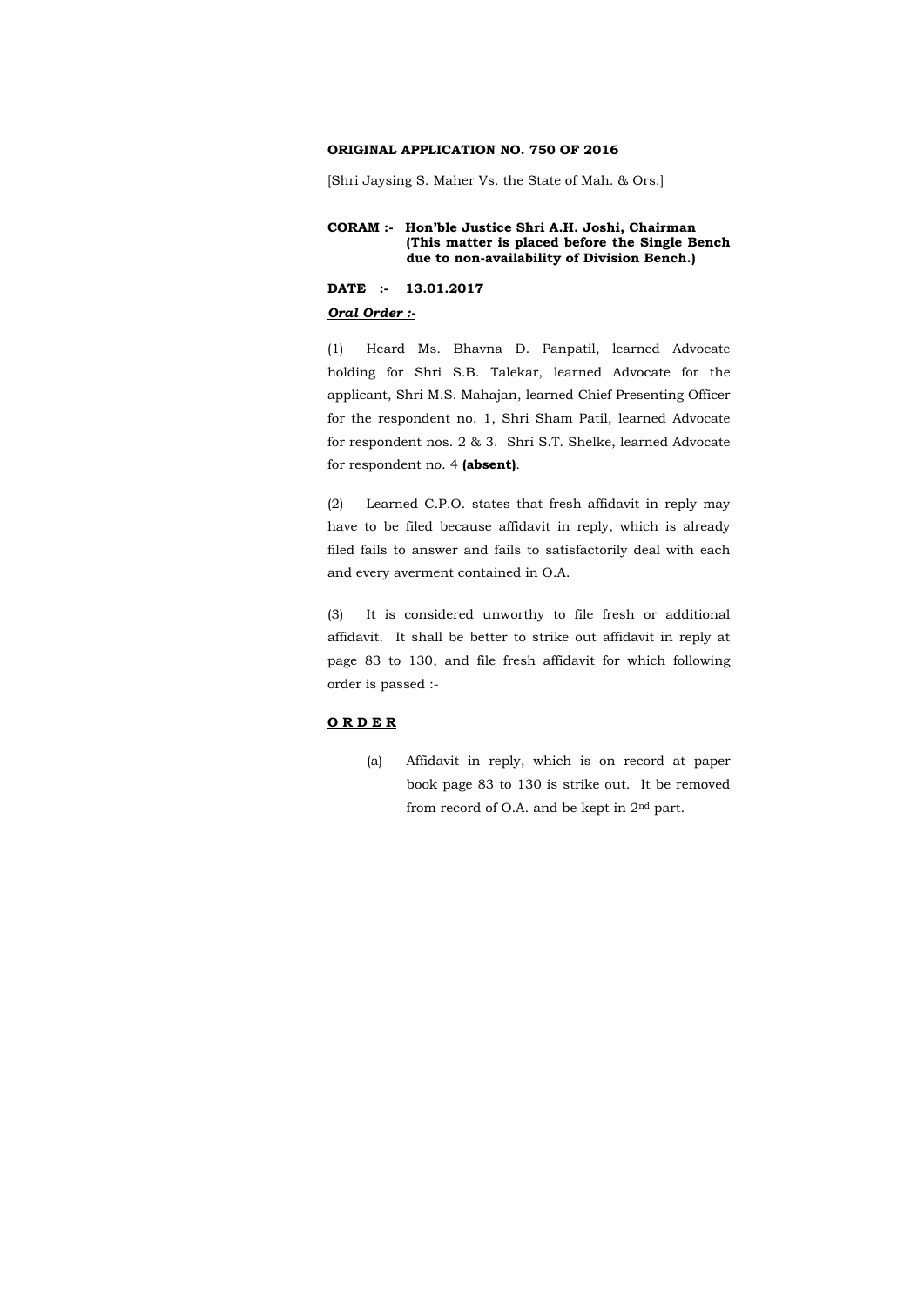## **::-2-:: O.A. NO. 750 OF 2016**

(b) Liberty is granted to the learned C.P.O. to file fresh affidavit in reply of the respondents answering each and every point contained in the O.A.

### **CHAIRMAN**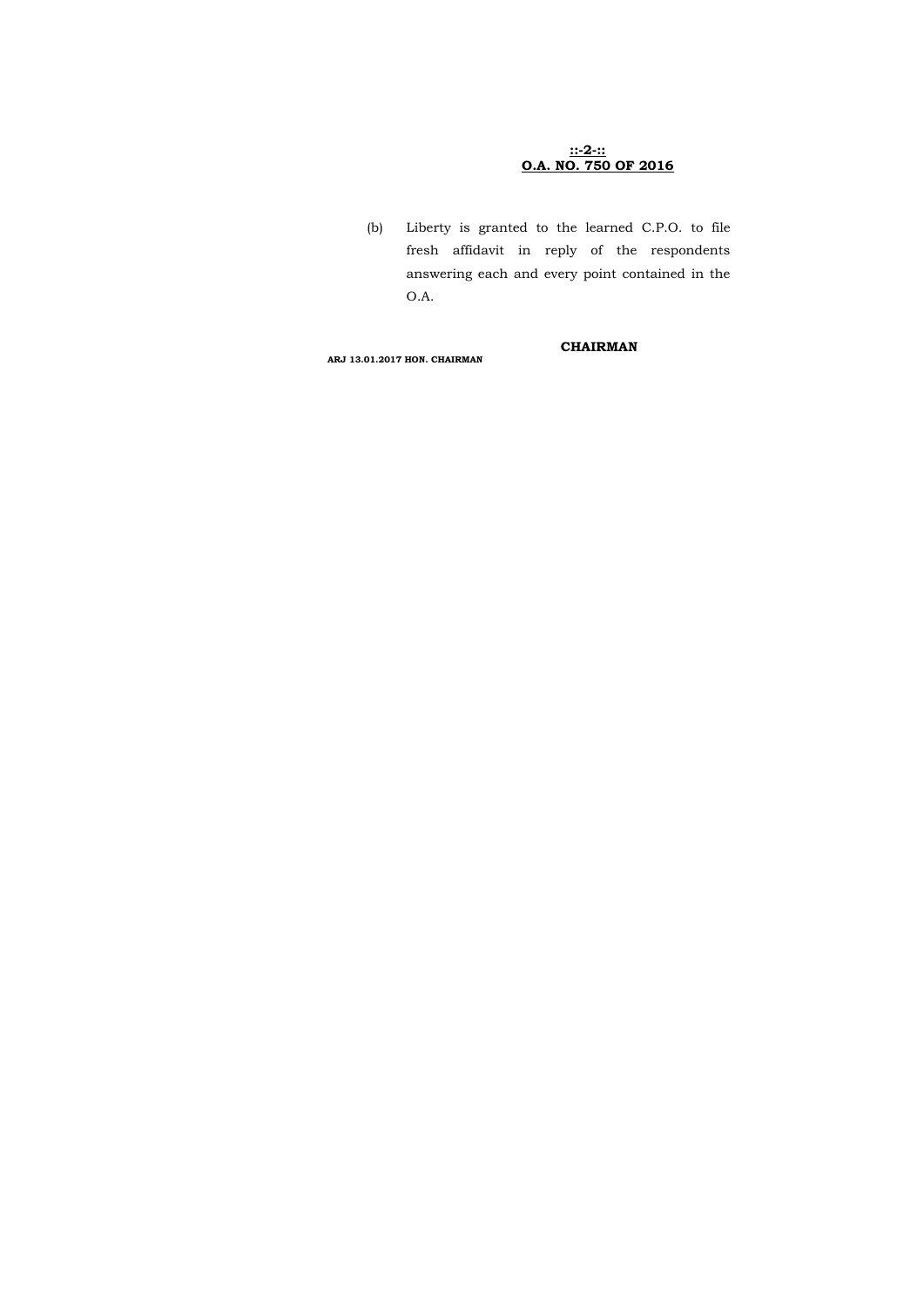### **ORIGINAL APPLICATION NO. 769 OF 2016**

[Shri Balraj B. Wahul Vs. the State of Mah. & Ors.]

**CORAM :- Hon'ble Justice Shri A.H. Joshi, Chairman** 

**(This matter is placed before the Single Bench due to non-availability of Division Bench.)** 

### **DATE :- 13.01.2017**

#### *Oral Order :-*

(1) Heard Shri Y.P. Deshmukh, learned Advocate for the applicant and Shri M.P. Gude, learned Presenting Officer for the respondents.

(2) Learned Advocate for the applicant prays for liberty to withdraw present O.A., with liberty to file fresh O.A., in case cause of action exists after approaching the State Govt.

(3) The O.A. stands disposed of as withdrawn, with liberty as prayed for by the learned Advocate for the applicant. There shall be no order as to costs.

 **CHAIRMAN**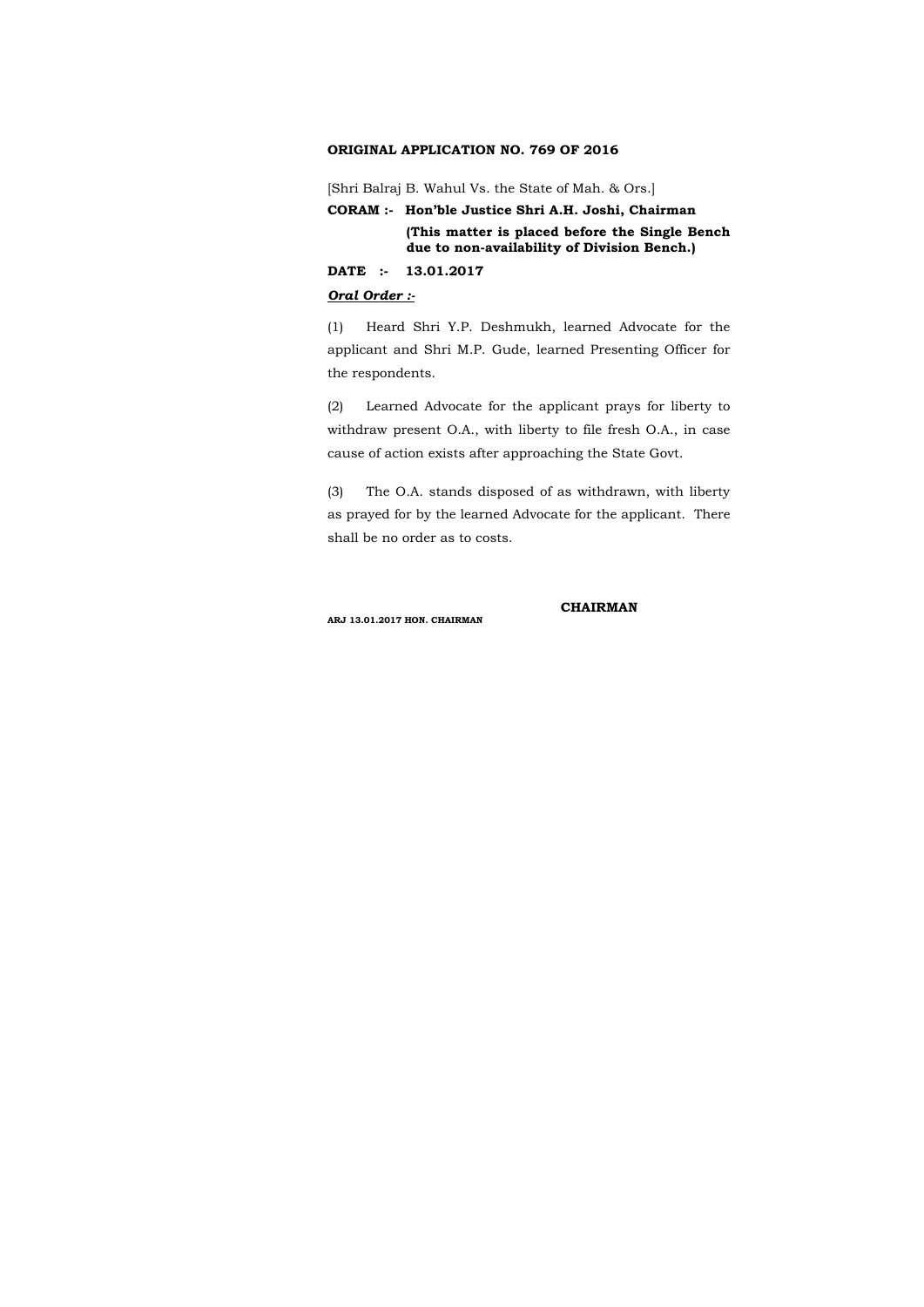**M.A. 388/15 WITH M.A.St.860/15 IN O.A.St.861/15 M.A. 389/15 WITH M.A.St.864/15 IN O.A.St.865/15 M.A. 390/15 WITH M.A.St.858/15 IN O.A.St.859/15 M.A. 392/15 WITH M.A.St.871/15 IN O.A.St.872/15 M.A. 393/15 WITH M.A.St.873/15 IN O.A.St.874/15 M.A. 394/15 WITH M.A.St.875/15 IN O.A.St.876/15 M.A. 395/15 WITH M.A.St.866/15 IN O.A.St.867/15 M.A. 396/15 WITH M.A.St.862/15 IN O.A.St.863/15 M.A. 397/15 WITH M.A.St.869/15 IN O.A.St.870/15 M.A. 074/16 WITH M.A.St.217/16 IN O.A.St.218/16 M.A. 075/16 WITH M.A.St.220/16 IN O.A.St.221/16 M.A. 220/16 WITH M.A.St.785/16 IN O.A.St.786/16 M.A. 221/16 WITH M.A.St.788/16 IN O.A.St.789/16** 

(Maharashtra Rajya Rojandari Va Kayam Van Kamgar Kruti Samiti V/s. State of Maharashtra & Ors) CORAM : HON'BLE SHRI JUSTICE A. H. JOSHI, CHAIRMAN

> **(This case is placed before the Single Bench due to non-availability of Division Bench)**

DATE : 13-1-2017.

**ORAL ORDER :** 

 Heard Shri G.R. Jadhav, learned Advocate holding for Shri A.S.Shelke learned Advocate for the Applicant, Shri M.S.Mahajan, learned Chief Presenting Officer and S/shri S.K. Shirse, V.R. Bhumkar, D.R. Patil, Smt. Priya R. Bharaswadkar, Smt. Resha S. Deshmukh, Smt. Sanjivani Deshmukh Ghate and Smt. Deepali S. Deshpande, learned Chief Presenting Officer & Presenting Officers for Respondent authorities and Shri Vivek Bhavthankar learned Special Counsel for respondent nos.3 to 5.

2. Shri Bhavthankar, learned Special Counsel has filed affidavit in reply on behalf of res. nos. 1 to 5 in M.A. NO.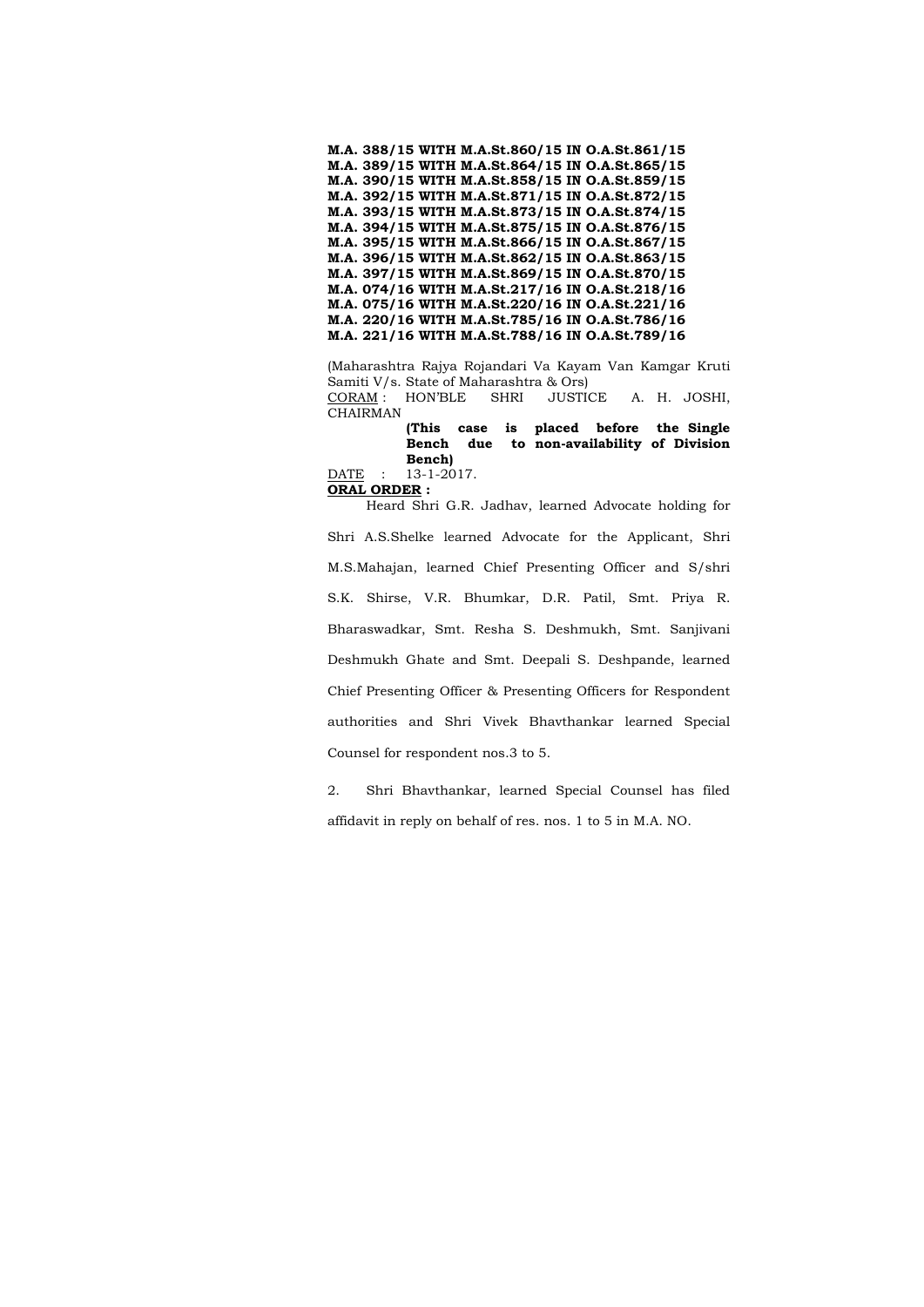## **::-2-:: M.A. 388/15 WITH M.A.St.860/15 IN O.A.St.861/15 & Ors.**

221/2016. It is taken on record and copy thereof has been served upon the learned Advocate for the applicant in respective matter.

3. At the request of learned Advocate for the applicants, S.O. 17.2.2017.

## **CHAIRMAN**

\2016\**YUK** NODB CHAIRMAN 14.10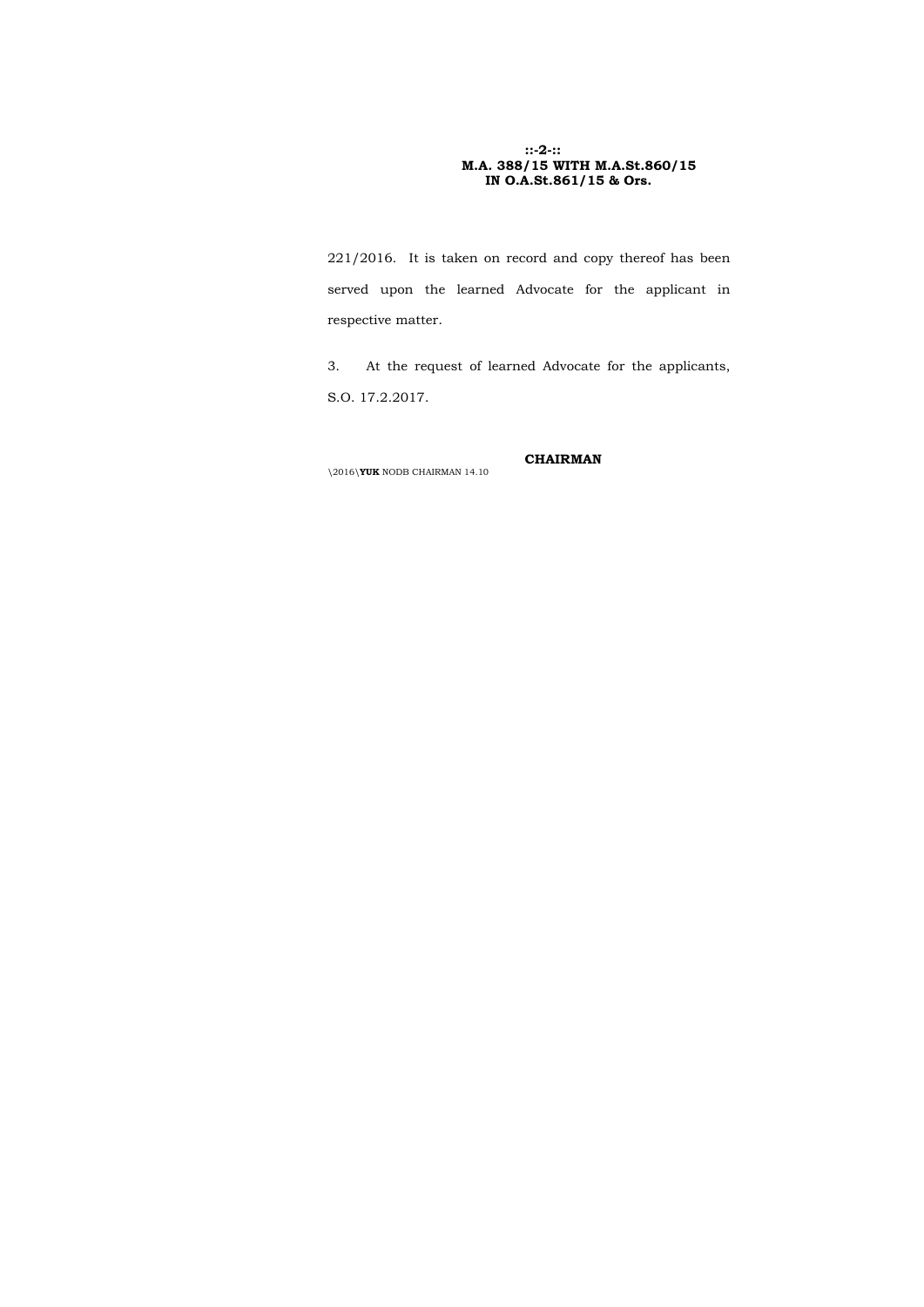#### **ORIGINAL APPLICATION NO. 26 OF 2017**

{Shri Prakash C. Ujagare Vs. The State of Mah. & Ors.}

**CORAM :- Hon'ble Shri J. D. Kulkarni, Member (J) DATE :- 13.1.2017** 

### *Oral Order :-*

1. Heard Smt. Supriya Bhilegaonkar, learned Advocate for the applicant and Shri M.S. Mahajan, learned Chief Presenting Officer for the respondent nos. 1 to 3.

2. Shri V.B. Wagh, learned Advocate appears sue moto and states that he is under instructions to appear in the matter on behalf of res. no. 4.

3. The applicant is challenging the impugned order of transfer dated 7.1.2017. By the said impugned order the applicant has been transferred as a Deputy Engineer, P.W.D. Sub Division Jamkhed, Dist. Ahmednagar to Sub Division, World Bank Project, Kopargaon – 2.

4. In the impugned transfer order of the applicant it has been mentioned that the same has been issued with the consent of competent authority and in the public interest and except this sentence, nothing is mentioned in the said order.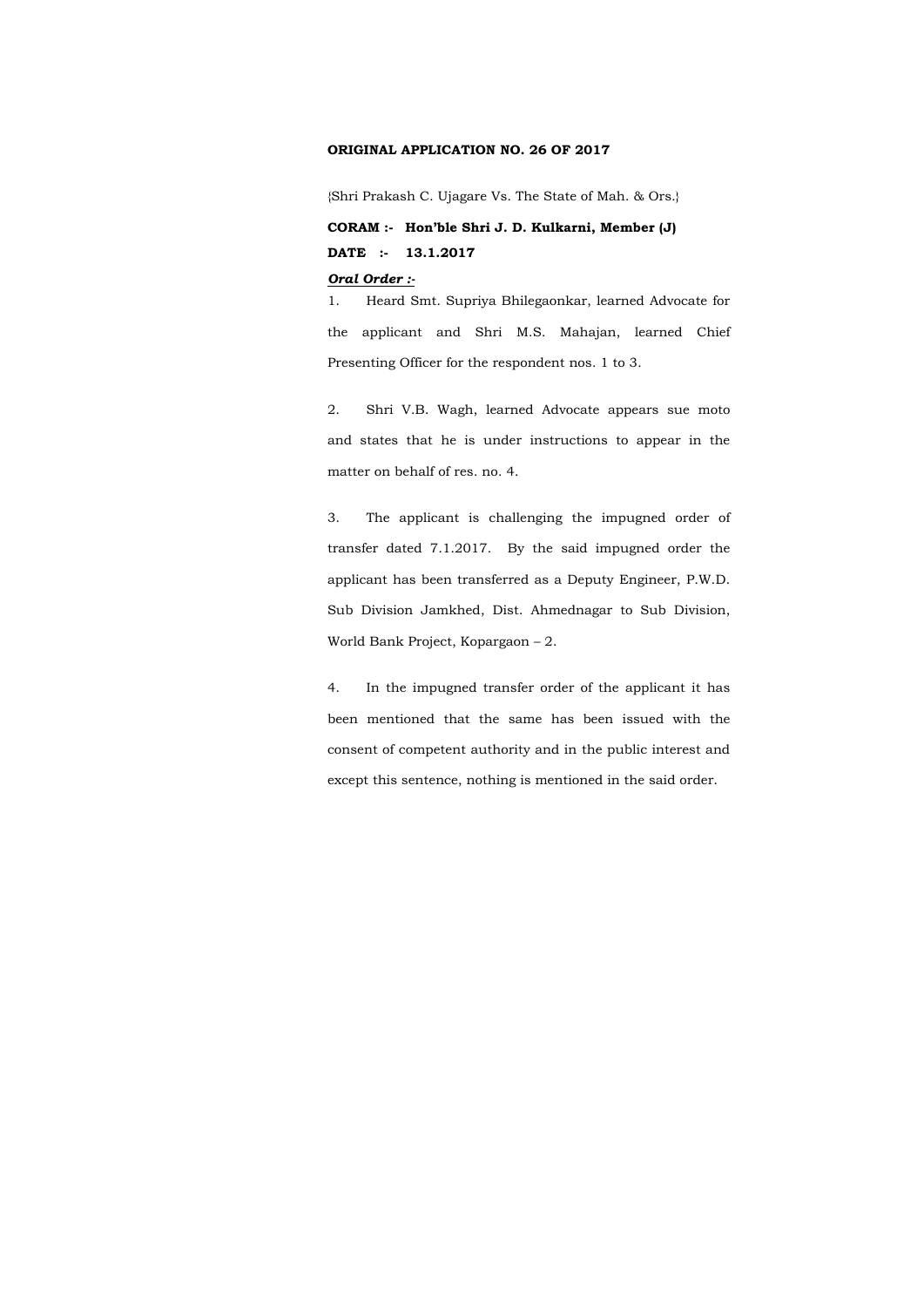### **::2:: O.A. NO. 26 OF 2017**

5. In the place of the applicant at Jamkhed, the res. no. 4 has been posted and in the transfer order of res. no. 4 it is stated that the said order is passed with the consent of competent authority and in the public interest and further it is stated that the said transfer order has been effected in view of the recommendation from local Politicians and on oral request of res. no. 4.

7. The learned Advocate for the applicant submits that the applicant has been transferred only with a intention to accommodate the res. no. 4.

8. Prima-facie, the impugned order of transfer in respect of the applicant is midterm. The applicant was posted at Jamkhed on 22.1.2014 and thus he has not completed 3 years normal tenure at that place.

9. Shri Wagh, learned Advocate for res. no. 4 states that the applicant is on leave and the res. no. 4 has been relieved in view of his transfer and he joined at the transferred place. He seeks time to place on record the copy of relieving letter and joining letter of res. no. 4.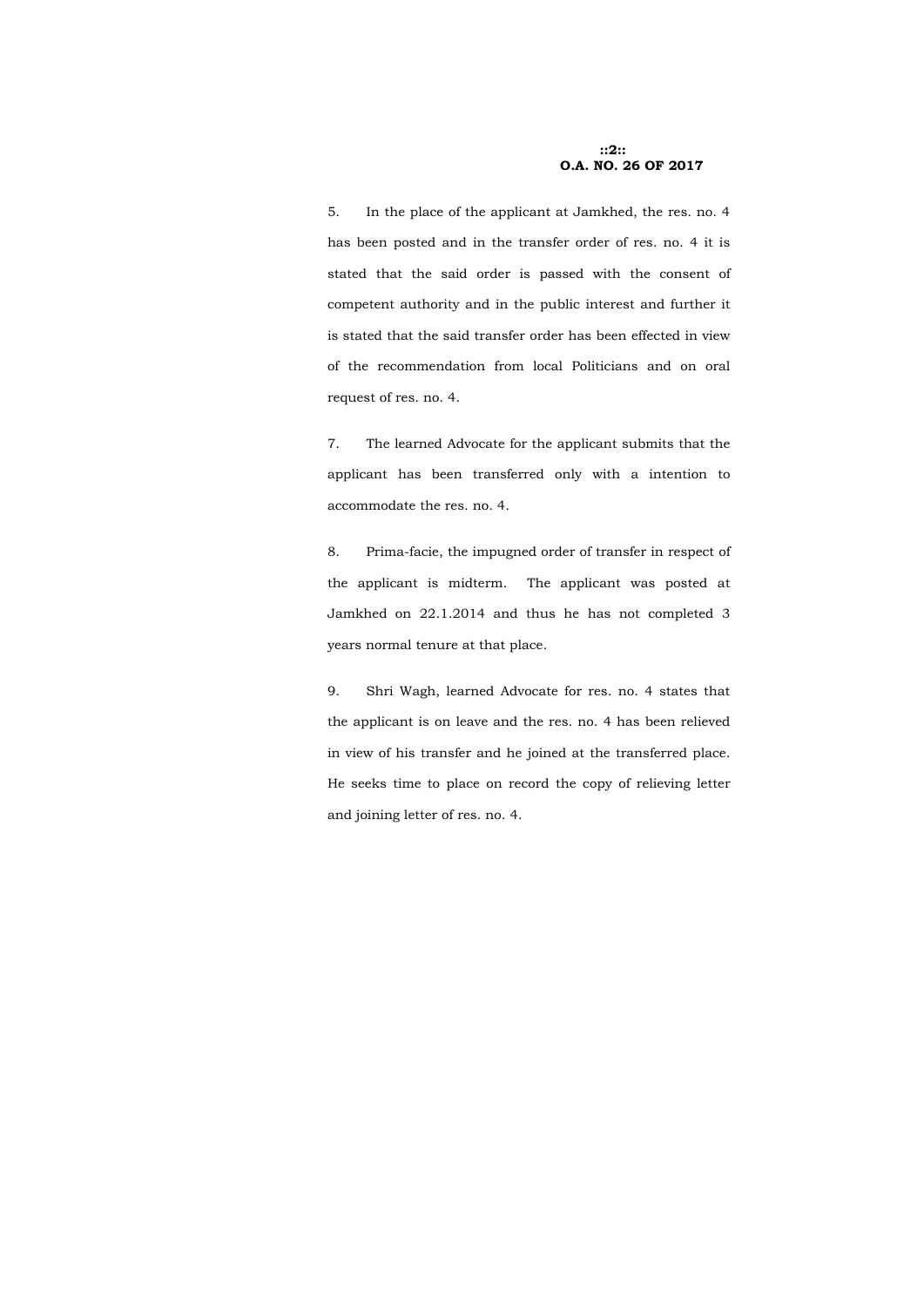**::3:: O.A. NO. 26 OF 2017** 

10. Admittedly, the applicant was on leave when the impugned transfer order was issued and, therefore, the applicant is not legally relieved from his post till today. Admittedly, the impugned transfer order is midterm and mid tenure and considering all these aspects, the respondents are directed to maintain the status quo and not to relieve the applicant from his post at Jamkhed.

11. Issue notice before admission to the respondents, returnable on 27th January, 2017.

12. Tribunal may take the case for final disposal at this stage and separate notice for final disposal shall not be issued.

13. Applicant is authorized and directed to serve on respondents intimation/notice of date of hearing duly authenticated by Registry, along with complete paper book of O.A. Respondent is put to notice that the case would be taken up for final disposal at the stage of admission hearing.

14. This intimation/notice is ordered under Rule 11 of the Maharashtra Administrative Tribunal (Procedure) Rules,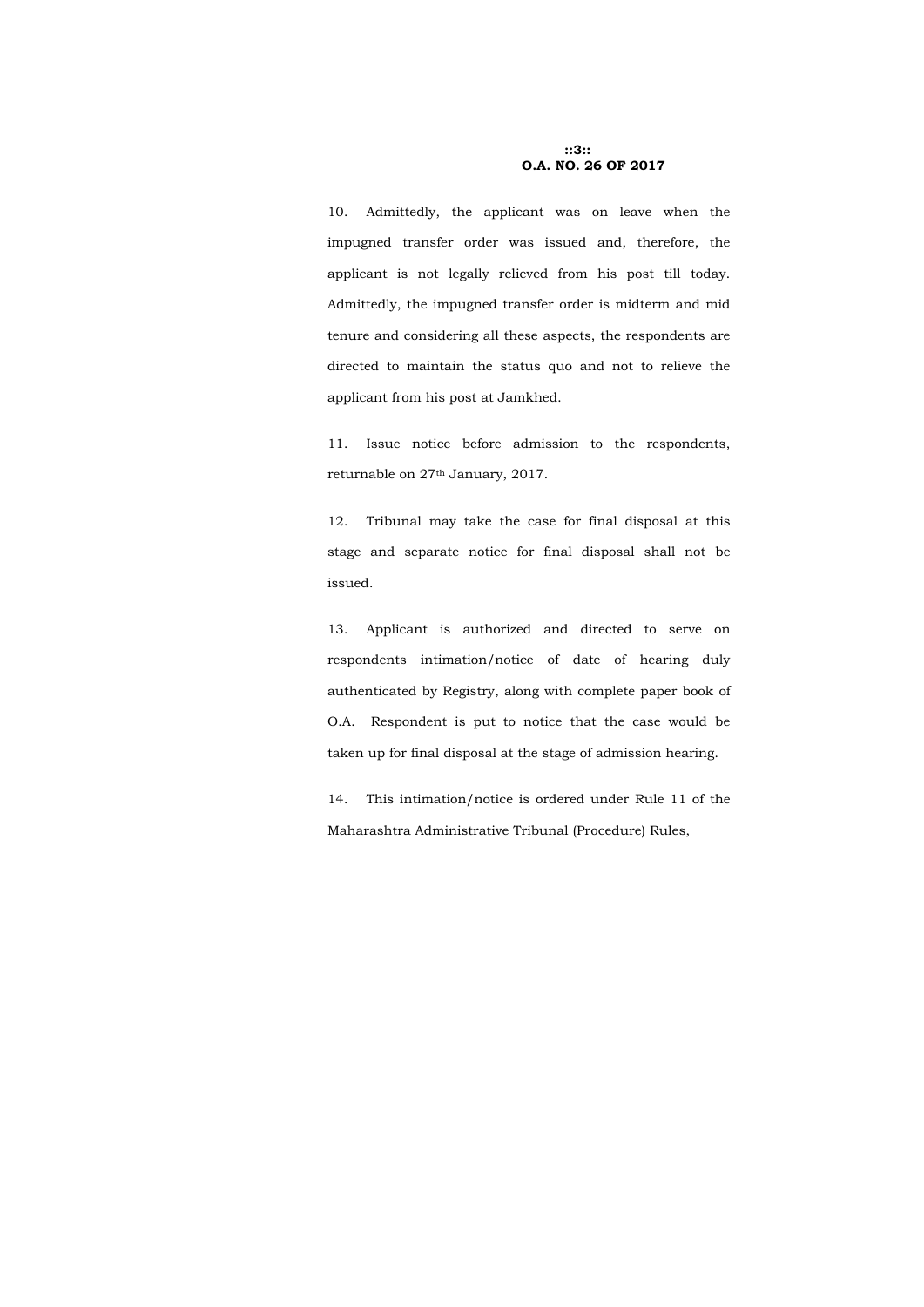### **::4:: O.A. NO. 26 OF 2017**

1988, and the question such as limitation and alternate remedy are kept open.

15. The service may be done by hand delivery, speed post, courier and acknowledgment be obtained and produced along with affidavit of compliance in the Registry before due date. Applicant is directed to file affidavit of compliance and notice.

16. S.O. to 27th January, 2017.

17. Steno copy & hamdust allowed to both the parties.

**MEMBER (J)** 

ARJ 13.1.2017 S.B.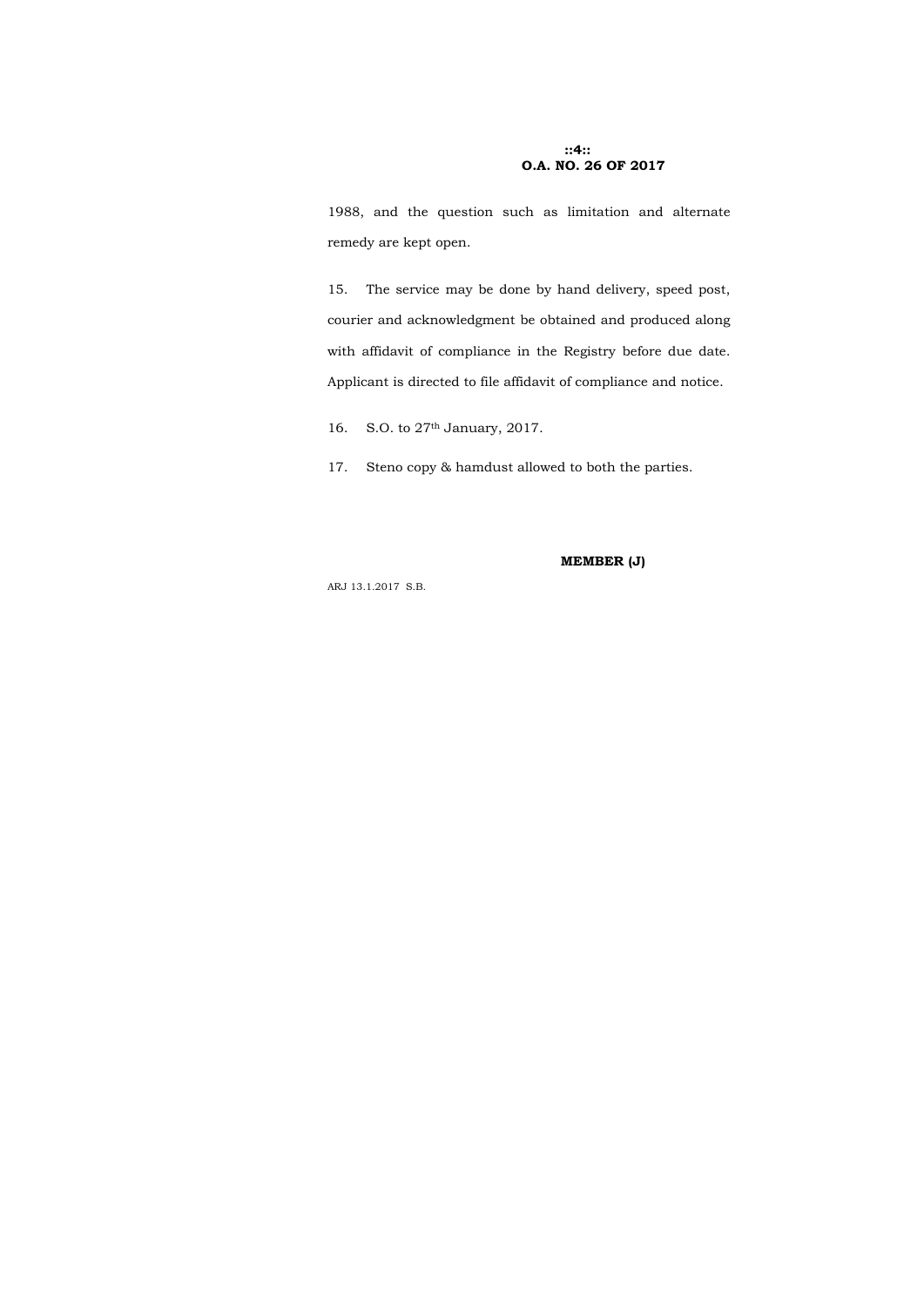**O.A. NOS. 721, 722/2015, O.A. NOS. 340/16, O. A. NOS. 319, 321, 322, 323, 324, 330, 332, 744/2013 AND O.A. NOS. 634 AND 682/2014** 

**CORAM :- Shri J. D. Kulkarni, Hon'ble Member (J) DATE :- 13.1.2017** 

### *Oral Order :-*

1. Heard Shri Anant Devkate, learned Advocate for the applicants in all these matters and S/shri S.K. Shirse, D.R. Patil, M.P. Gude, N.U. Yadav, V.R. Bhumkar, I.S. Thorat, Smt. Resha S. Deshmukh, Smt. Deepali S. Deshpande and Smt. Sanjavani Deshmukh Ghate, learned Presenting Officers for the respondents in all these matters.

2. All these matters had been disposed of by this Tribunal vide common order dated 12.12.2014 by the Division Bench. The said common order was assailed by the applicants before Hon'ble Bombay High Court, Bench at Aurangabad by filing writ petition No. 11358/2015 and Hon'ble High Court was pleased to remand the O.As. for considering these matters afresh. However, by virtue of the administrative order of Hon'ble Chairman, the O.As. seem to have been transferred to Single Bench.

3. In my opinion, since these O.As. were heard and decided by the Division Bench and the order passed therein was assailed before the Hon'ble High Court, in the interest of justice, it will be proper to place these O.As. before the Division Bench.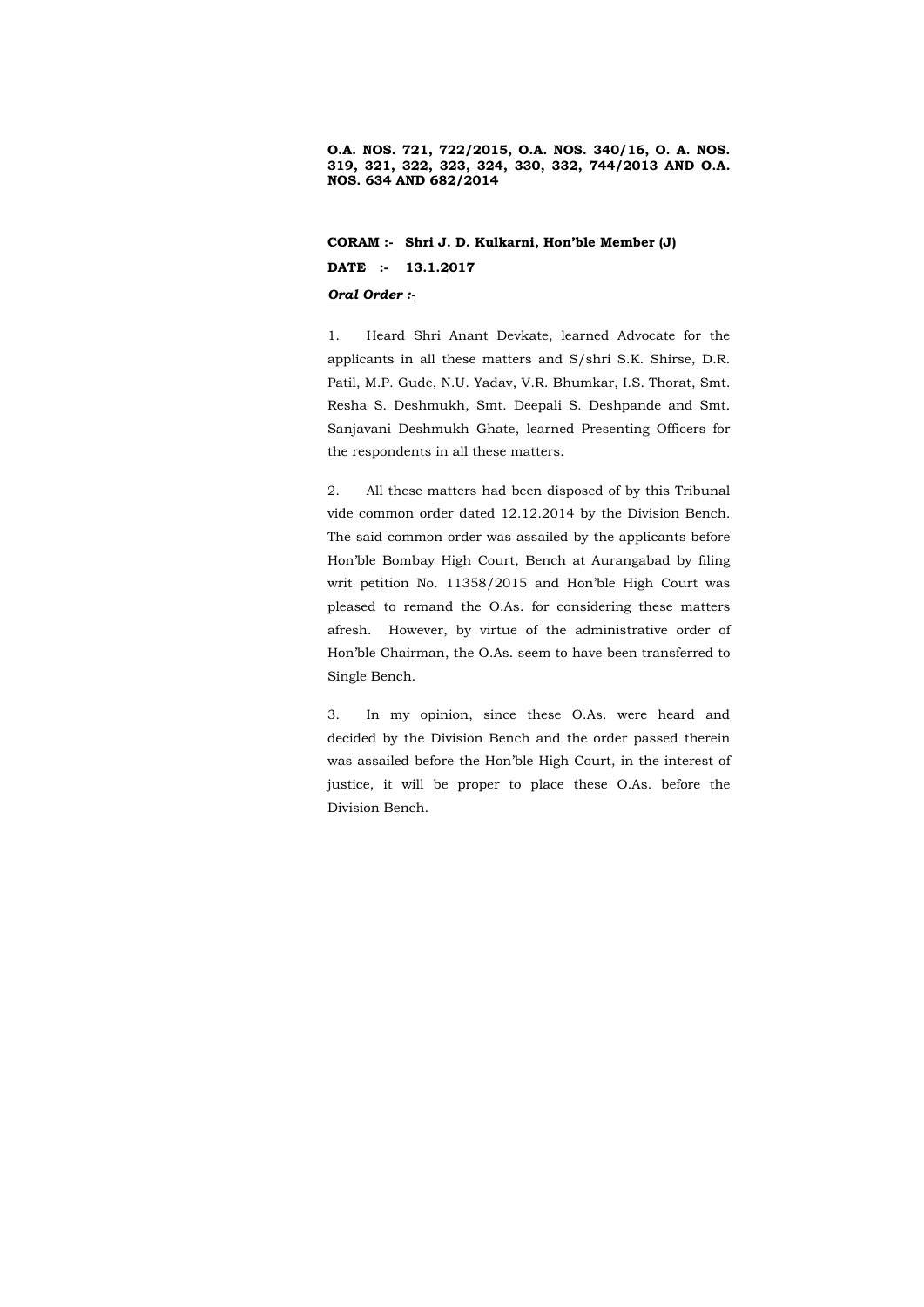## **::-2-:: O.A. NOS. 721, 722/2015 & ORS.**

4. In view thereof, these O.As. are removed from Single Bench. The Registrar is directed to place these O.As. before the Division Bench as and when the same will be available.

# **MEMBER (J)**

ARJ 13.1.2017 S.B.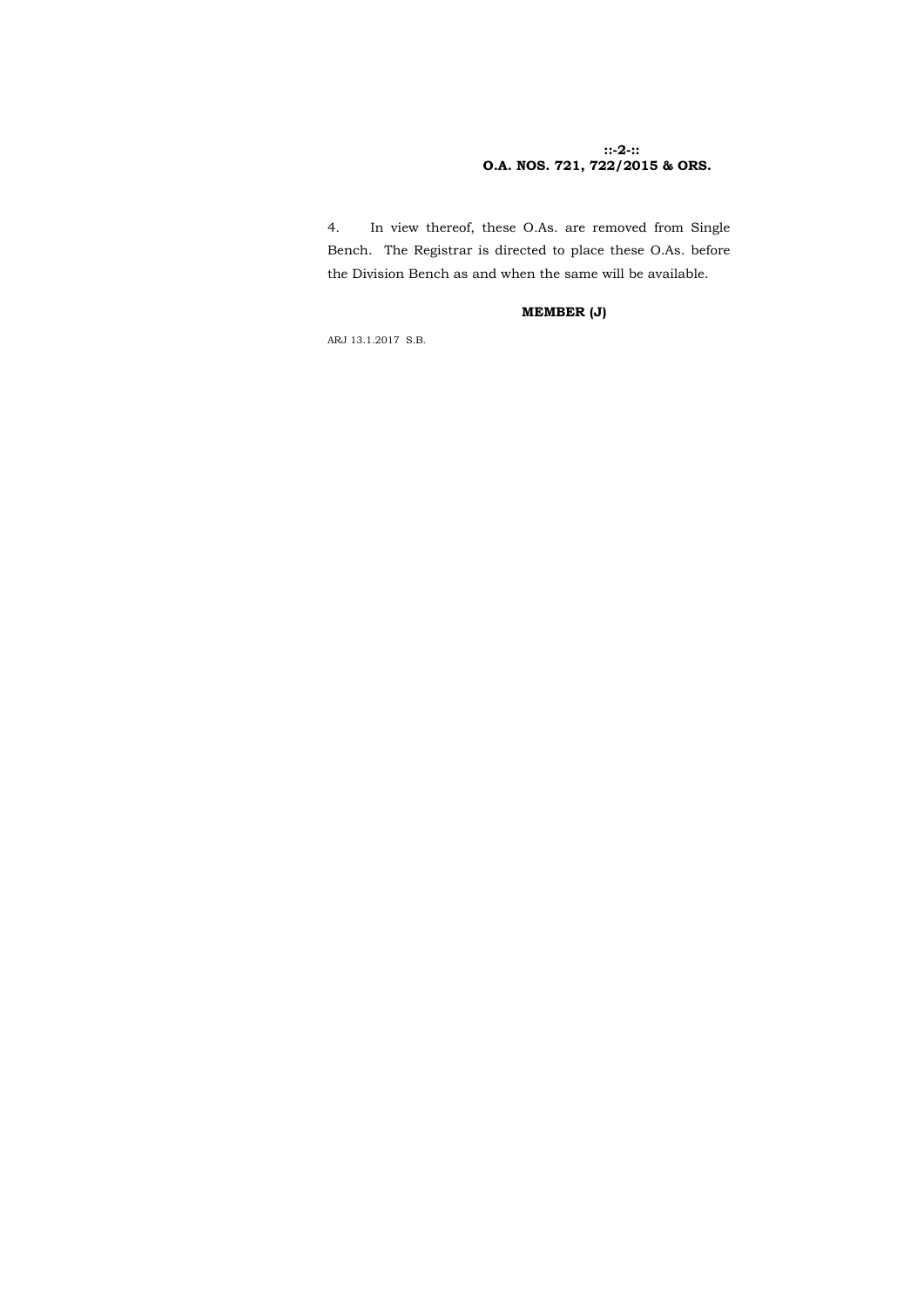**–--- ORIGINAL APPLICATION NO.25/2017. (Firoj Halim Tamboli Vs. State of Mah.& Ors.) –---** 

### **CORAM:HON'BLE SHRI JUSTICE A.H. JOSHI,CHAIRMAN.**

#### **DATE :13.01.2017.**

### **ORAL ORDER**

Heard Shri N.L. Jadhav, learned Advocate for the applicant and Shri M.S. Mahajan, learned Chief Presenting Officer for the Respondents.

2. Learned Advocate for the Applicant prays for leave to amend for incorporating suitable averments in relation to the Respondent Society to be part and parcel of the Govt. but for the nomenclature.

3. Learned Advocate for the applicant undertakes to carry out amendments within 3 days.

4. S.O.to 17.1.2017.

**CHAIRMAN.**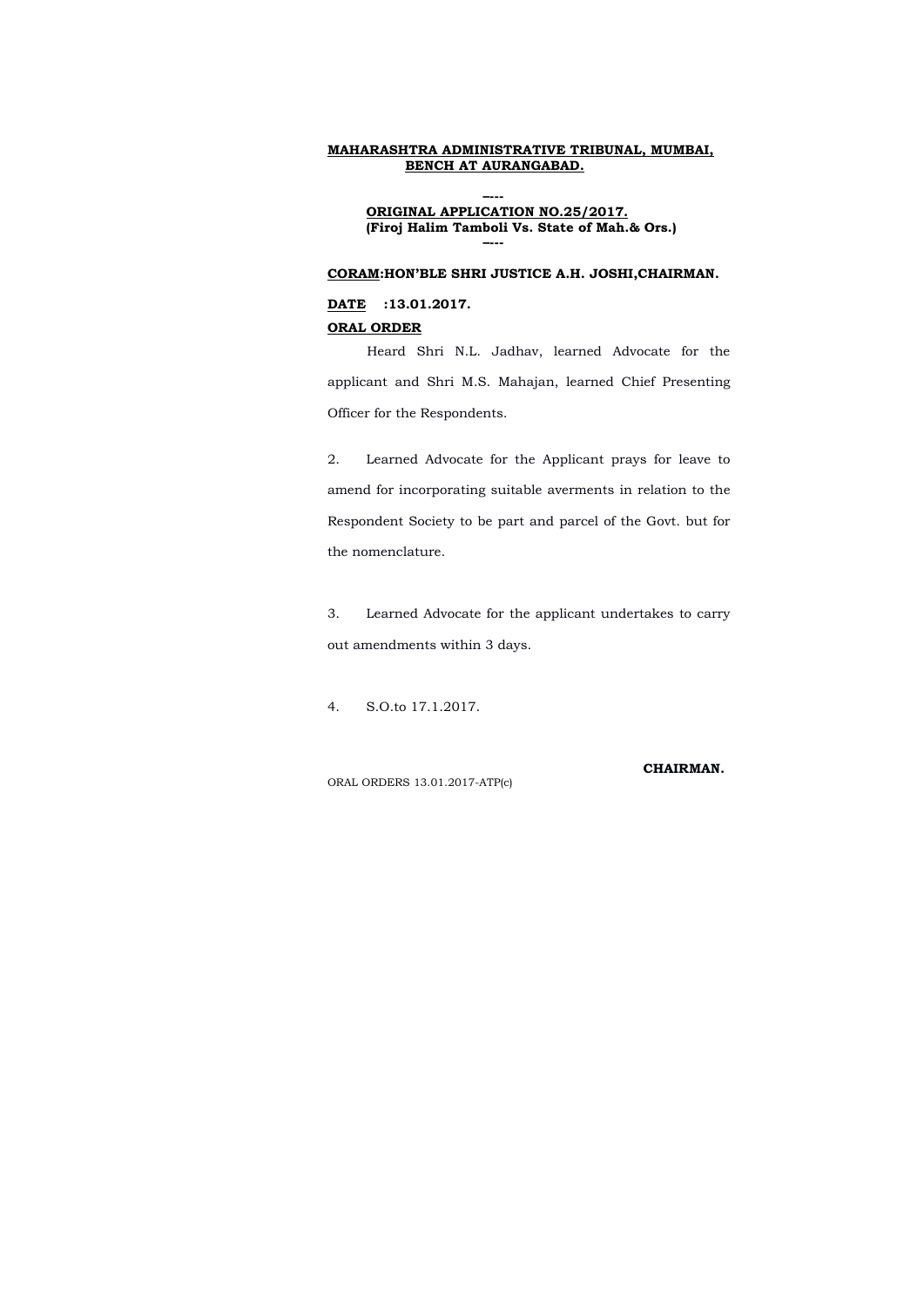### **–--- ORIGINAL APPLICATION NO.187/2016. (V. G. Kulkarni Vs. State of Mah.& Ors.) –---**

## **CORAM:HON'BLE SHRI JUSTICE A.H. JOSHI,CHAIRMAN.**

#### **DATE :13.01.2017.**

## **ORAL ORDER**

Heard Shri P. M. Shinde, learned Advocate for the applicant and Shri M. P. Gude, learned Presenting Officer for the Respondents.

- 2. Learned P.O. states as follows :
	- a) That the D.E. is completed.
	- b) Report of the Enquiry Officer submitted before the Govt. and action thereon is awaited.

3. Learned Advocate for the applicant prays for time for enabling the applicant to decide the stand to be taken.

4. S.O.to 3.4.2017.

#### **CHAIRMAN.**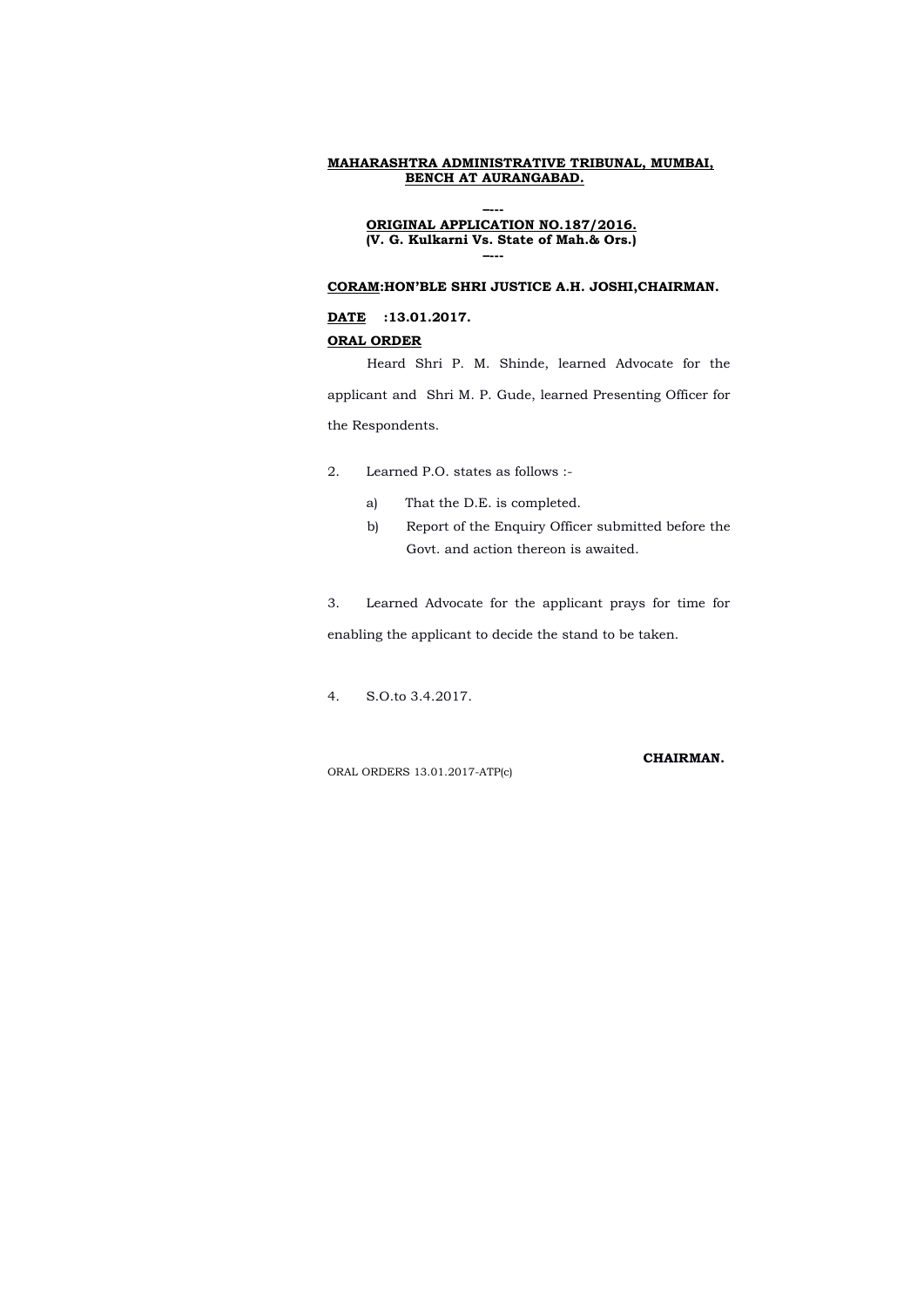### **–--- ORIGINAL APPLICATION NO.363/2016. (Shri S. B. Jadhav & Ors. Vs. State of Mah.& Ors.) –---**

#### **CORAM:HON'BLE SHRI JUSTICE A.H. JOSHI,CHAIRMAN.**

#### **DATE :13.01.2017.**

#### **ORAL ORDER**

Heard Shri P. K. Palve, learned Advocate for the applicant and Shri V. R. Bhumkar, learned Presenting Officer for the Respondents.

2. Learned P.O. states that, filing of affidavit furtherance to order passed by this Tribunal on 23.9.2016 being same and similar in view of the objection raised by the Finance Department is not necessary to take decision.

3. Text of the language contained in the letter is quoted below for ready reference :-

"मूळ अर्ज कृ. १४२ व १४३ /२००७ मध्ये दिनांक १७.०२.२०१४ रोजी दिलेल्या न्यायनिर्णयानुसार मा. न्यायाधिकरण, मुंबई यांनी अर्जदारांची मागणी फेटाळली आहे तसेच अर्जदाराने याच मागणीसाठी मा. उच्च न्यायालय, मूंबई, खंडपीठ औरंगाबाद येथे रिट पिटिशन ६१६१/२०१५ दाखल केला असता दिनांक **२३.०६.२०१५ आदेशान्वये फेटाळला आहे."** 

4. Respondent no.4 is directed to read the present O.A. and the prayers contained therein and compare those with the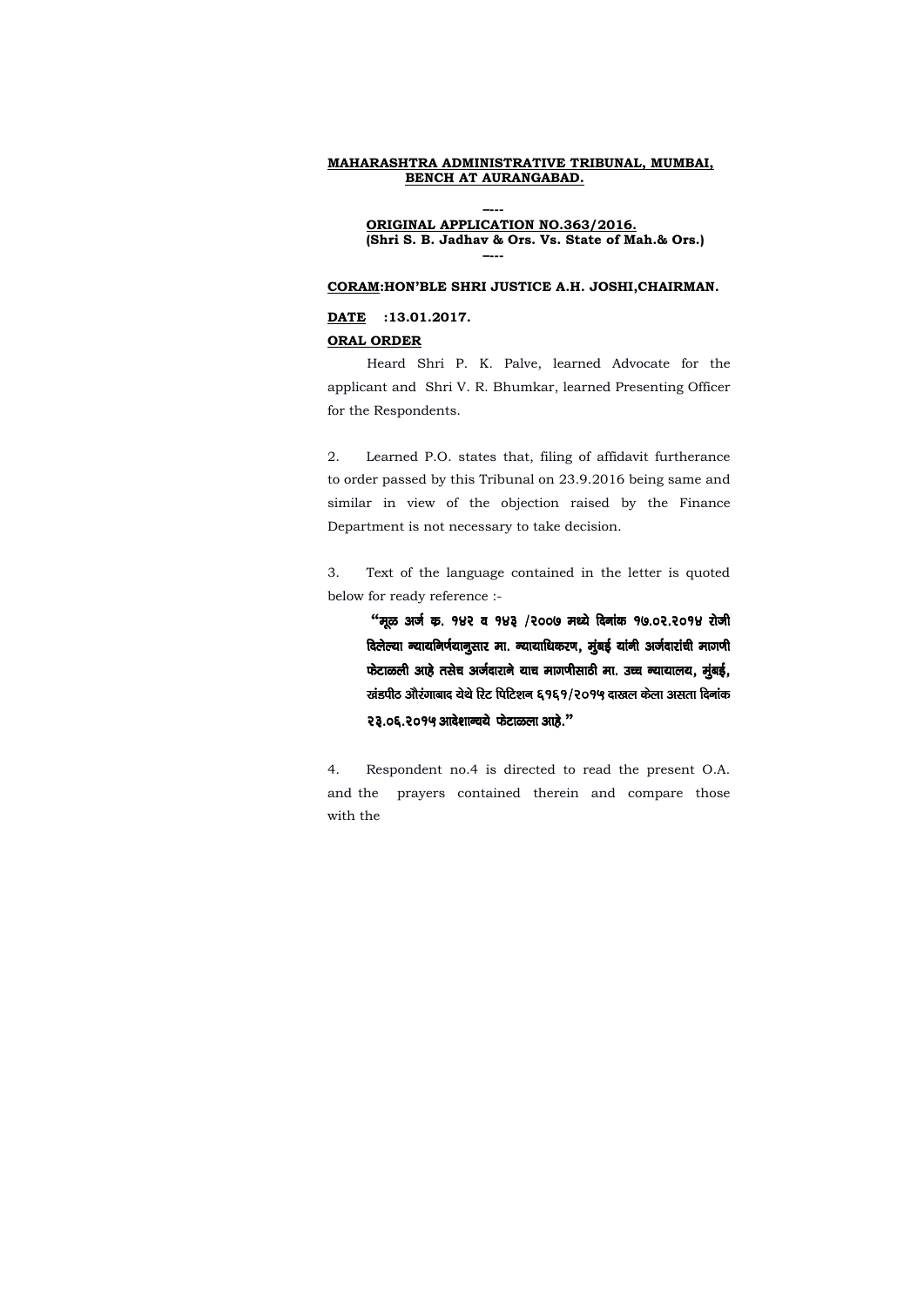## -2- **ORIGINAL APPLICATION NO.363/2016.**

prayer contained in O. A. No.142/2007 of Bombay (which is already decided) thereafter file an affidavit on what grounds the Finance Department considers that the prayers (A) in present O.A. are either one and same / or and similar to the prayer contained in aforesaid decided OA No.142/2007.

- 5. Affidavit be filed on or before next date.
- 6. S.O.to 28.2.2017.
- 7. Learned P.O. is directed to communicate this order.
- 8. Steno copy and Hamdust allowed.

#### **CHAIRMAN.**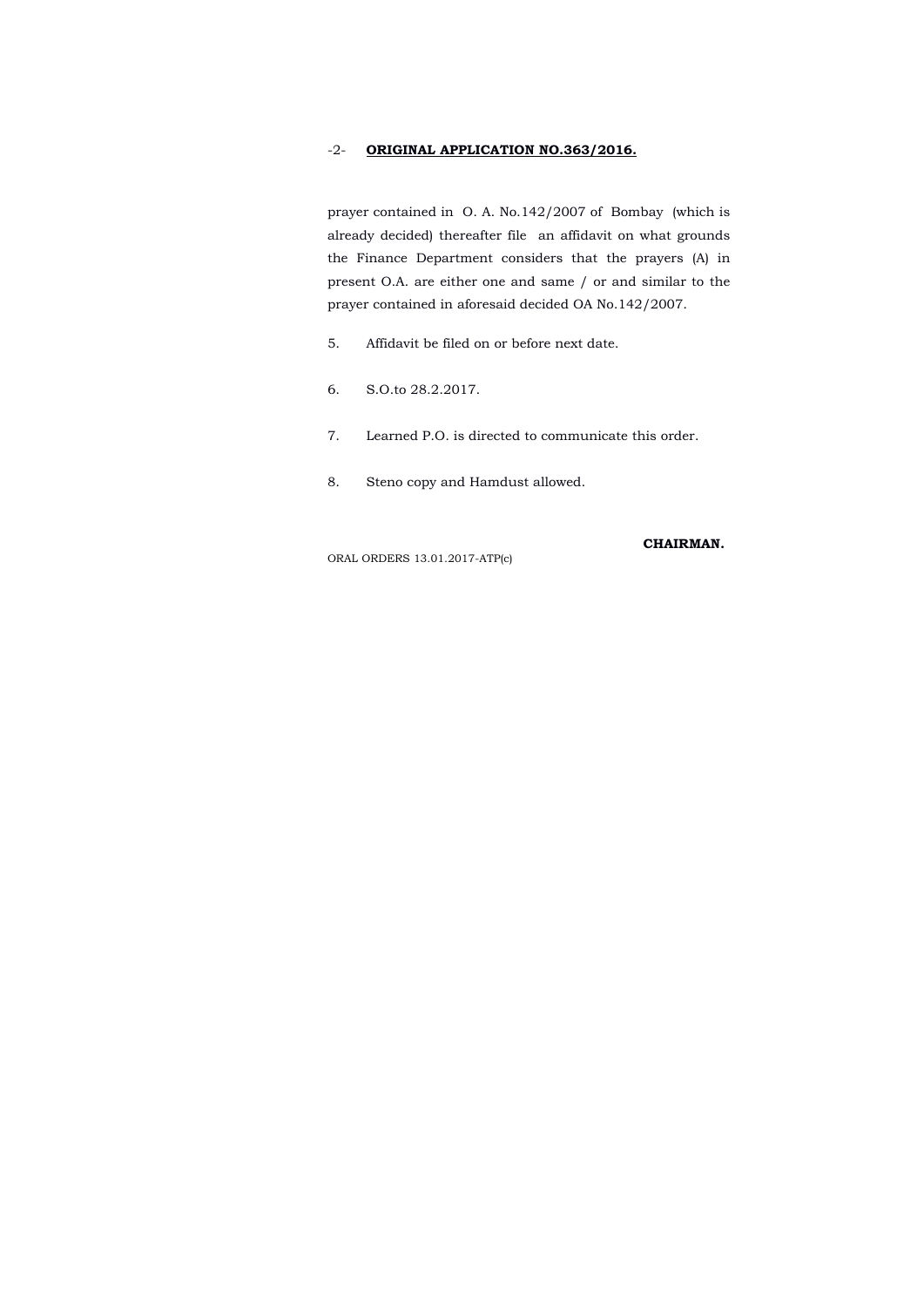**–--- ORIGINAL APPLICATION NO.706/2016. (Shri S. A. Shejwal Vs. State of Mah.& Ors.) –---** 

#### **CORAM:HON'BLE SHRI JUSTICE A.H. JOSHI,CHAIRMAN.**

#### **DATE :13.01.2017.**

### **ORAL ORDER**

Heard Shri P. A. Kulkarni, learned Advocate for the applicant and Smt P. R. Bharaswadkar, learned Presenting Officer for the Respondents.

- 2. Learned Advocate for the applicant states as follows:
	- a) That the Respondent no.3 has issued appointment letter.
	- b) The order contained errors and applicant has brought those to the notice of the Respondent no.3 and he has assured to correct the same and applicant is waiting for response of Respondent no.3.

3. Learned Advocate for the applicant prays for adjournment for a week.

4. S.O.to 24.1.2017.

### **CHAIRMAN.**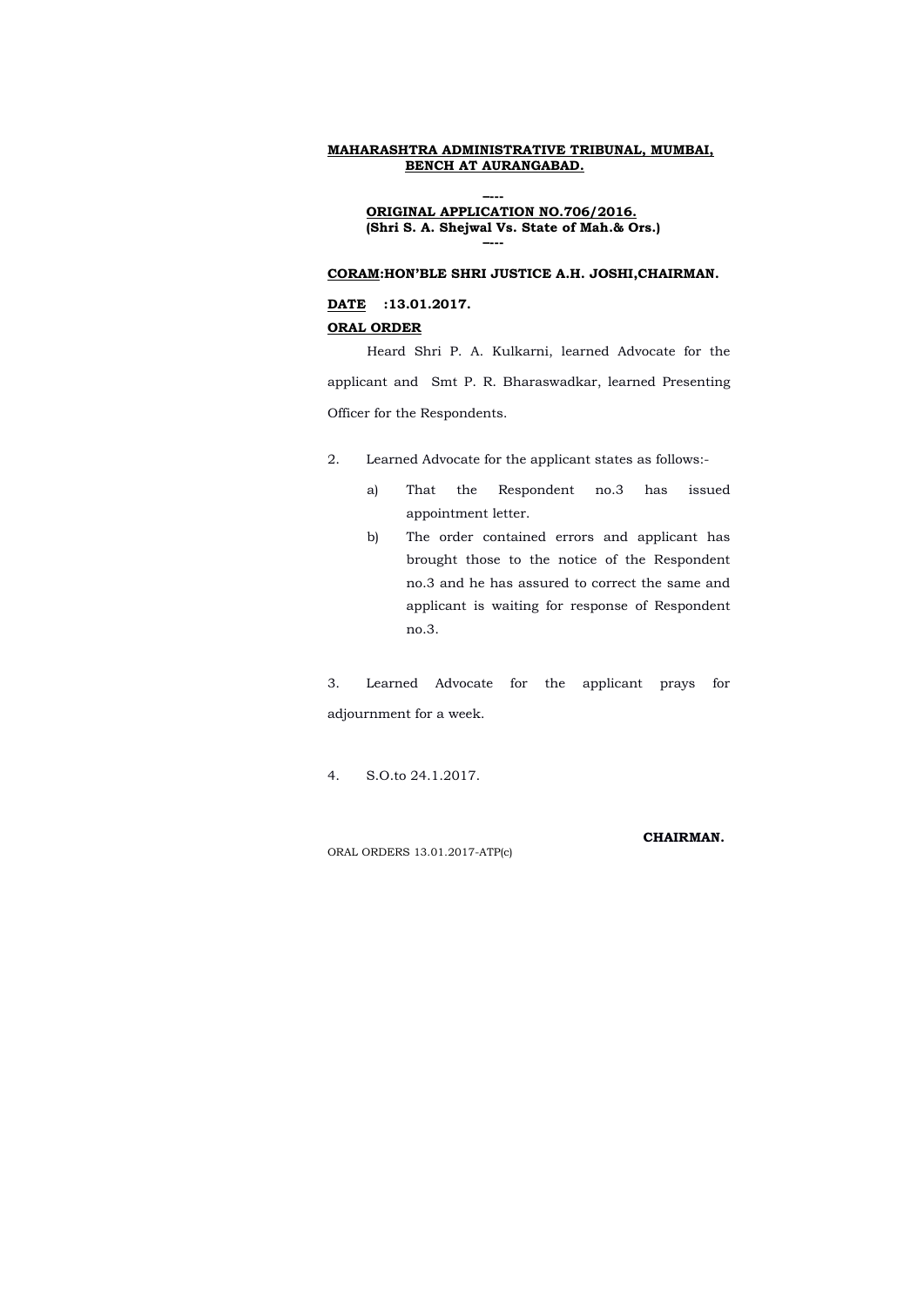### **–--- ORIGINAL APPLICATION NO.722/2016. (Shri K. S. Hinge Vs. State of Mah.& Ors.) –---**

### **CORAM:HON'BLE SHRI JUSTICE A.H. JOSHI,CHAIRMAN.**

### **DATE :13.01.2017.**

#### **ORAL ORDER**

Heard Shri V. B. Kale, learned Advocate for the applicant and Smt P. R. Bharaswadkar, learned Presenting Officer for the Respondents.

2. Learned P.O. prays for time for studying the case and requested for adjournment.

3. S.O.to 17.1.2017.

**CHAIRMAN.**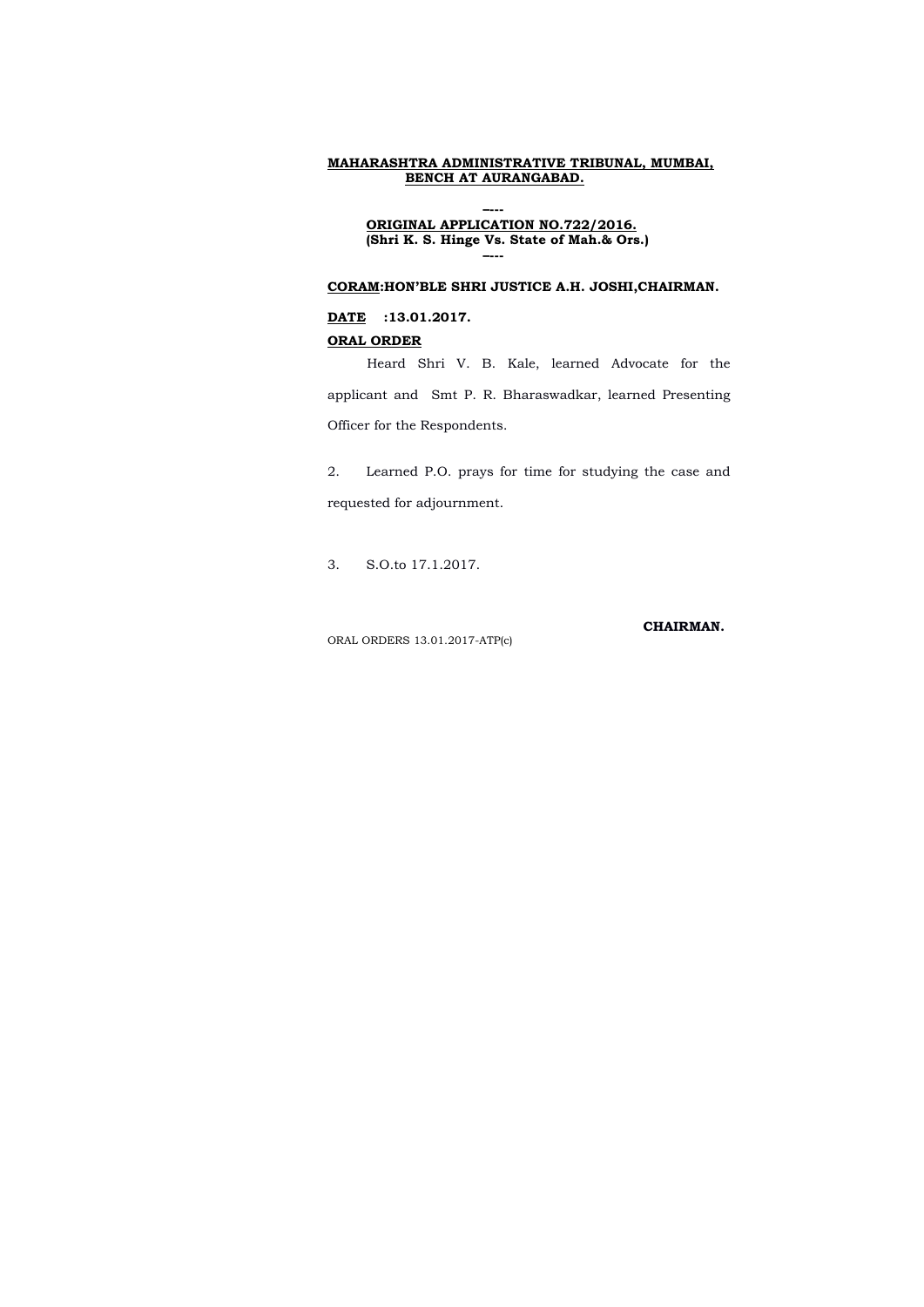**M.A.NO.23/2017 IN O.A.NO. 43/2015 [R.G. Pardeshi Vs. The State of Maharashtra & Others.]**

### **CORAM : Hon'ble Justice Shri A.H. Joshi, Chairman (This matter is placed before the Single Bench due to non-availability of Division Bench.)**

**DATE : 13.01. 2017.**

#### **ORAL ORDER:**

Heard Shri T.J. Gaikwad – learned Advocate for the Applicant and Shri M.S. Mahajan – learned Chief Presenting Officer for respondents.

2. Issue notices to the respondents in M.A. No. 23/2017, returnable on 28th February, 2017.

3. Tribunal may take the case/s for final disposal at this stage and separate notice for final disposal shall not be issued.

4. Applicant is authorized and directed to serve on respondents intimation/notice of date of hearing duly authenticated by Registry, along with complete paper book of M.A. Respondent is put to notice that the case would be taken up for final disposal at the stage of admission hearing.

5. This intimation/notice is ordered under Rule 11 of the Maharashtra Administrative Tribunal (Procedure) Rules, 1988, and the question such as limitation and alternate remedy are kept open.

6. The service may be done by hand delivery, speed post, courier and acknowledgment be obtained and produced along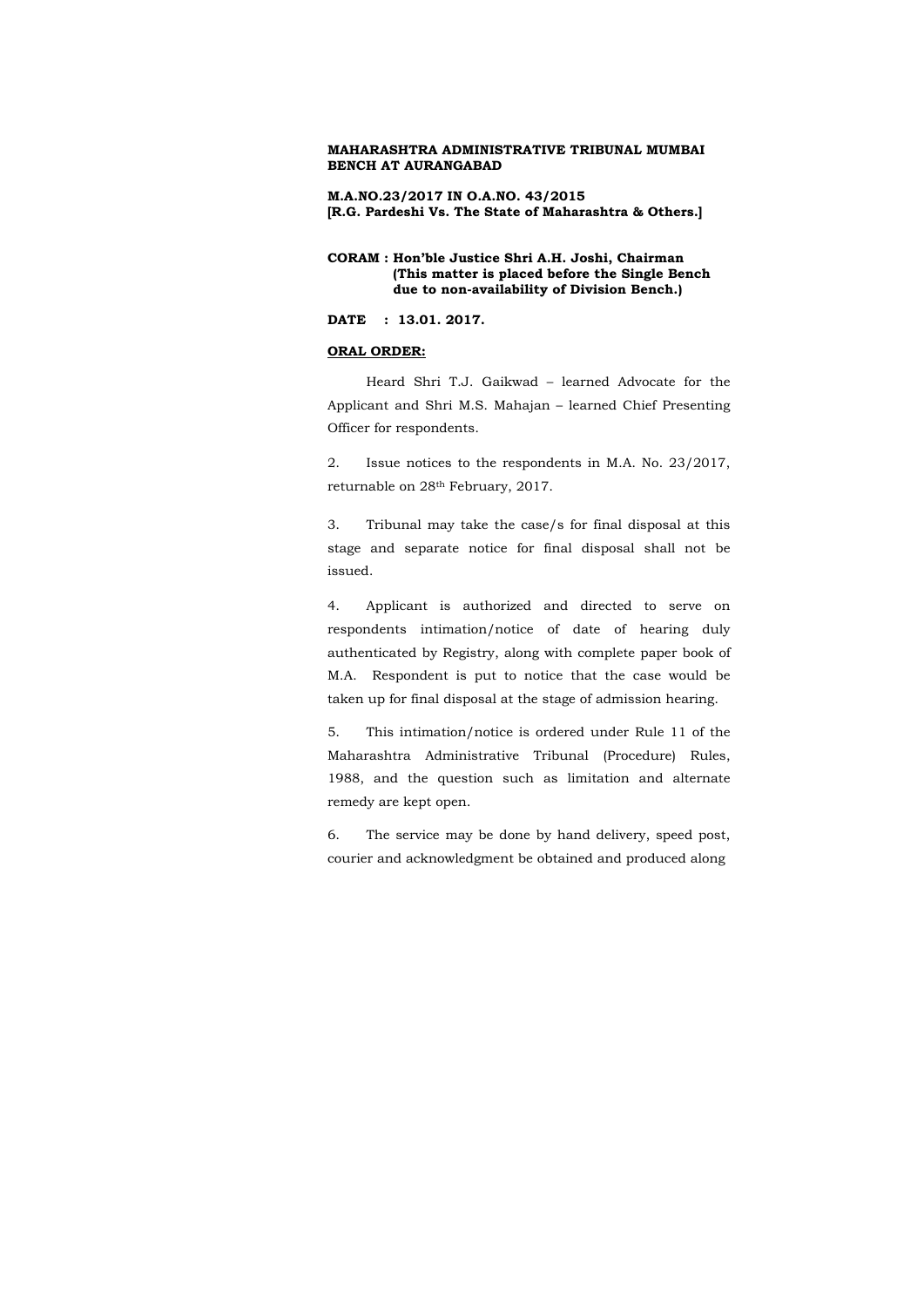### **:: - 2 - ::**

### **M.A.NO.23/2017 IN O.A.NO. 43/2015**

with affidavit of compliance in the Registry before due date. Applicant is directed to file affidavit of compliance and notice.

- 7. S.O. to 28th February, 2017.
- 8. Steno copy and hamdust is allowed to both the parties.

### **CHAIRMAN**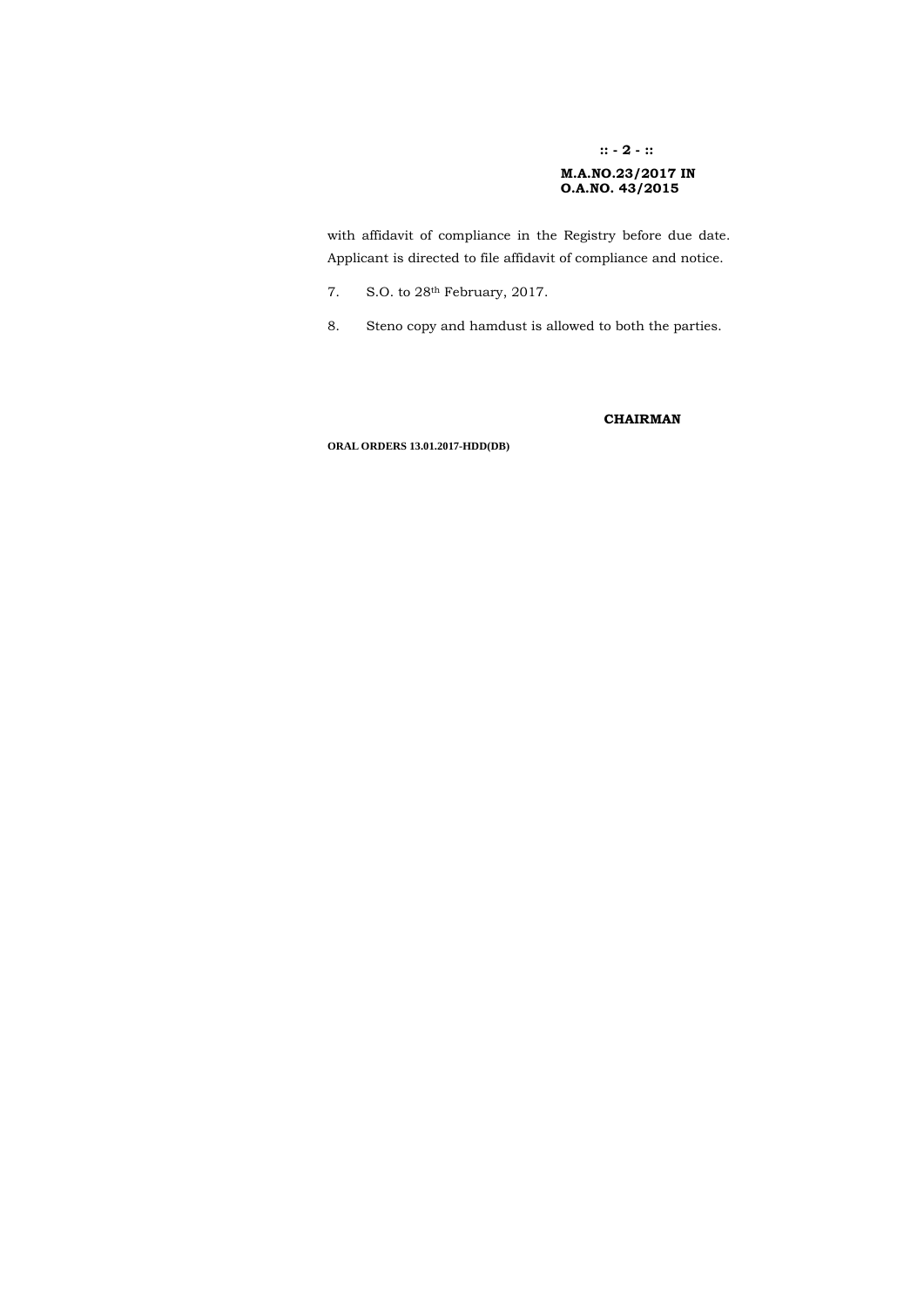**M.A.NO.24/2017 IN O.A.NO. 257/2015 [D.G. Puri Vs. The State of Maharashtra & Others.]**

### **CORAM : Hon'ble Justice Shri A.H. Joshi, Chairman (This matter is placed before the Single Bench due to non-availability of Division Bench.)**

**DATE : 13.01. 2017.**

### **ORAL ORDER:**

Heard Shri T.J. Gaikwad – learned Advocate for the Applicant and Shri M.S. Mahajan – learned Chief Presenting Officer for respondents.

2. Issue notices to the respondents in M.A. No. 24/2017, returnable on 28th February, 2017.

3. Tribunal may take the case/s for final disposal at this stage and separate notice for final disposal shall not be issued.

4. Applicant is authorized and directed to serve on respondents intimation/notice of date of hearing duly authenticated by Registry, along with complete paper book of M.A. Respondent is put to notice that the case would be taken up for final disposal at the stage of admission hearing.

5. This intimation/notice is ordered under Rule 11 of the Maharashtra Administrative Tribunal (Procedure) Rules, 1988, and the question such as limitation and alternate remedy are kept open.

6. The service may be done by hand delivery, speed post, courier and acknowledgment be obtained and produced along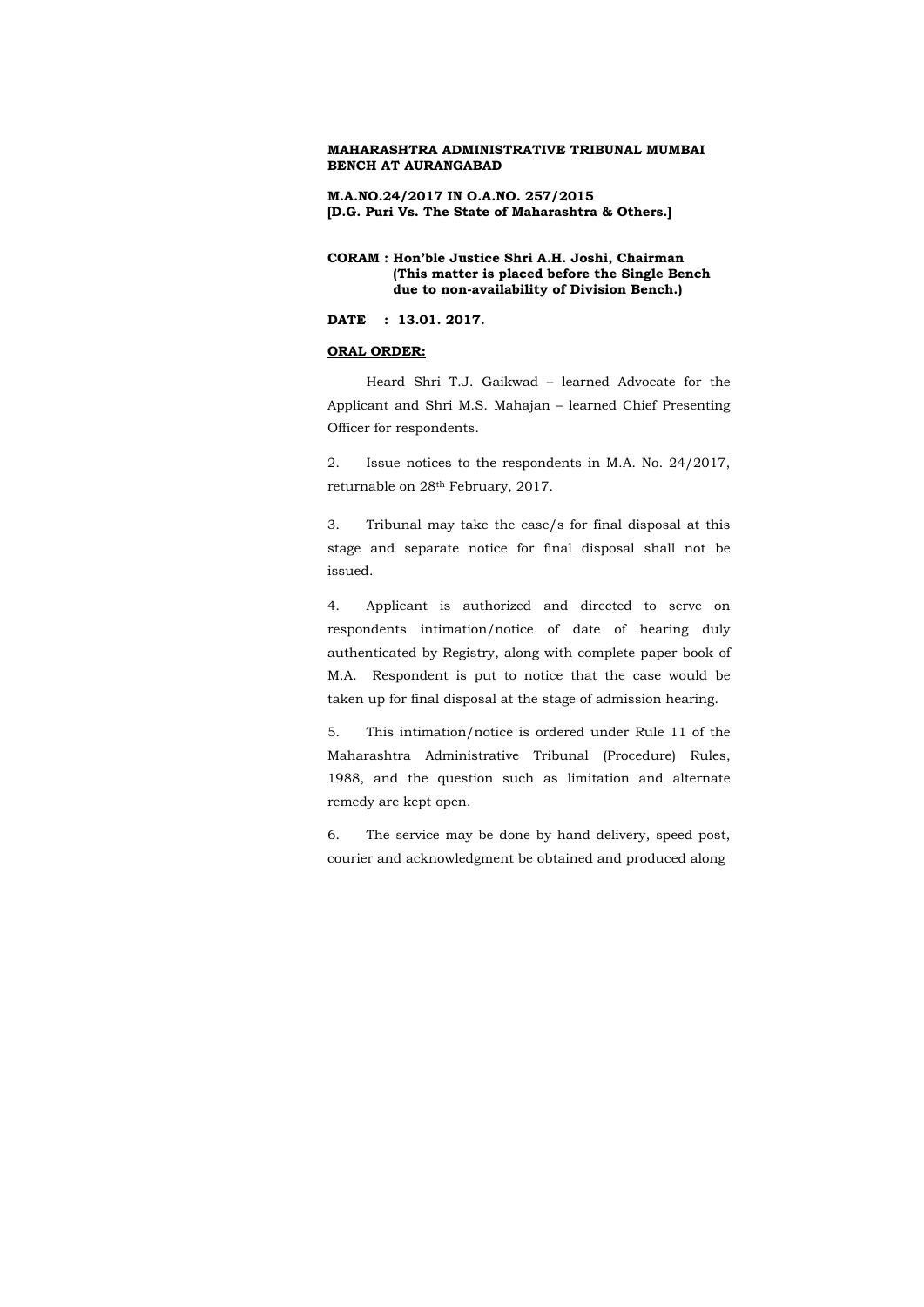### **:: - 2 - ::**

## **M.A.NO.24/2017 IN O.A.NO. 257/2015**

with affidavit of compliance in the Registry before due date. Applicant is directed to file affidavit of compliance and notice.

- 7. S.O. to 28th February, 2017.
- 8. Steno copy and hamdust is allowed to both the parties.

### **CHAIRMAN**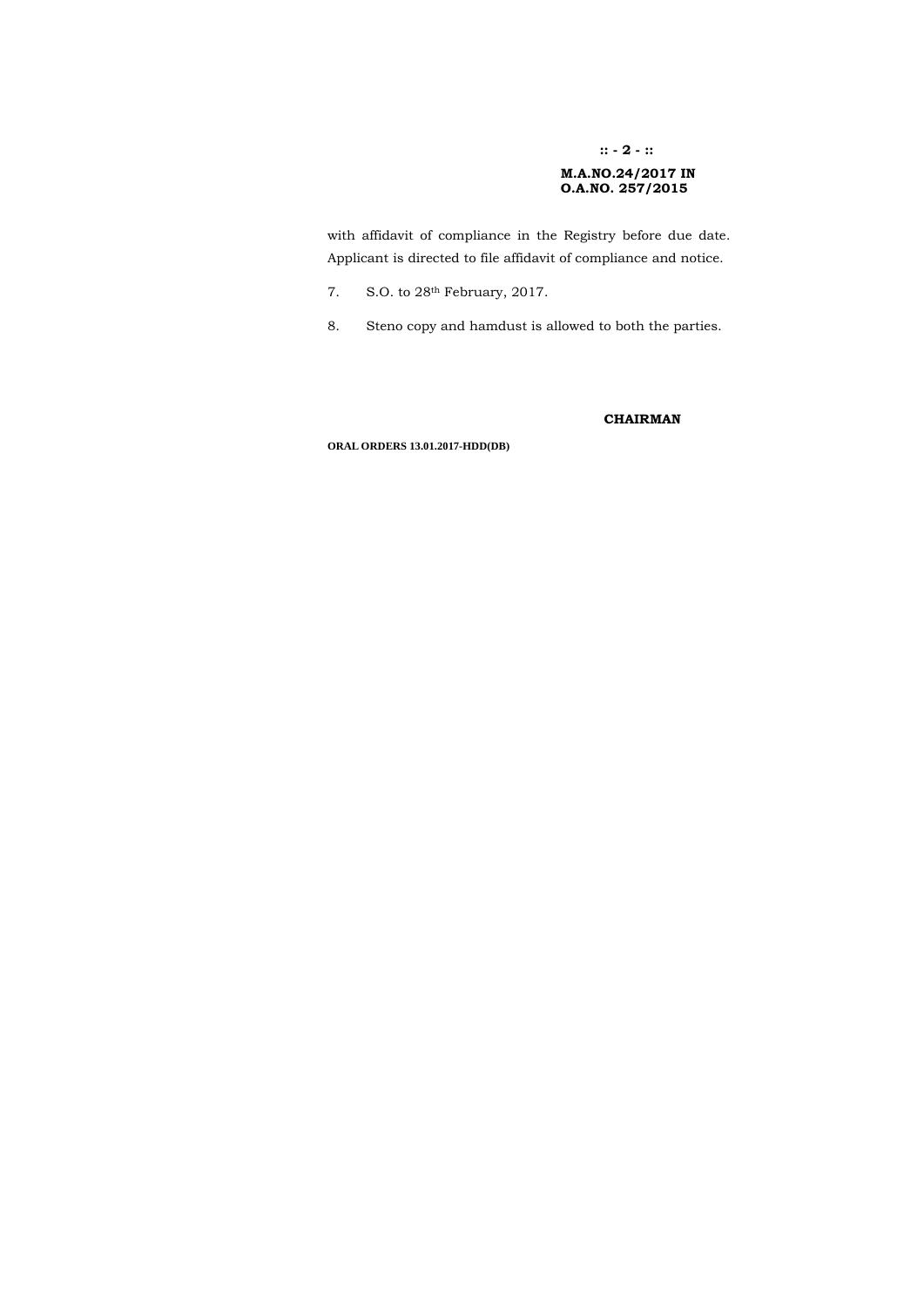**ORIGINAL APPLICATION NO. 798 OF 2016 [H.S. Kusumde & Anr. Vs. The State of Maharashtra & Others.]**

## **CORAM : Hon'ble Justice Shri A.H. Joshi, Chairman (This matter is placed before the Single Bench due to non-availability of Division Bench.)**

### **DATE : 13.01. 2017.**

### **ORAL ORDER:**

Heard Shri H.U. Dhage – learned Advocate for the Applicant and Shri N.U. Yadav – learned Presenting Officer for respondents.

2. The learned Presenting Officer seeks time to file affidavit in reply. Time granted.

3. S.O. to 9th February, 2017.

#### **CHAIRMAN**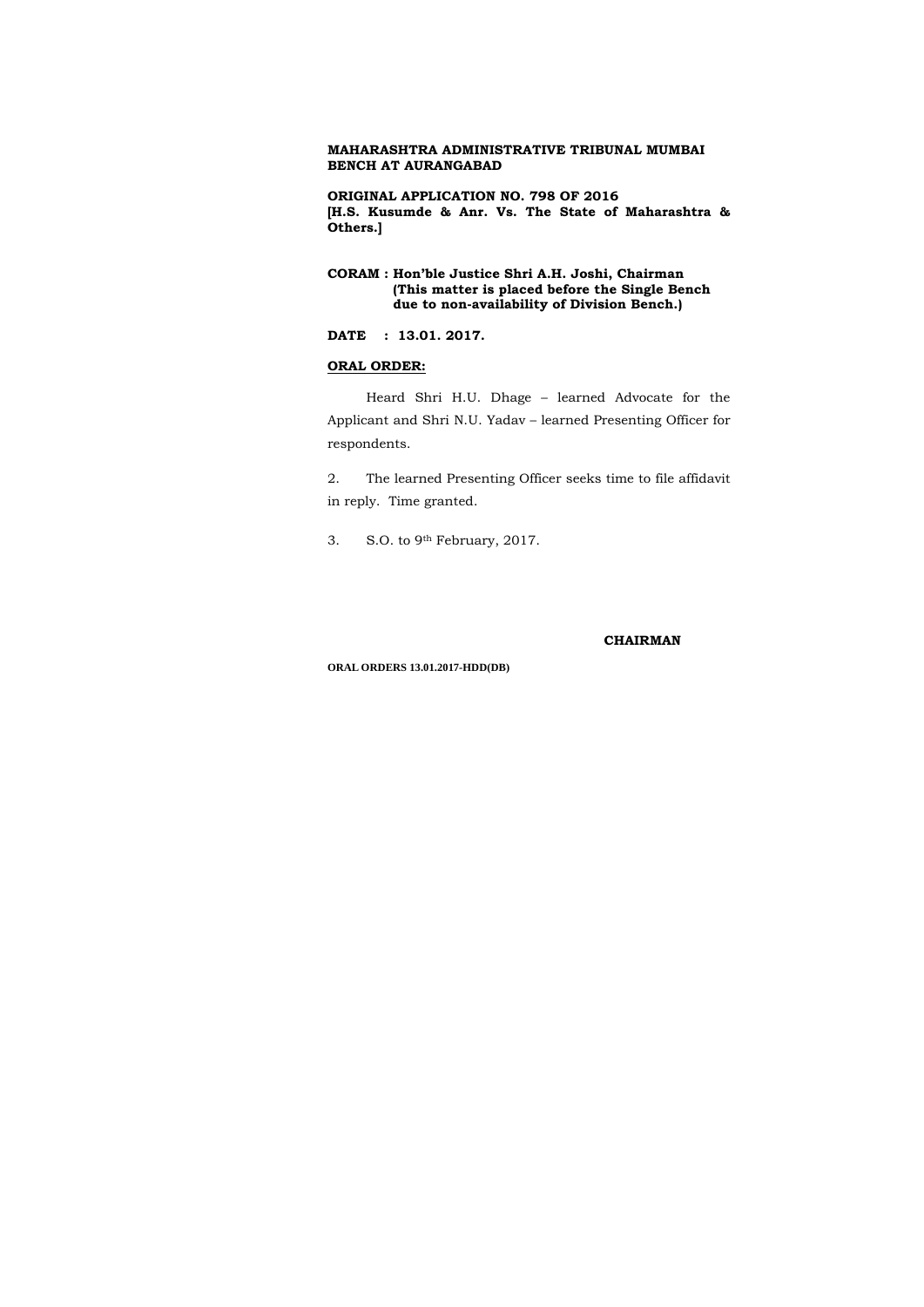**ORIGINAL APPLICATION NO. 816 OF 2016 [Dr. Deshmukh Mohd. Shahir Abudul Wahed & Ors. Vs. The State of Maharashtra & Others.]**

## **CORAM : Hon'ble Justice Shri A.H. Joshi, Chairman (This matter is placed before the Single Bench due to non-availability of Division Bench.)**

2. At the request of learned Presenting Officer, S.O. to 27<sup>th</sup> January, 2017.

## **DATE : 13.01. 2017.**

### **ORAL ORDER:**

Heard Shri Arun V. Rakh – learned Advocate for the Applicants and Shri M.P. Gude – learned Presenting Officer for respondents.

#### **CHAIRMAN**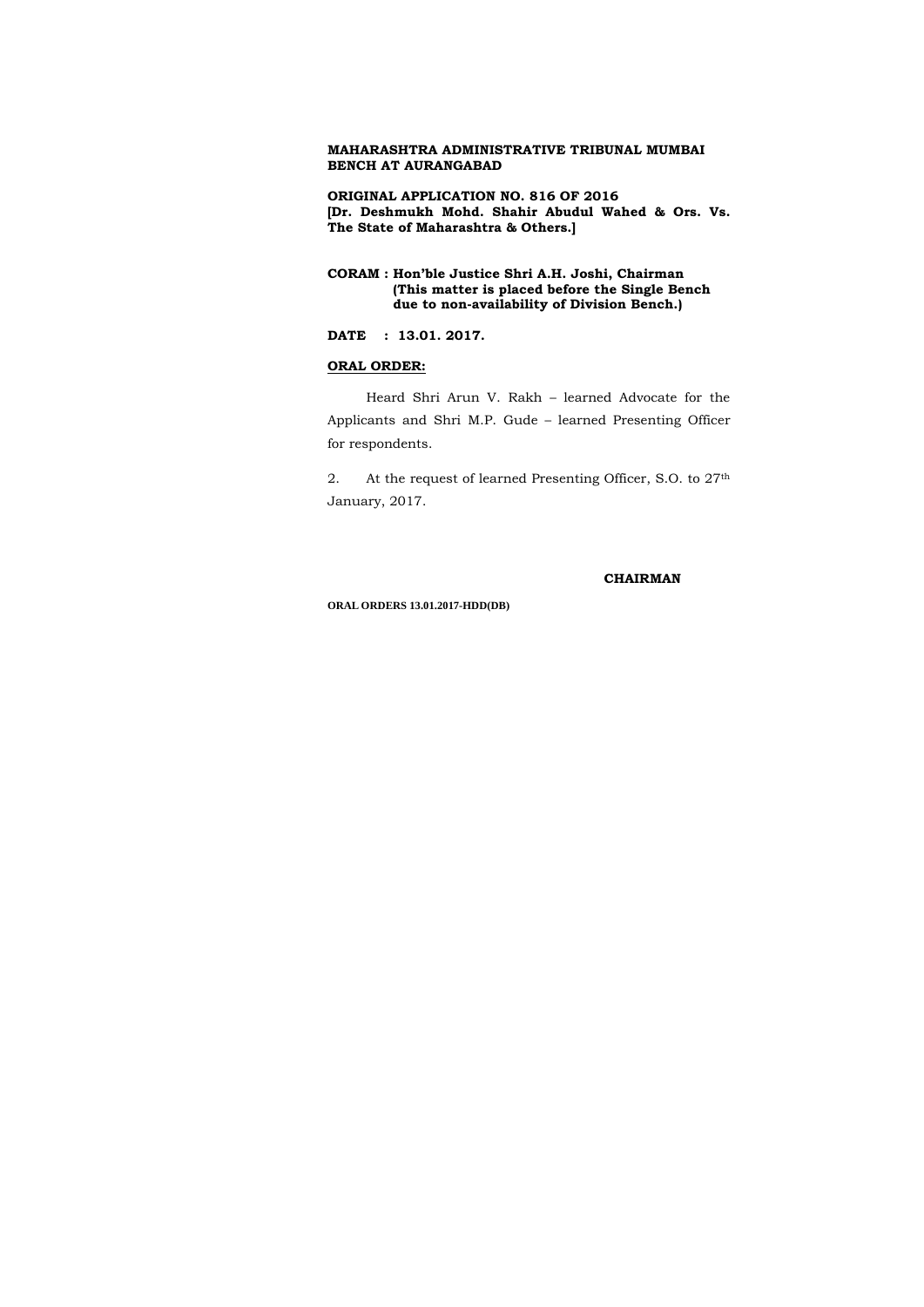**M.A.NO. 199/2015 IN O.A.ST.NO.780/2015 [D.S. Jade Vs. The State of Maharashtra & Others.]**

**CORAM : Hon'ble Justice Shri A.H. Joshi, Chairman (This matter is placed before the Single Bench due to non-availability of Division Bench.)** 

2. At the request of learned Advocate for the applicant, S.O. to 13<sup>th</sup> February, 2017.

**DATE : 13.01. 2017.**

### **ORAL ORDER:**

Heard Shri Y.B. Bolkar – learned Advocate for the Applicant and Shri S.K. Shirase – learned Presenting Officer for respondents.

 **CHAIRMAN**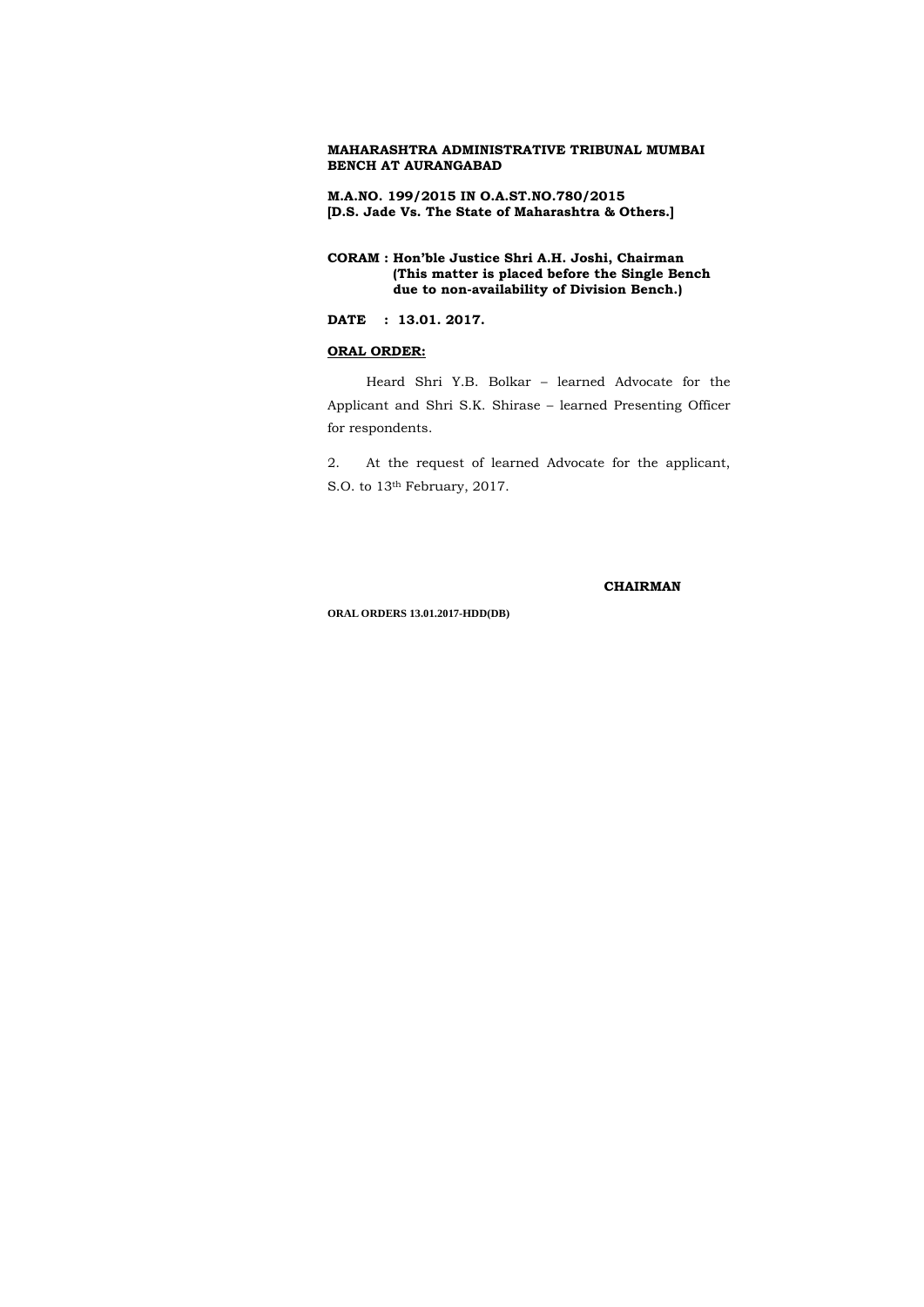**M.A.NO. 370/15 IN C.P.ST.1129/15 IN O.A. 199/14 [Uttam Narayan Vendait Vs. The State of Maharashtra & Others.]**

## **CORAM : Hon'ble Justice Shri A.H. Joshi, Chairman (This matter is placed before the Single Bench due to non-availability of Division Bench.)**

**DATE : 13.01. 2017.**

### **ORAL ORDER:**

Heard Shri P.M. Shinde – learned Advocate for the Applicant, Shri I.S. Thorat – learned Presenting Officer for respondent No. 1 and Shri Vivek Bhavthankar – learned Special Counsel for respondent Nos. 2 & 3.

2. At the request of learned Special Counsel for respondent Nos. 2 & 3, S.O. to 25th January, 2017.

 **CHAIRMAN**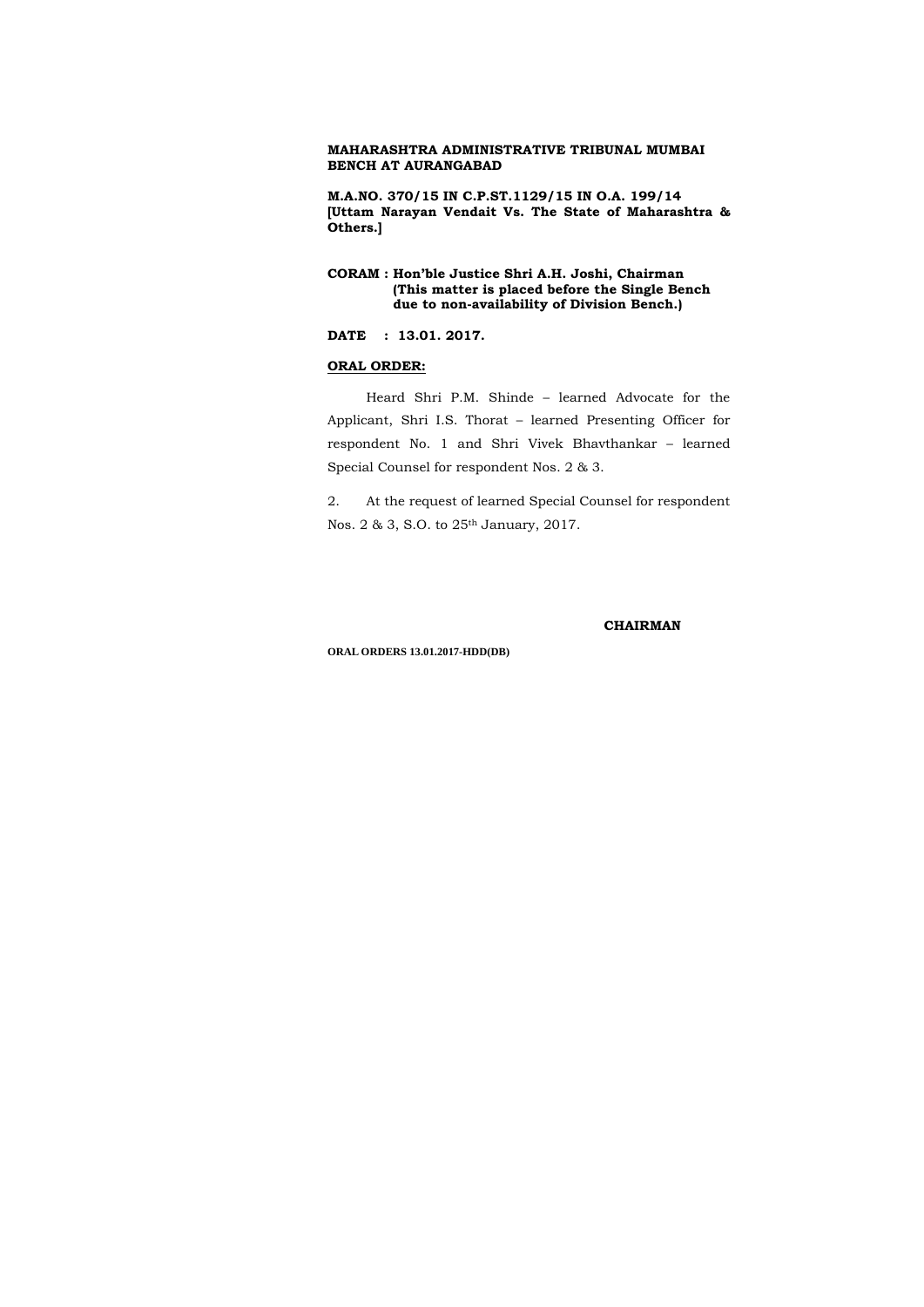**M.A.NO. 28/16 IN C.P.ST.NO.77/16 IN O.A.NO. 71/12 [R.S. Kulkarni & Ors. Vs. The State of Maharashtra & Others.]**

2. At the request of learned Advocate for the applicant, S.O. to 25<sup>th</sup> January, 2017.

## **CORAM : Hon'ble Justice Shri A.H. Joshi, Chairman (This matter is placed before the Single Bench due to non-availability of Division Bench.)**

## **DATE : 13.01. 2017.**

### **ORAL ORDER:**

Heard Shri C.R. Thorat – learned Advocate for the Applicants and Shri I.S. Thorat – learned Presenting Officer for respondents.

 **CHAIRMAN**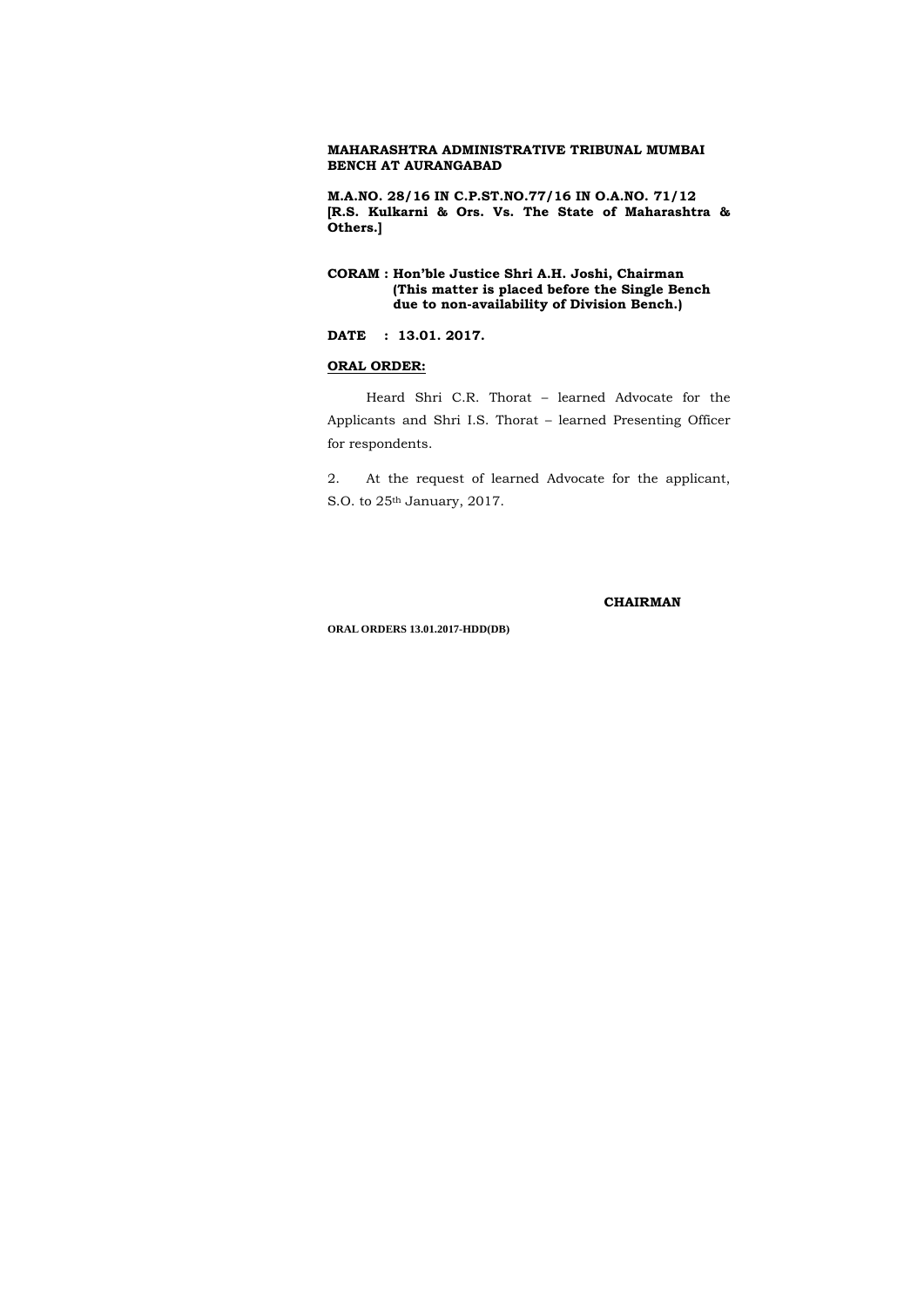**M.A.NO. 13/2017 IN O.A.928/2016 [D.J. Dhole Vs. The State of Maharashtra & Others.]**

**CORAM : Hon'ble Justice Shri A.H. Joshi, Chairman (This matter is placed before the Single Bench due to non-availability of Division Bench.)** 

2. At the request of learned Advocate for the applicant, S.O. to 17<sup>th</sup> January, 2017.

**DATE : 13.01. 2017.**

## **ORAL ORDER:**

Heard Shri S.D. Dhongde – learned Advocate for the Applicant, Shri M.S. Mahajan – learned Chief Presenting Officer for respondent Nos. 1 & 2 and Shri P.S. Mahajan – learned Advocate for respondent No. 3.

 **CHAIRMAN**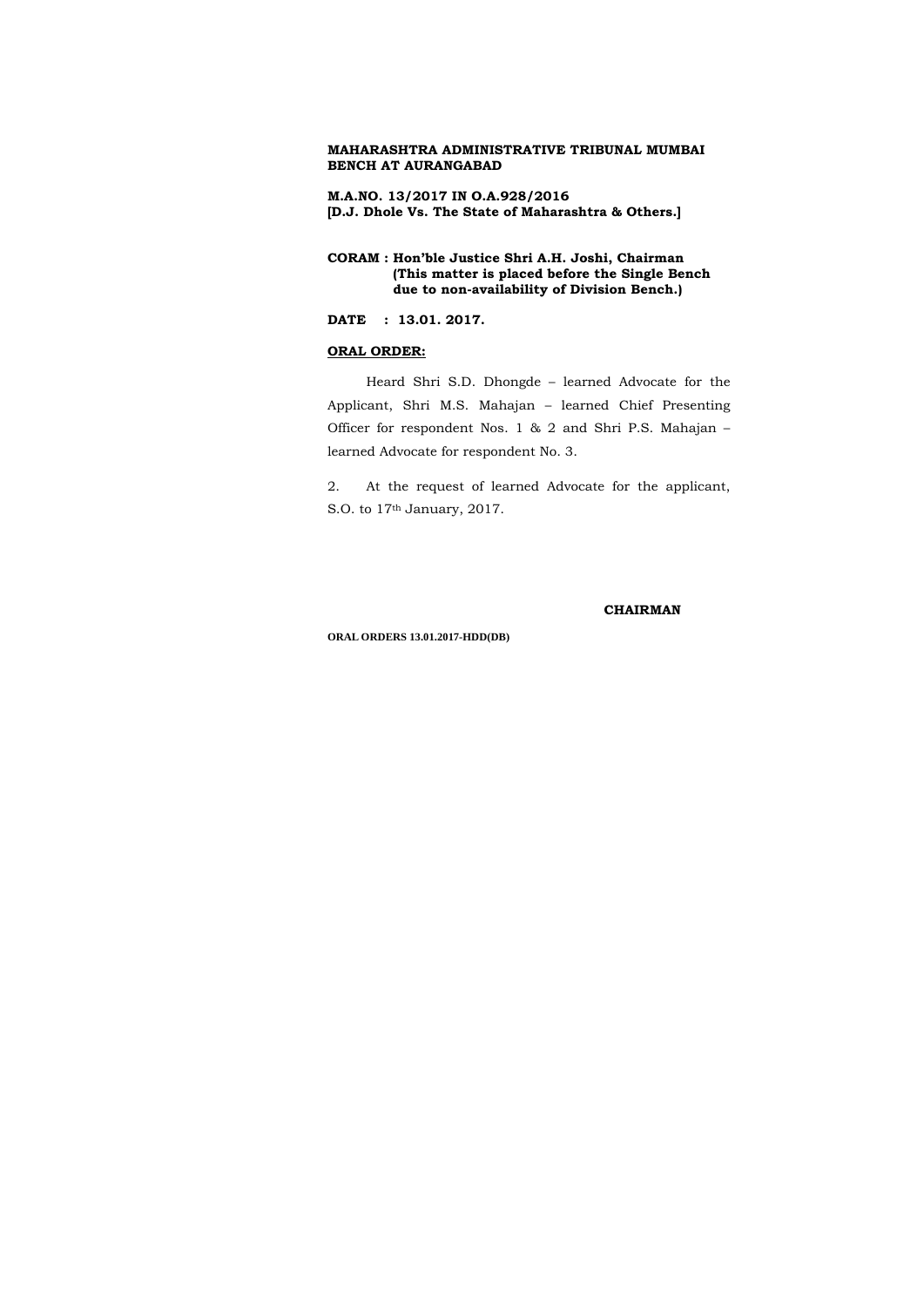**M.A.ST.NO. 43/17 IN C.P.ST.NO. 44/17 IN O.A.928/16 [D.J. Dhole Vs. The State of Maharashtra & Others.]**

### **CORAM : Hon'ble Justice Shri A.H. Joshi, Chairman (This matter is placed before the Single Bench due to non-availability of Division Bench.)**

**DATE : 13.01. 2017.**

### **ORAL ORDER:**

5. At the request of learned Advocate for the applicant, S.O. to 17<sup>th</sup> January, 2017.

Heard Shri S.D. Dhongde – learned Advocate for the Applicant, Shri M.S. Mahajan – learned Chief Presenting Officer for respondent Nos. 1 & 2 and Shri P.S. Mahajan – learned Advocate for respondent No. 3.

2. The learned Advocate for the applicant orally prays for leave to correct the word in clause (h) of the contempt petition at page-6, 'This Hon'ble Tribunal' as 'Collector Dhule'.

3. Leave to correct the word as prayed for is granted.

4. The applicant shall carry out the necessary correction forthwith.

#### **CHAIRMAN**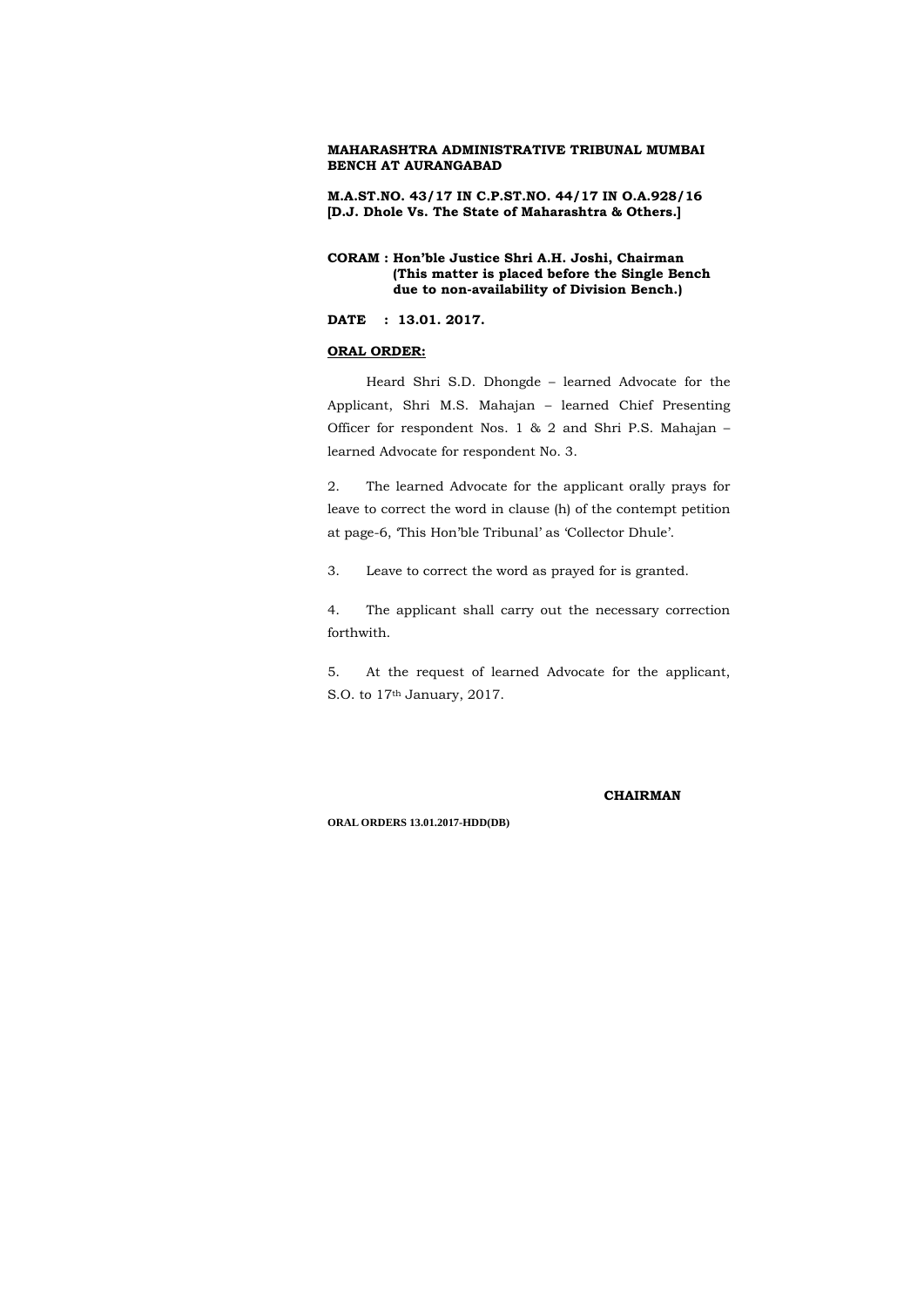**M.A.NO. 19/2017 IN O.A.NO. 899/2016 [S.N. Jogdand Vs. The State of Maharashtra & Others.]**

**CORAM : Hon'ble Justice Shri A.H. Joshi, Chairman (This matter is placed before the Single Bench due to non-availability of Division Bench.)** 

2. At the request of learned Advocate for the applicant, S.O. to 16<sup>th</sup> January, 2017.

**DATE : 13.01. 2017.**

### **ORAL ORDER:**

Heard Shri V.S. Panpatte – learned Advocate for the Applicant and Shri M.S. Mahajan – learned Chief Presenting Officer for the respondents.

 **CHAIRMAN**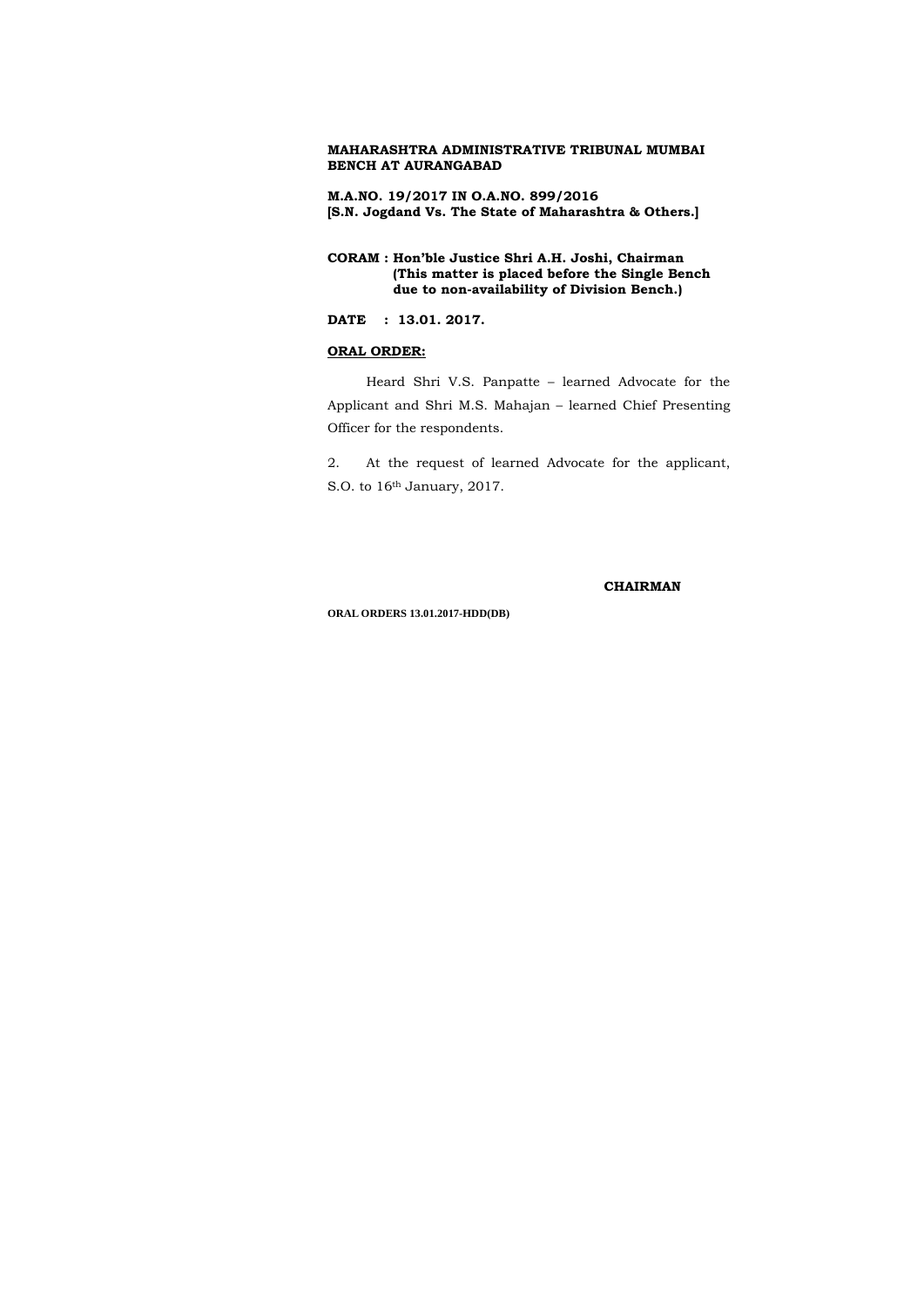**M.A.NO. 20/2017 IN O.A.NO. 900/2016 [P.B. Wadmare Vs. The State of Maharashtra & Others.]**

**CORAM : Hon'ble Justice Shri A.H. Joshi, Chairman (This matter is placed before the Single Bench due to non-availability of Division Bench.)** 

2. At the request of learned Advocate for the applicant, S.O. to 16<sup>th</sup> January, 2017.

**DATE : 13.01. 2017.**

### **ORAL ORDER:**

Heard Shri V.S. Panpatte – learned Advocate for the Applicant and Mrs. Priya R. Bharaswadkar – learned Presenting Officer for the respondents.

#### **CHAIRMAN**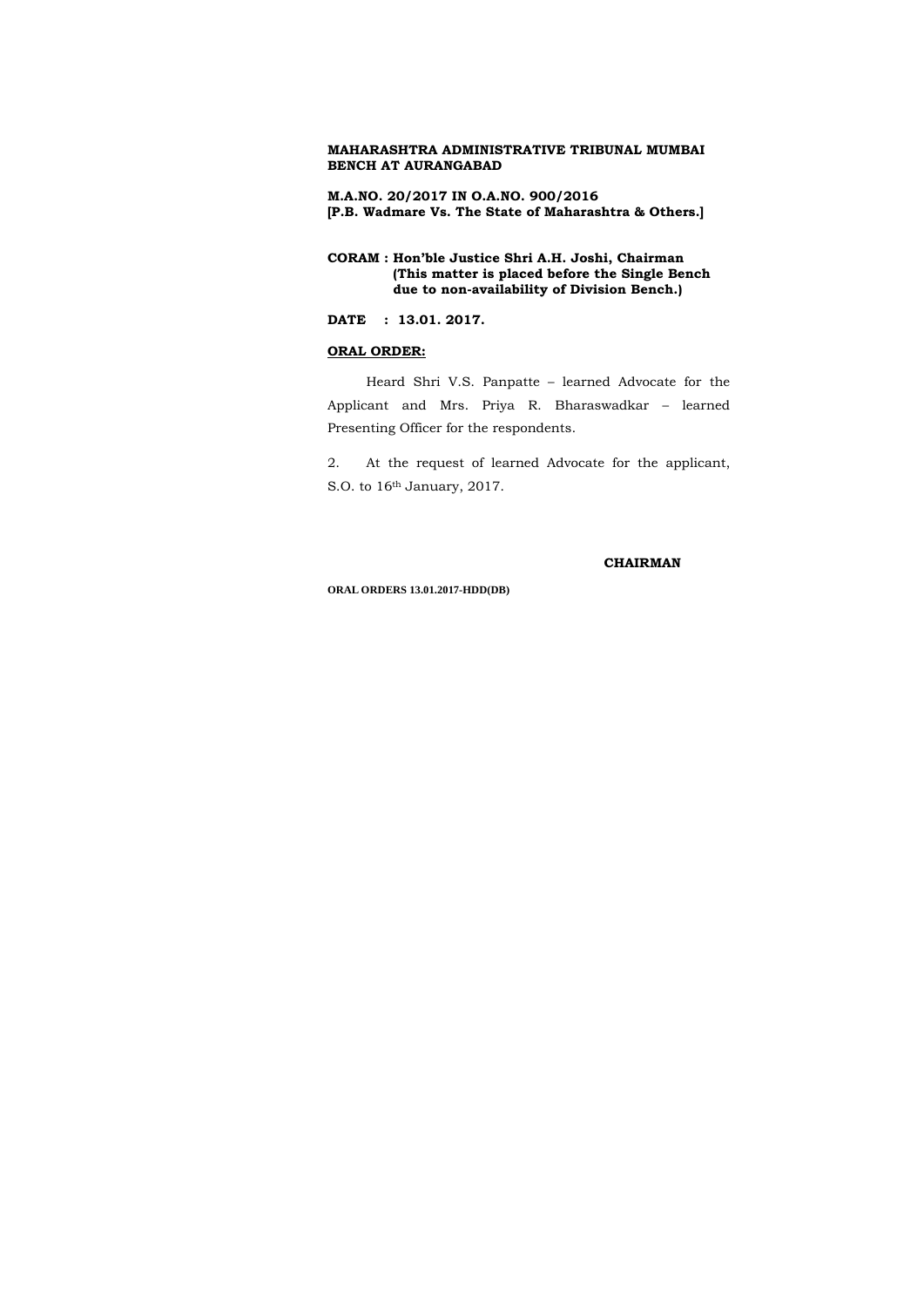**M.A.NO. 21/2017 IN O.A.NO. 901/2016 [Haribhau M. Kalunke Vs. The State of Maharashtra & Others.]**

## **CORAM : Hon'ble Justice Shri A.H. Joshi, Chairman (This matter is placed before the Single Bench due to non-availability of Division Bench.)**

2. At the request of learned Advocate for the applicant, S.O. to 16<sup>th</sup> January, 2017.

### **DATE : 13.01. 2017.**

### **ORAL ORDER:**

Heard Shri V.S. Panpatte – learned Advocate for the Applicant and Shri S.K. Shirase – learned Presenting Officer for the respondents.

#### **CHAIRMAN**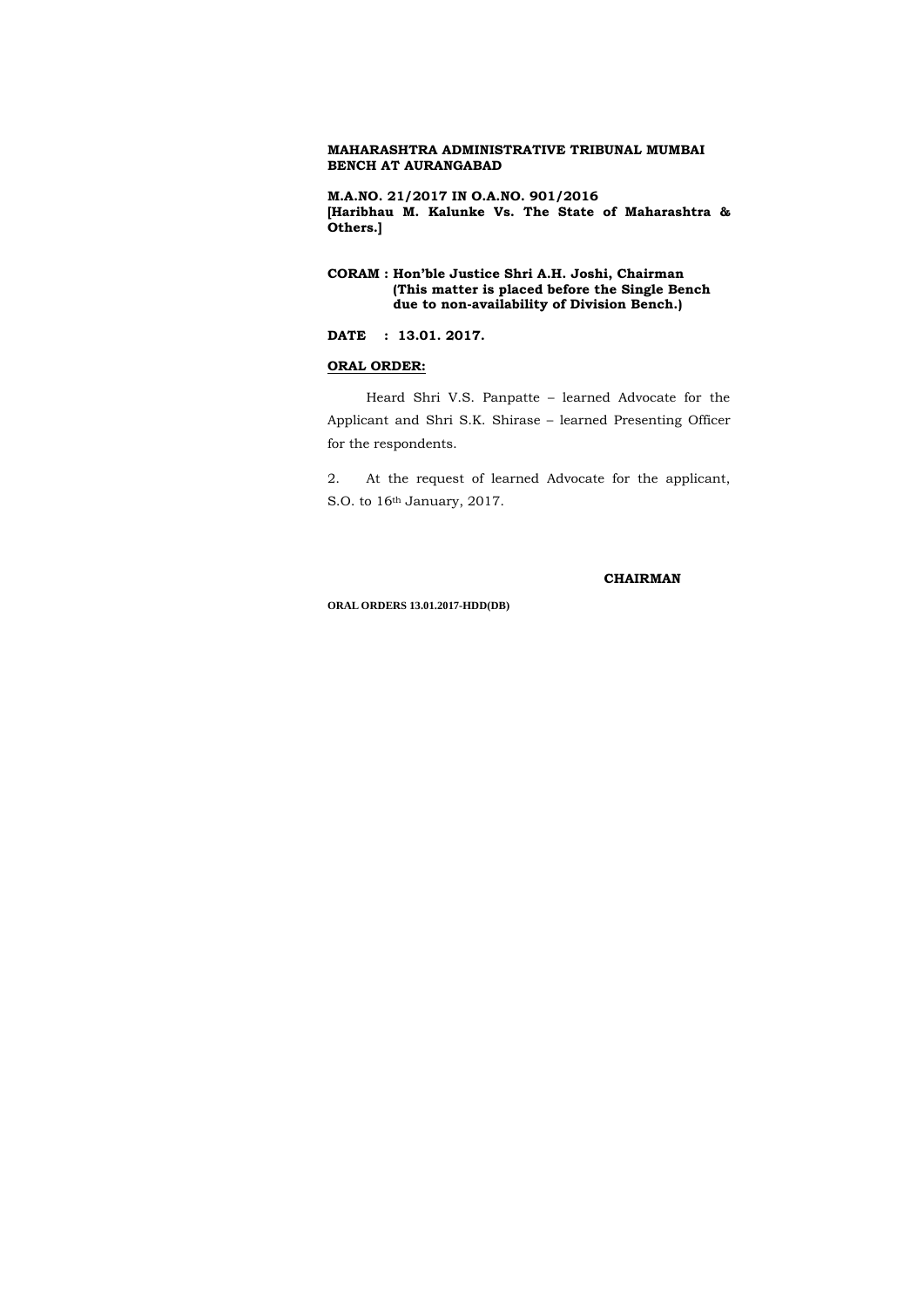**C.P.NO. 102/2007 IN O.A.NO. 631/2003 [B.V. Wable & Ors. Vs. The State of Maharashtra & Others.]**

## **CORAM : Hon'ble Justice Shri A.H. Joshi, Chairman (This matter is placed before the Single Bench due to non-availability of Division Bench.)**

**DATE : 13.01. 2017.**

## **ORAL ORDER:**

Heard Shri R.R. Bangar – learned Advocate for the Applicants and Shri S.B. Mene, learned Advocate holding for Shri Ajay Deshpande – learned Special Counsel for the respondents.

2. Learned Advocate Shri S.B. Mene, learned Advocate holding for Shri Ajay Deshpande, learned Special Counsel for the respondents prays for time.

- 3. Time granted.
- 4. S.O. to 27th January, 2017.

#### **CHAIRMAN**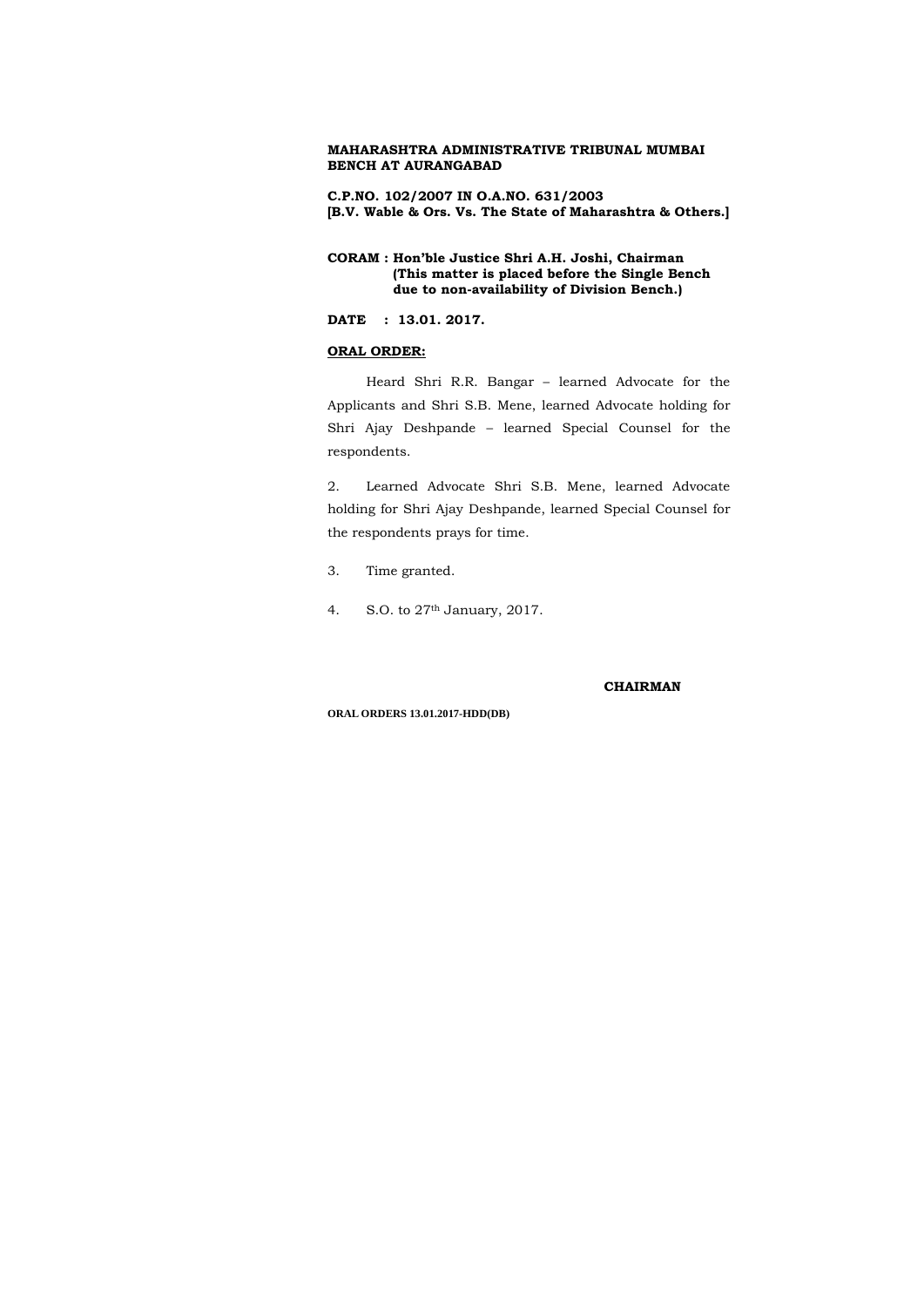**ORIGINAL APPLICATION NO. 355 OF 2016 [Shaikh Jamil Fakir Saheb Vs. The State of Maharashtra & Others.]**

## **CORAM : Hon'ble Justice Shri A.H. Joshi, Chairman (This matter is placed before the Single Bench due to non-availability of Division Bench.)**

**DATE : 13.01. 2017.**

### **ORAL ORDER:**

Heard Shri S.B. Munde, learned Advocate holding for Shri V.D. Gunale – learned Advocate for the Applicant and Shri I.S. Thorat – learned Chief Presenting Officer for the respondent Nos. 1 & 2 and Shri N.S. Kadam – learned Advocate for respondent Nos. 3 & 4.

2. At the request of learned Advocate for the applicant, S.O. to 17th April, 2017.

### **CHAIRMAN**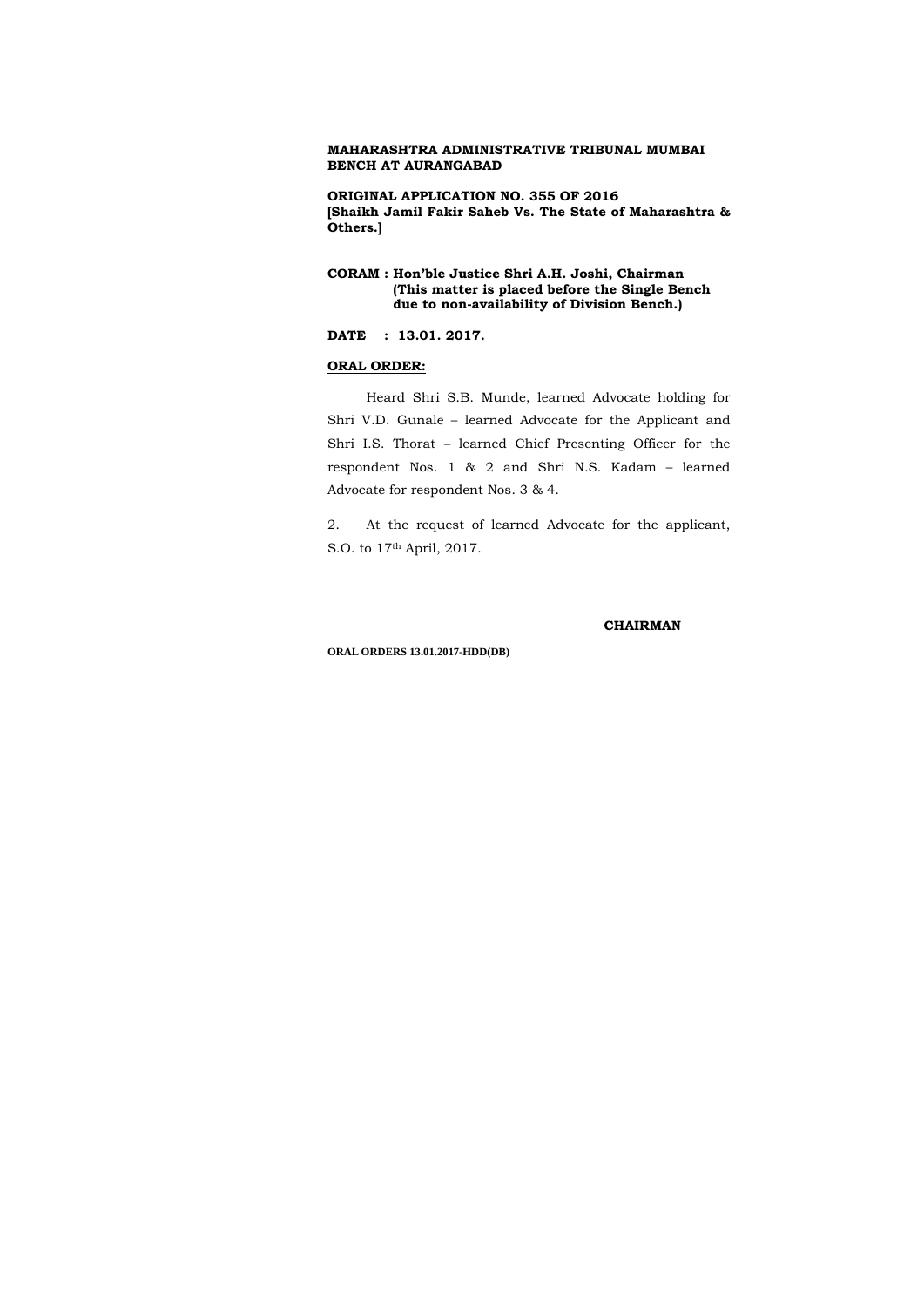**ORIGINAL APPLICATION ST. NO. 1004 OF 2016 (Jaibunbee Rasul Shaikh Vs. The State of Maharashtra & Ors.)** 

**CORAM :- Hon'ble Shri J.D. Kulkarni, Member (J) DATE :- 13.01.2017.** 

## *Oral Order :-*

1. Heard Shri H.U. Dhage, learned Advocate for the applicant and Shri N.U. Yadav, learned Presenting Officer for the respondents.

2. The learned Advocate for the applicant submits that he will go through the affidavit in reply and will file rejoinder affidavit, if necessary.

3. S.O. to 09.02.2017.

### **MEMBER (J)**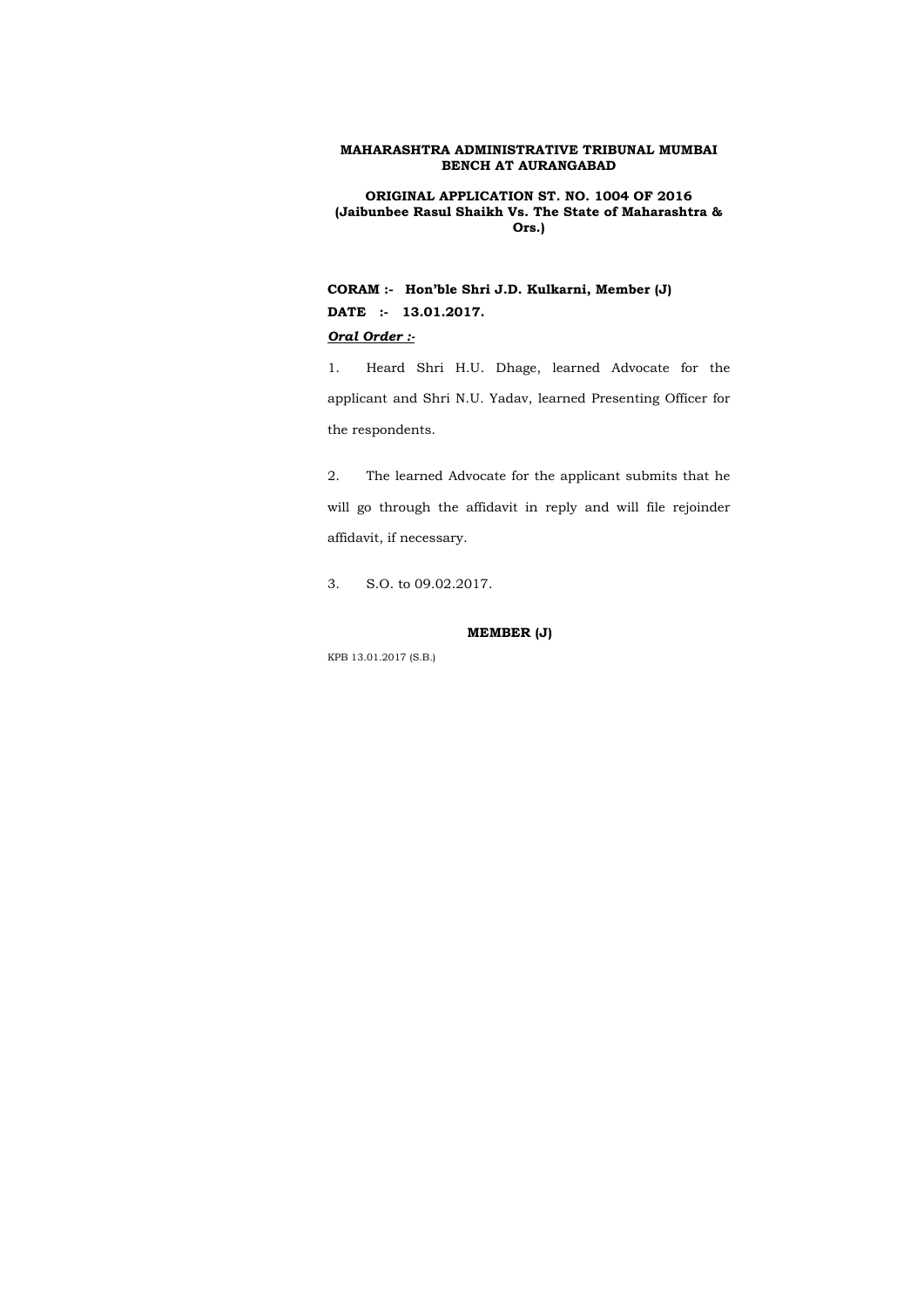**ORIGINAL APPLICATION NO. 868 OF 2016 (Vishwanath Babunath Nath Vs. The State of Maharashtra & Ors.)** 

**CORAM :- Hon'ble Shri J.D. Kulkarni, Member (J) DATE :- 13.01.2017.** 

## *Oral Order :-*

1. Heard Ms. Preeti Wankhede, learned Advocate for the applicant, Shri M.S. Mahajan, learned Chief Presenting Officer for the respondent Nos. 1 & 2 and Shri Ajay Deshpande, learned Advocate for respondent no. 3.

2. The learned Advocate for the applicant seeks time to file rejoinder affidavit. Time granted.

3. S.O. to 17.01.2017. Interim relief granted earlier to continue till then.

### **MEMBER (J)**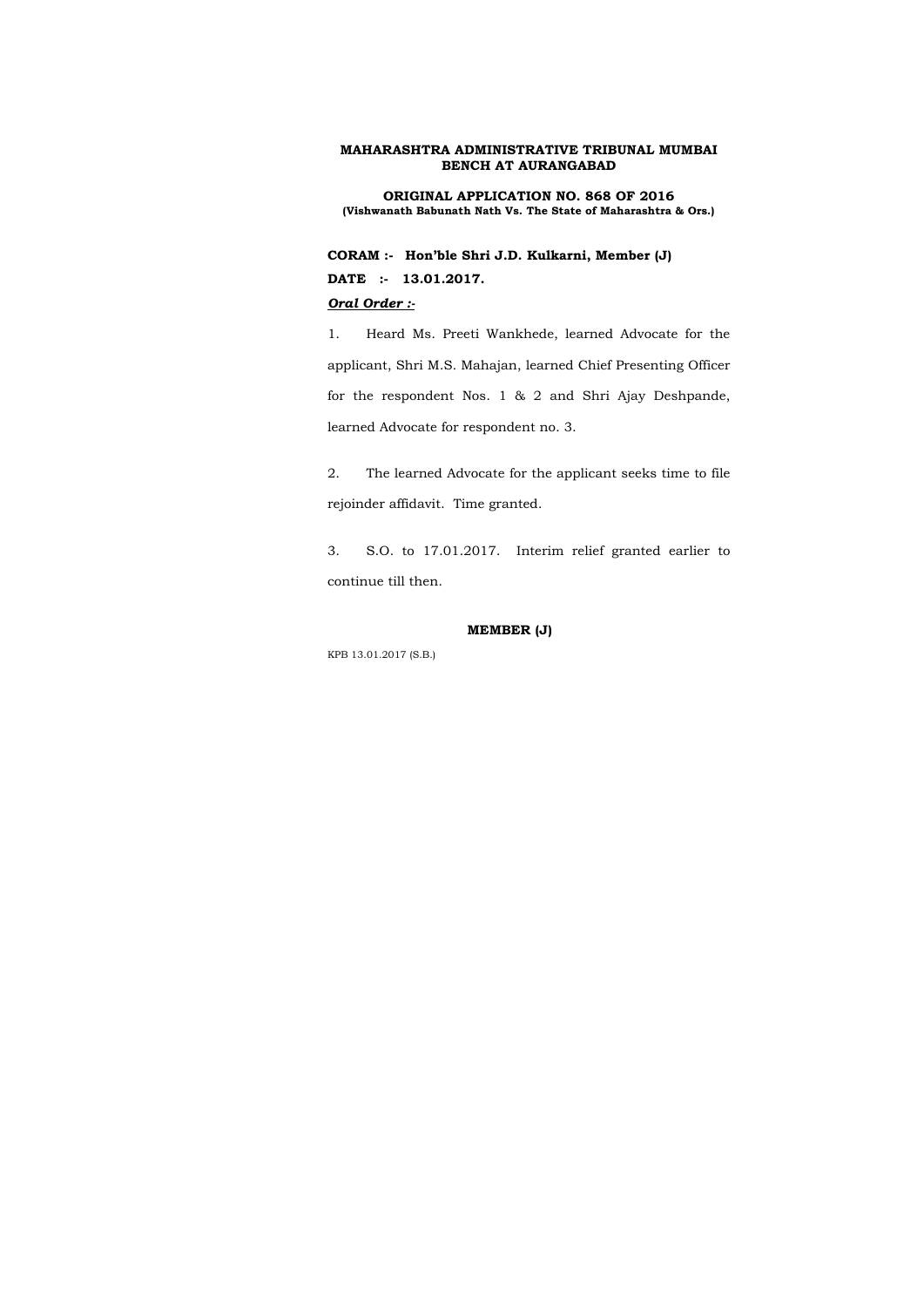**ORIGINAL APPLICATION NO. 828 OF 2016 (Sunil Manoharrao Pande Vs. The State of Maharashtra & Ors.)** 

**CORAM :- Hon'ble Shri J.D. Kulkarni, Member (J) DATE :- 13.01.2017.** 

## *Oral Order :-*

1. Heard Shri Prashant Deshmukh, learned Advocate for the applicant and Shri D.R. Patil, learned Presenting Officer for the respondents.

2. The learned Advocate for the applicant submits that one Smt. K.D. Deshpande, has retired on 31.10.2016 from Nanded and the said post is still vacant.

3. The learned Presenting Officer submits that he will take instructions on this point and will make submission on next date.

4. Hence, S.O. to 9.2.2017.

5. Steno copy allowed to the learned P.O. at his request.

### **MEMBER (J)**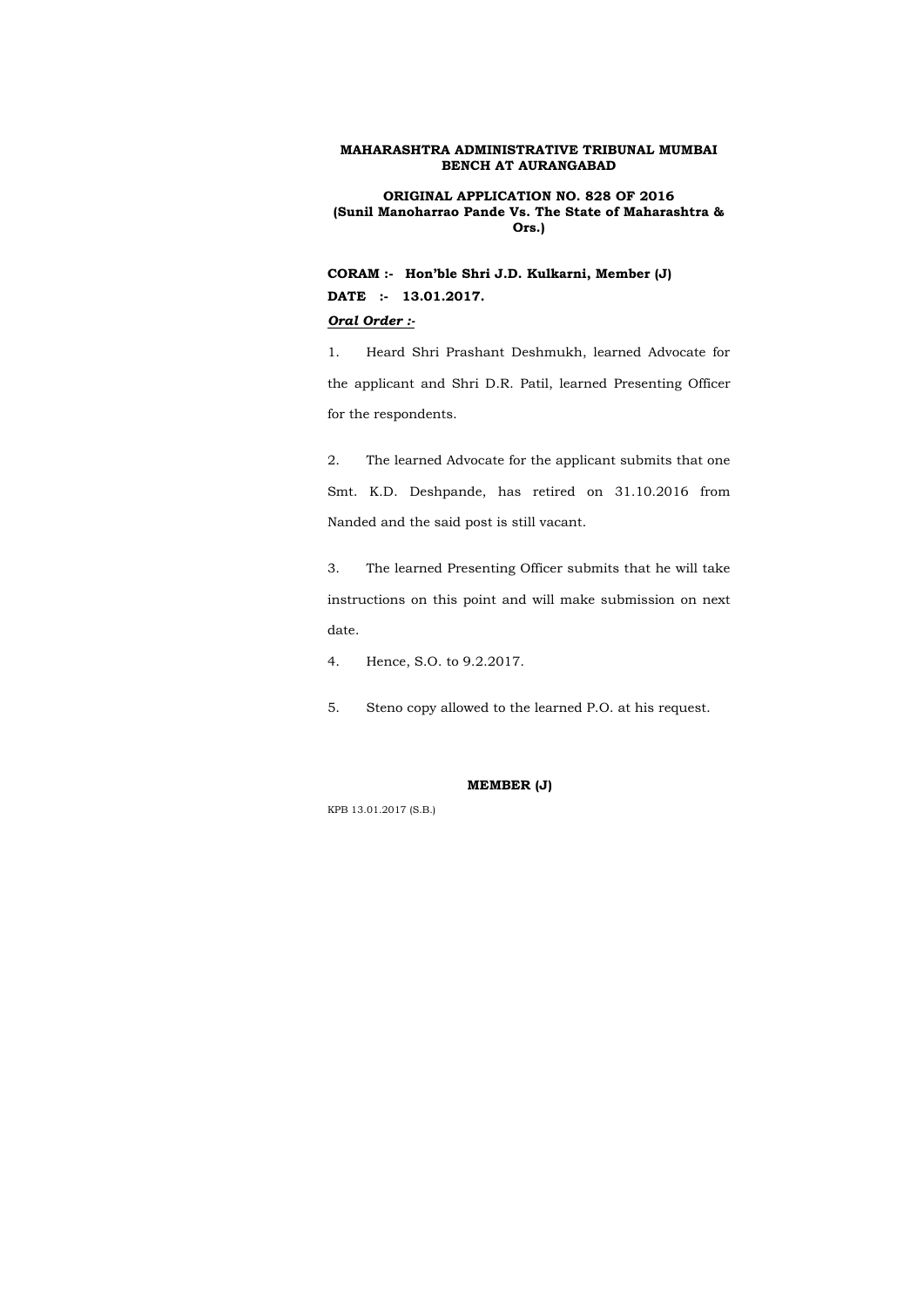**ORIGINAL APPLICATION NO. 633 OF 2016 (Rishiraj Shriniwas Goski Vs. The State of Maharashtra & Ors.)** 

**CORAM :- Hon'ble Shri J.D. Kulkarni, Member (J) DATE :- 13.01.2017.** 

### *Oral Order :-*

1. Heard Shri Shamsundar B. Patil, learned Advocate holding for Shri V.B. Wagh, learned Advocate for the applicant and Shri V.R. Bhumkar, learned Presenting Officer for the respondents.

2. Pleadings are complete. The O.A. is admitted and it be kept for final hearing after four weeks.

3. S.O. to 15.02.2017.

### **MEMBER (J)**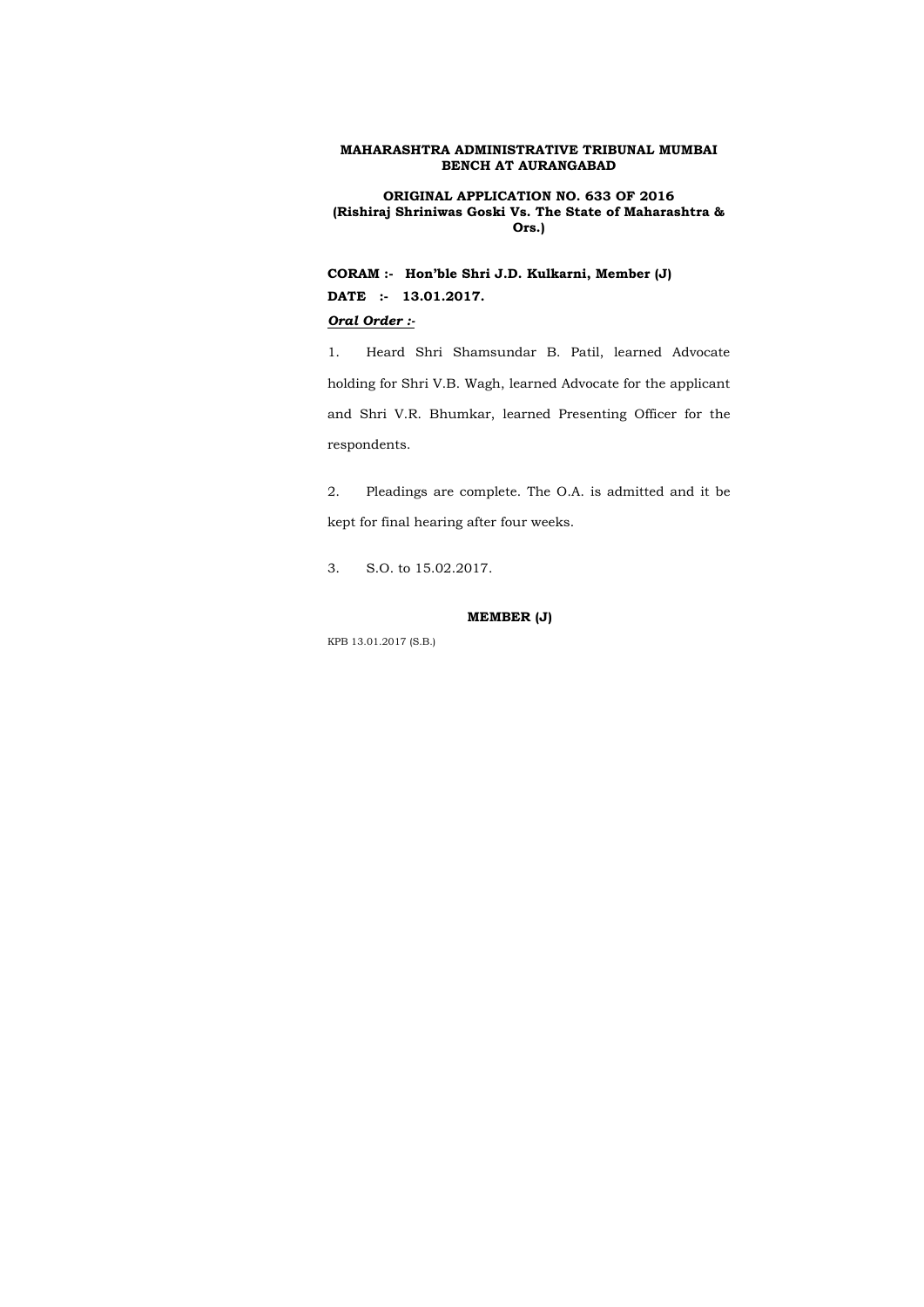**ORIGINAL APPLICATION NO. 496 OF 2016 (Rangnath Aamaram Mete Vs. The State of Maharashtra & Ors.)** 

**CORAM :- Hon'ble Shri J.D. Kulkarni, Member (J) DATE :- 13.01.2017.**  *Oral Order :-*

1. Shri B.N. Magar, learned Advocate for the applicant (**Absent**). Shri V.R. Bhumkar, learned Presenting Officer for the respondents, present.

2. Pleadings are complete. The O.A. is admitted and it be kept for final hearing after four weeks.

3. S.O. to 22.02.2017.

### **MEMBER (J)**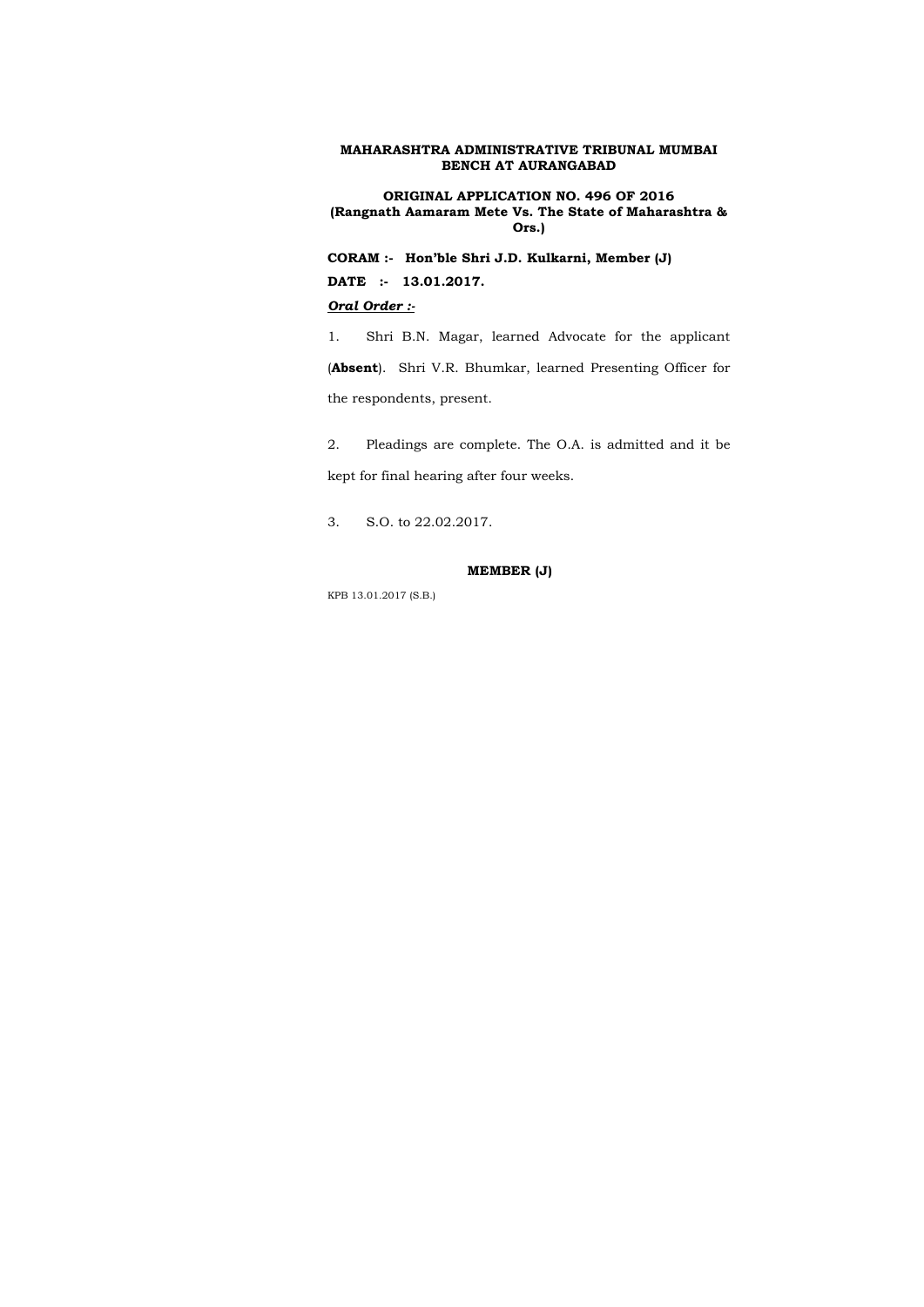**ORIGINAL APPLICATION NO. 473 OF 2016 (Dr. Govind Kishanrao Reddy Vs. The State of Maharashtra & Ors.)** 

**CORAM :- Hon'ble Shri J.D. Kulkarni, Member (J) DATE :- 13.01.2017.** 

## *Oral Order :-*

1. Shri Shamsundar B. Patil, learned Advocate holding for Shri V.B. Wagh, learned Advocate for the applicant and Shri I.S. Thorat, learned Presenting Officer for the respondent nos. 1 to 3. Shri S.S. Manale, learned Advocate for respondent no. 4, **absent**.

2. The learned Presenting Officer seeks time to file affidavit in reply on behalf of respondent nos. 1 to 3. Time granted as a last chance.

3. S.O. to 09.02.2017. Interim relief granted earlier to continue till then.

### **MEMBER (J)**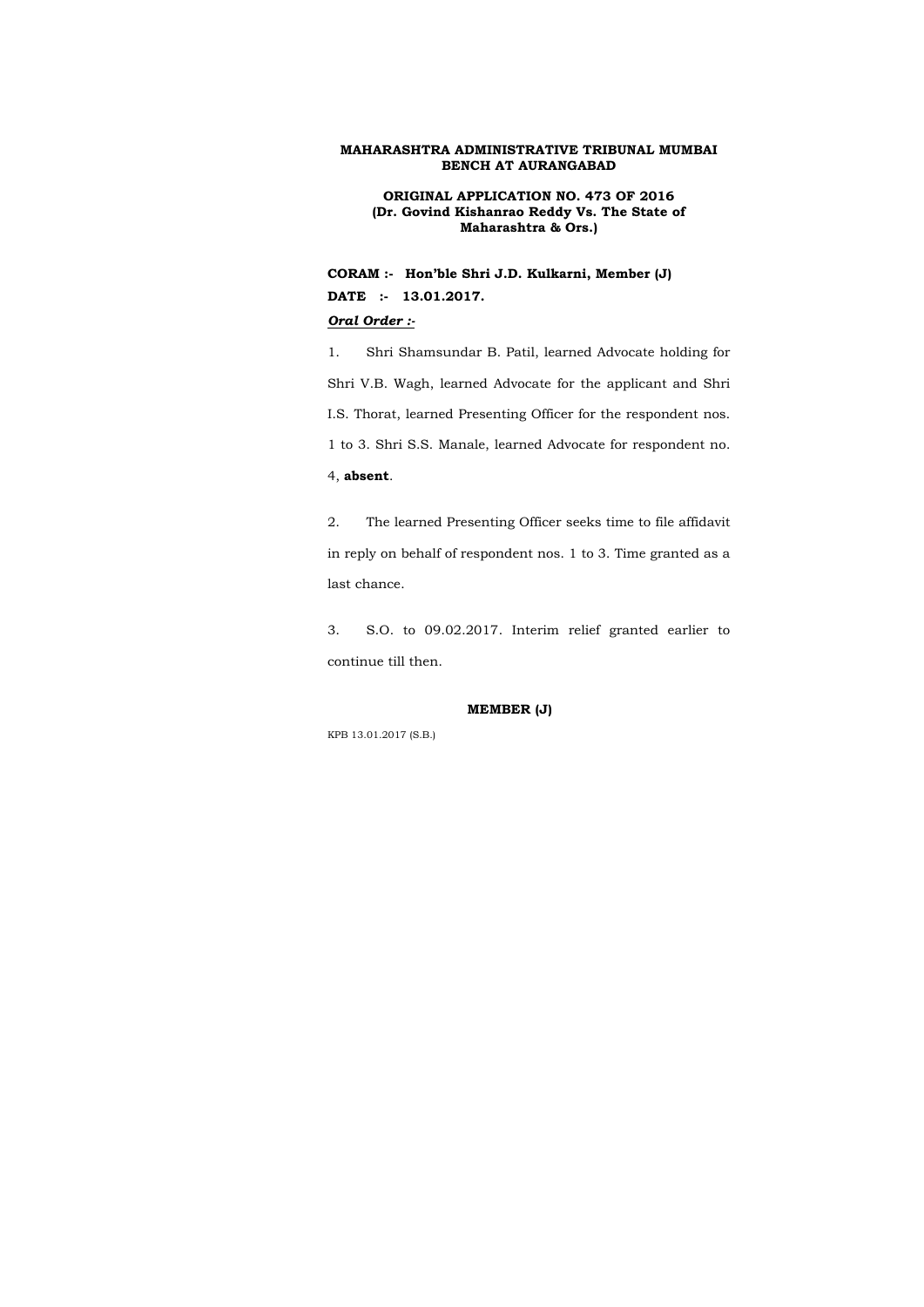**M.A. No. 476/2016 in O.A. St. No. 2024/2016 (Devidas Budha Ahire Vs. The State of Maharashtra & Ors.)** 

**CORAM :- Hon'ble Shri J.D. Kulkarni, Member (J) DATE :- 13.01.2017.**  *Oral Order :-*

1. Shri Pramod S. Gaikwad, learned Advocate for the applicant (**Absent**). Shri D.R. Patil, learned Presenting Officer for the respondents, present.

2. The applicant is claiming condonation of delay of 698 days.

3. Hence, issue notices to the respondents in M.A., returnable on 22.02.2017.

4. Tribunal may take the case for final disposal at this stage and separate notice for final disposal shall not be issued.

5. Applicant is authorized and directed to serve on respondents intimation/notice of date of hearing duly authenticated by Registry, along with complete paper book of M.A. Respondents are put to notice that the case would be taken up for final disposal at the stage of admission hearing.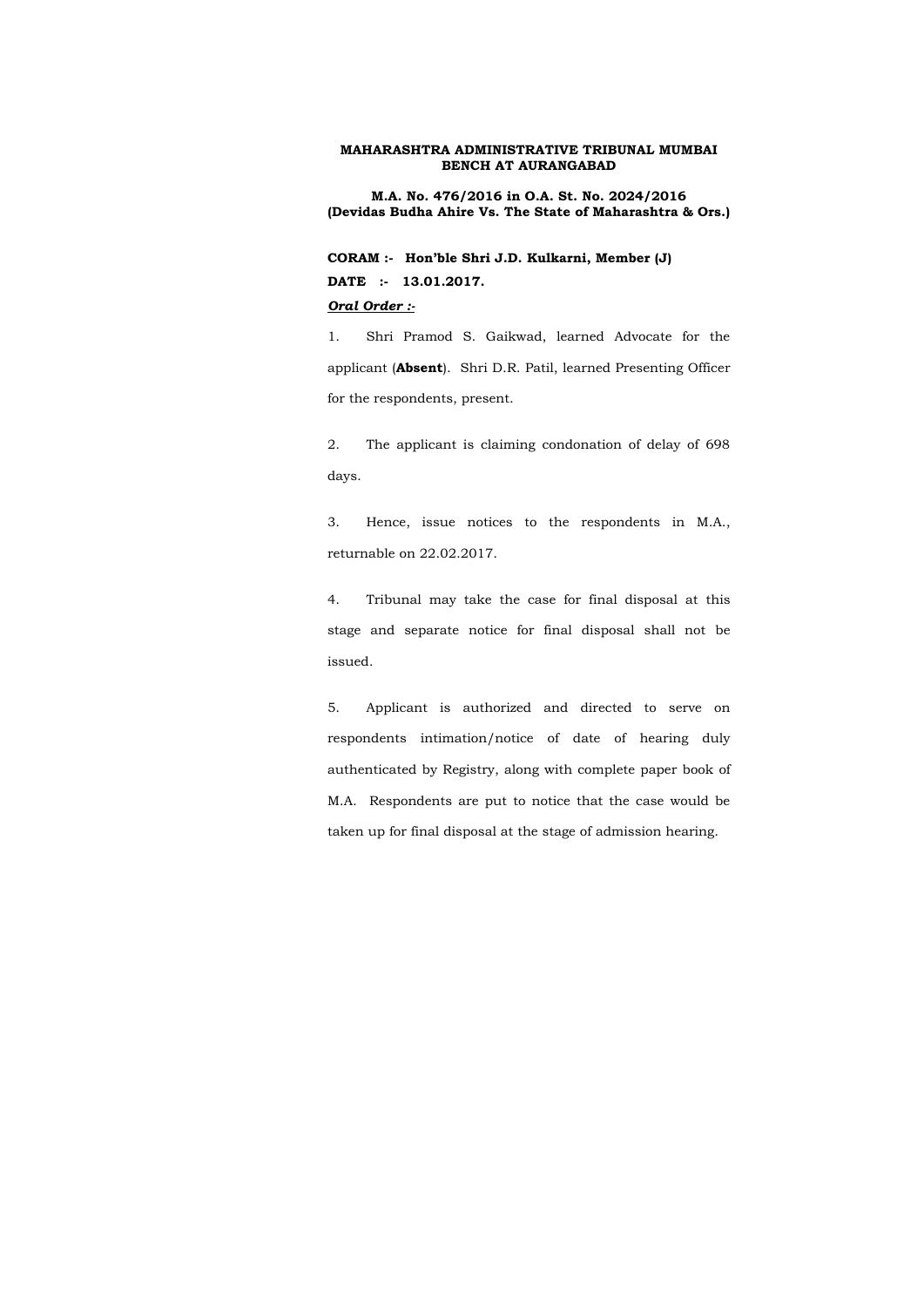## //2// M.A. No. 476/2016 in O.A. St. No. 2024/2016

6. This intimation/notice is ordered under Rule 11 of the Maharashtra Administrative Tribunal (Procedure) Rules, 1988, and the questions such as limitation and alternate remedy are kept open.

7. The service may be done by hand delivery, speed post, courier and acknowledgment be obtained and produced along with affidavit of compliance in the Registry before due date. Applicant is directed to file affidavit of compliance and notice.

8. S.O.to 22.02.2017.

9. Steno copy and Hamdast is allowed to both parties.

### **MEMBER (J)**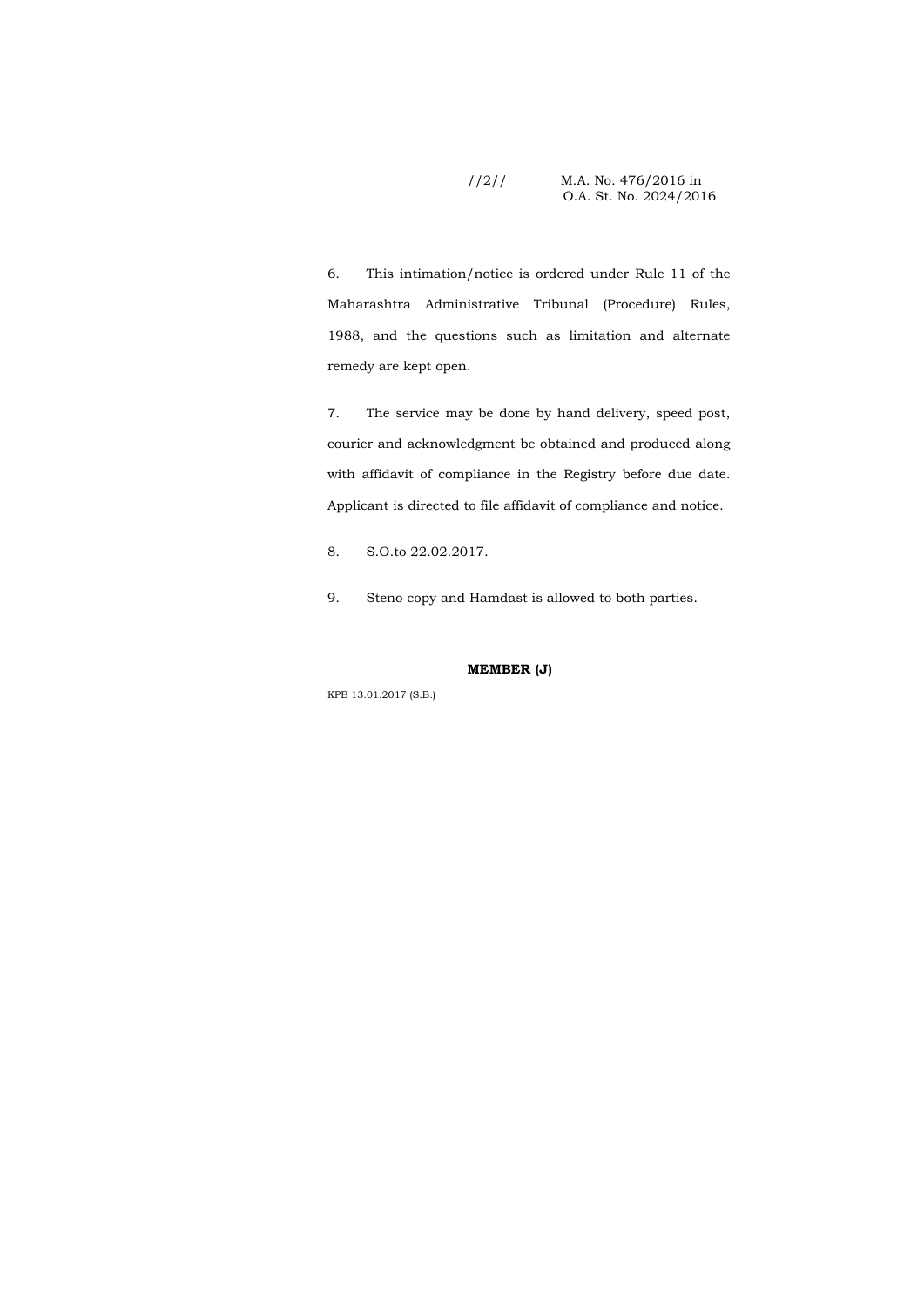**ORIGINAL APPLICATION NO. 20/2017 (Kishor Jaising Padvi Vs. The State of Maharashtra & Ors.)** 

**CORAM :- Hon'ble Shri J.D. Kulkarni, Member (J) DATE :- 13.01.2017.**  *Oral Order :-*

1. Heard Shri A.S. Deshmukh, learned Advocate for the applicant and Shri M.S. Mahajan, learned Chief Presenting Officer for the respondents.

2. Issue notices to the respondents, returnable on 08.02.2017.

3. Tribunal may take the case for final disposal at this stage and separate notice for final disposal shall not be issued.

4. Applicant is authorized and directed to serve on respondents intimation/notice of date of hearing duly authenticated by Registry, along with complete paper book of O.A. Respondents are put to notice that the case would be taken up for final disposal at the stage of admission hearing.

5. This intimation/notice is ordered under Rule 11 of the Maharashtra Administrative Tribunal (Procedure) Rules,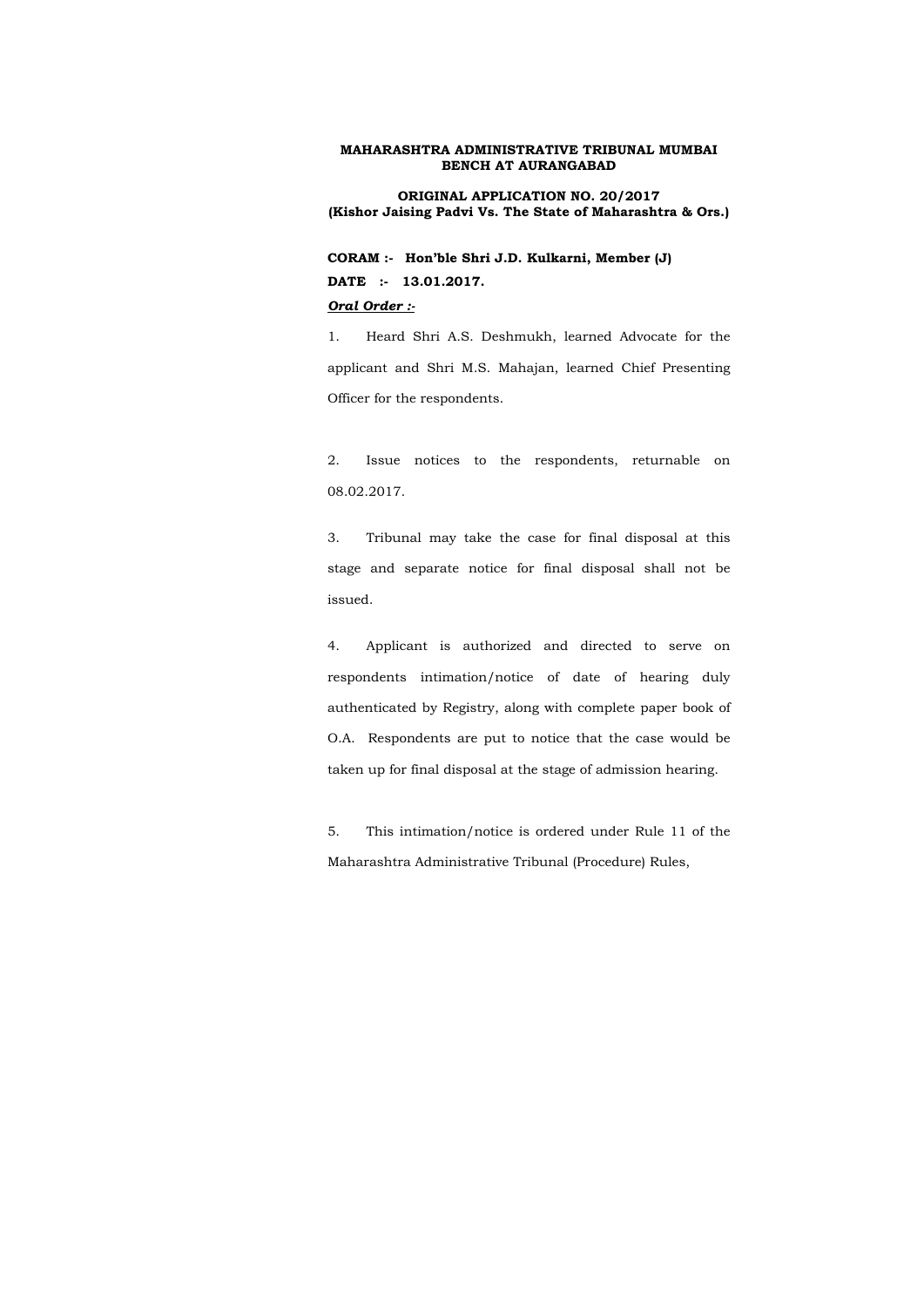# //2// O.A. No. 20/2017

1988, and the questions such as limitation and alternate remedy are kept open.

6. The service may be done by hand delivery, speed post, courier and acknowledgment be obtained and produced along with affidavit of compliance in the Registry before due date. Applicant is directed to file affidavit of compliance and notice.

7. S.O.to 08.02.2017.

8. Steno copy and Hamdast is allowed to both parties.

### **MEMBER (J)**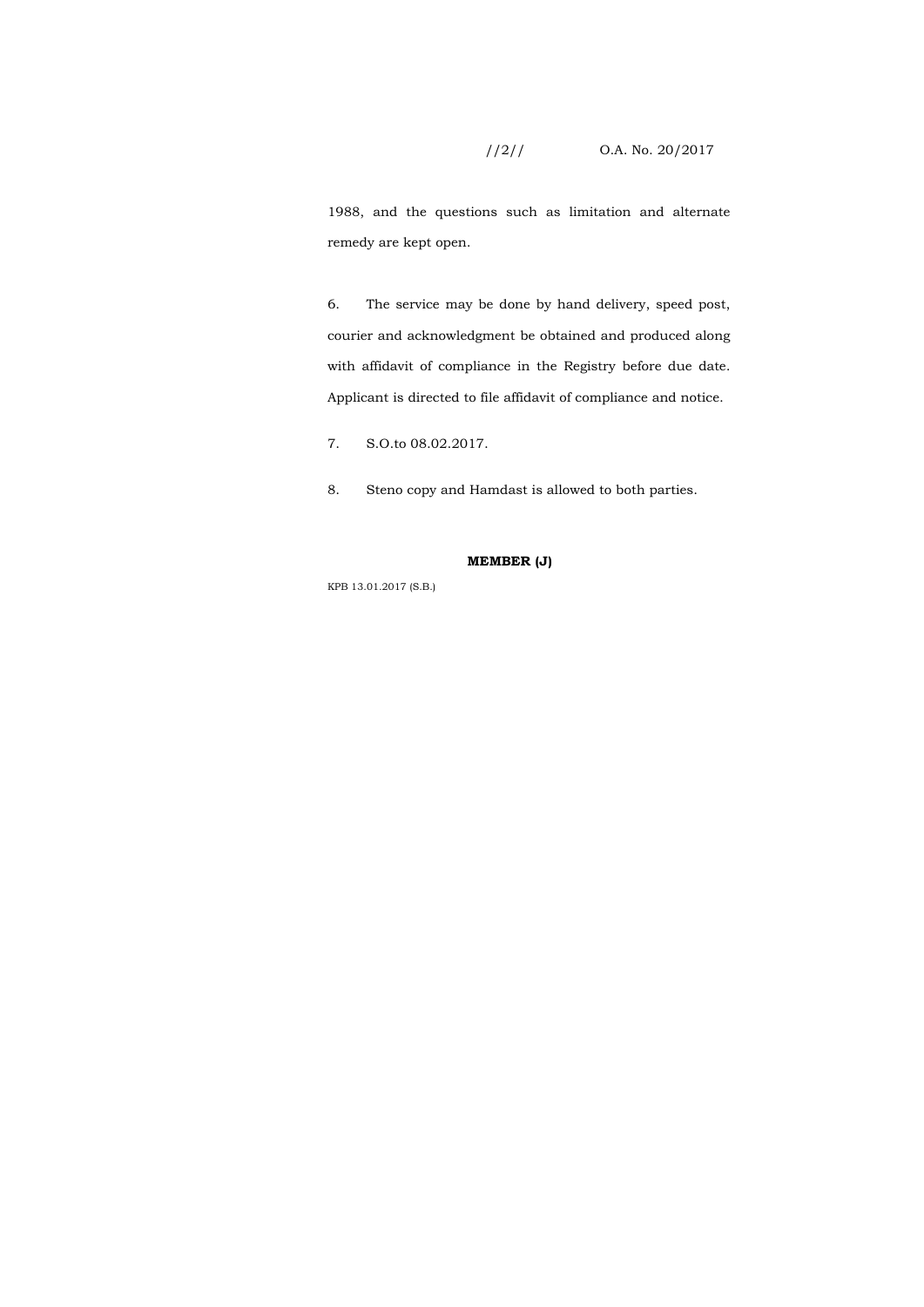**ORIGINAL APPLICATION NO. 226 OF 2016 (Shivram Narayan Dhapate Vs. The State of Maharashtra & Ors.)** 

**CORAM :- Hon'ble Shri J.D. Kulkarni, Member (J) DATE :- 13.01.2017.** 

## *Oral Order :-*

1. Shri P.M. Shinde, learned Advocate for the applicant and Shri N.U. Yadav, learned Presenting Officer for the respondents.

2. At the request of learned Advocate for the applicant, S.O. to 08.02.2017.

### **MEMBER (J)**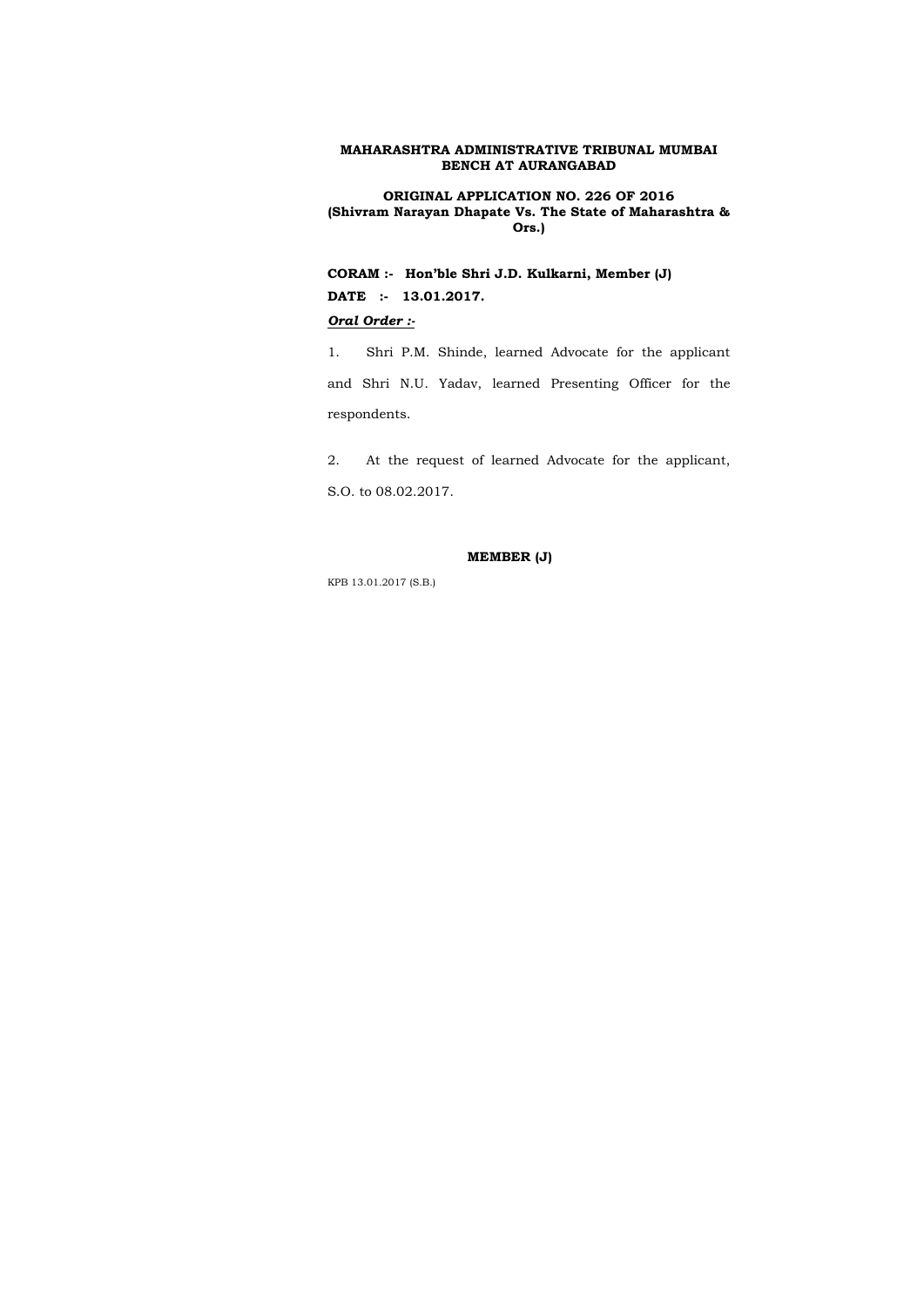**ORIGINAL APPLICATION NO. 117 OF 2016 (Radhabai Tukaram Zade Vs. The State of Maharashtra & Ors.)** 

**CORAM :- Hon'ble Shri J.D. Kulkarni, Member (J) DATE :- 13.01.2017.** 

### *Oral Order :-*

1. Shri P.A. Bharat, learned Advocate for the applicant, Shri V.R. Bhumkar, learned Presenting Officer for the respondent no. 1 and Shri Vivek Bhavthankar, Special counsel for respondent nos. 2 to 4.

2. At the request of learned Advocate for the applicant, S.O. to 22.02.2017.

### **MEMBER (J)**